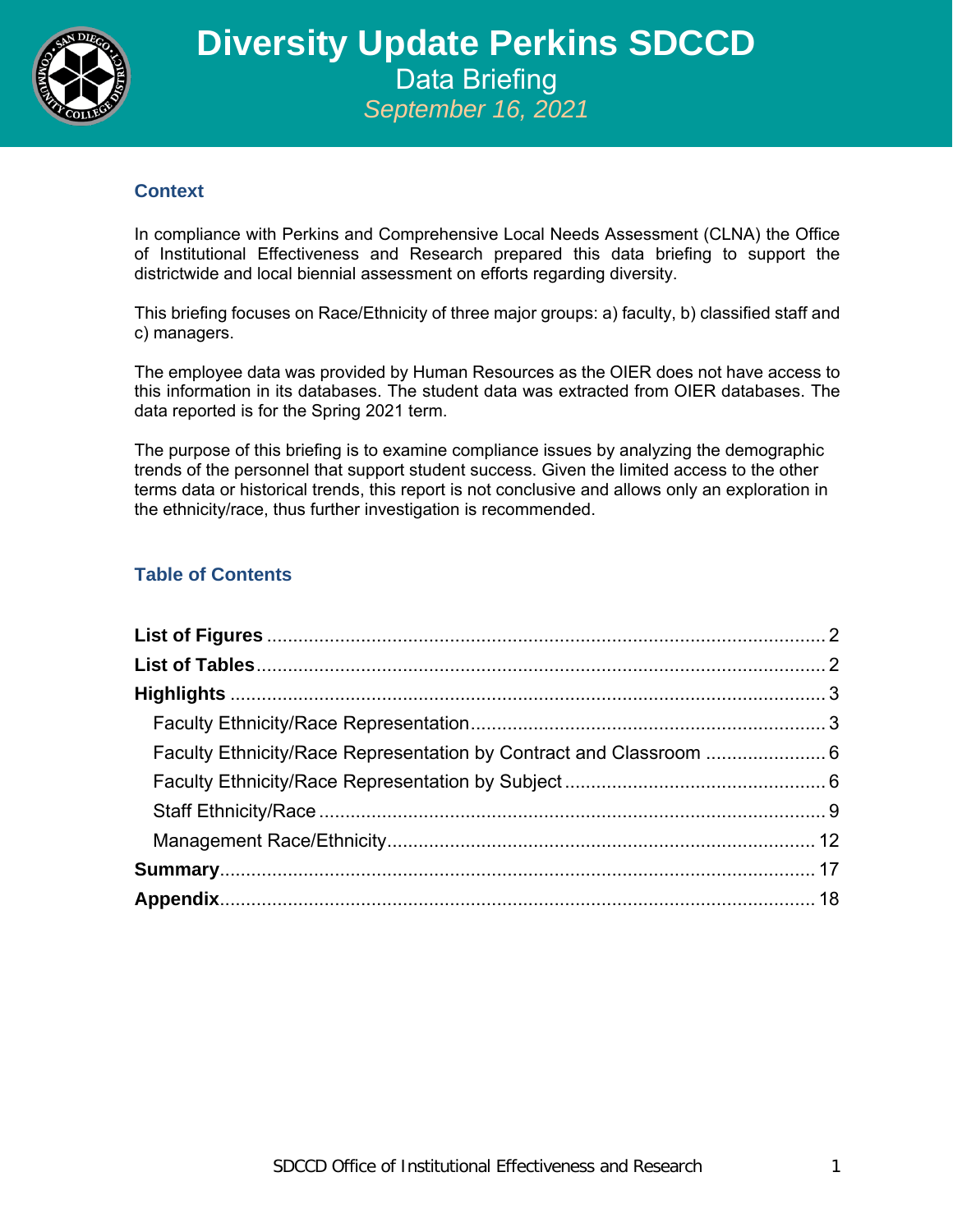# <span id="page-1-0"></span>**List of Figures**

| Figure 10. Classified Staff Race/Ethnicity College of Continuing Education  12 |  |
|--------------------------------------------------------------------------------|--|
|                                                                                |  |
|                                                                                |  |
|                                                                                |  |
|                                                                                |  |
| Figure 15. Management Race/Ethnicity College of Continuing Education  16       |  |
|                                                                                |  |

# <span id="page-1-1"></span>**List of Tables**

| Table 1. Overrepresentation of White and underrepresentation of Hispanic/Latinx by |  |
|------------------------------------------------------------------------------------|--|
|                                                                                    |  |
|                                                                                    |  |
|                                                                                    |  |
|                                                                                    |  |
|                                                                                    |  |
| Table 6. College of Continuing Education race/ethnicity by discipline/program  8   |  |
|                                                                                    |  |
|                                                                                    |  |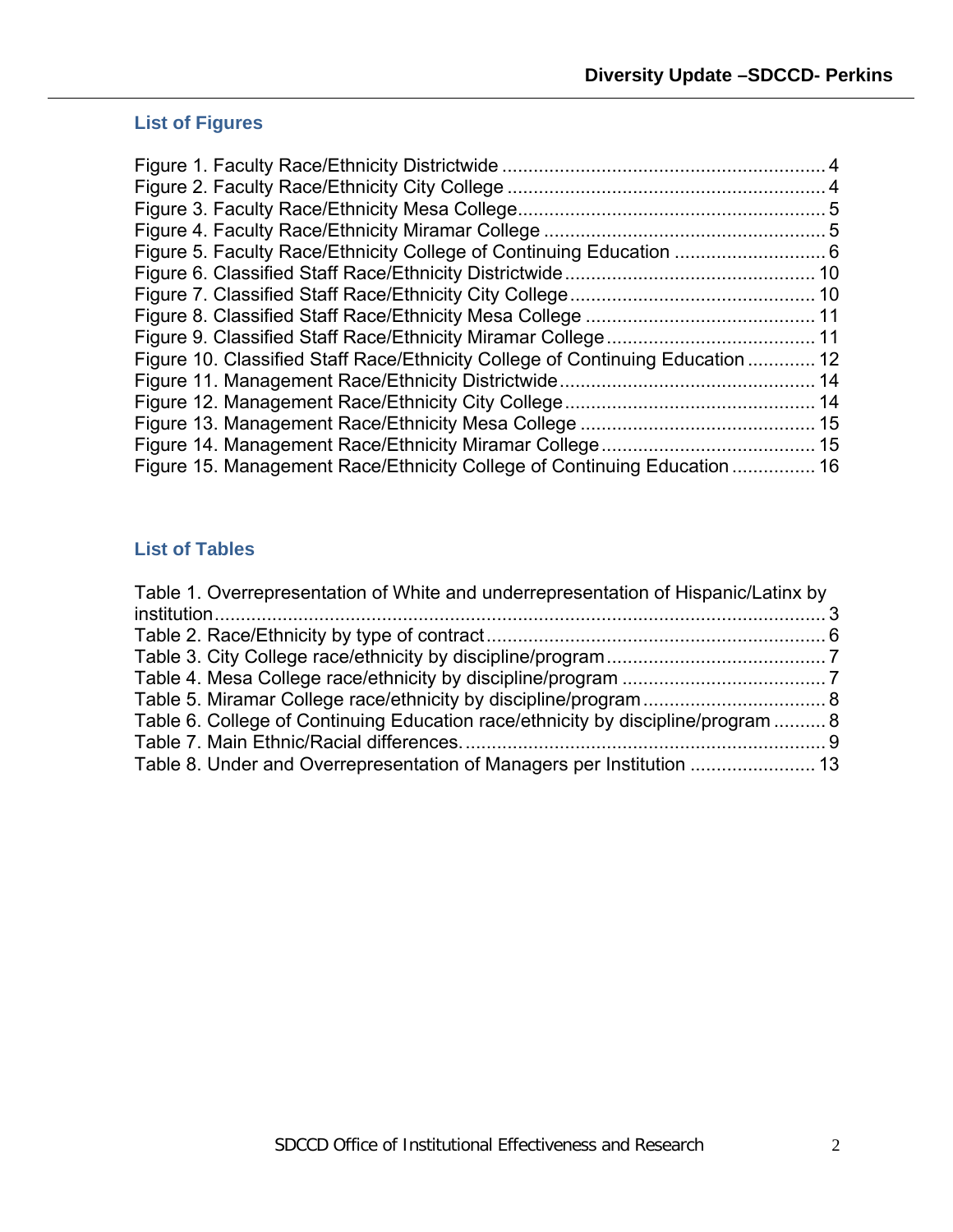# <span id="page-2-0"></span>**Highlights**

### <span id="page-2-1"></span>Faculty Ethnicity/Race Representation

- **1. Faculty are not racially/ethnically representative of the students' race/ethnicity.** 
	- Districtwide there is overrepresentation of White faculty by 25% and underrepresentation of Latinx faculty by the same percentage.

The following table shows the differences by institution and districtwide.

<span id="page-2-2"></span>*Table 1. Overrepresentation of White and underrepresentation of Hispanic/Latinx by institution*

| <b>Institution</b>     | <b>Ethnicity</b> | <b>Students</b> | <b>Faculty</b> | Diff.<br>(Students-Faculty) |
|------------------------|------------------|-----------------|----------------|-----------------------------|
| <b>Districtwide</b>    | White            | 30%             | 55%            | $-25%$                      |
|                        | Latinx           | 38%             | 13%            | <b>25%</b>                  |
|                        | White            | 24%             | 47%            | $-23%$                      |
| <b>City College</b>    | Latinx           | 46%             | 18%            | <b>28%</b>                  |
|                        | White            | 30%             | 56%            | $-26%$                      |
| <b>Mesa College</b>    | Latinx           | 39%             | 11%            | <b>28%</b>                  |
|                        | White            | 32%             | 58%            | $-26%$                      |
| <b>Miramar College</b> | Latinx           | 32%             | 13%            | 19%                         |
|                        | White            | 30%             | 57%            | $-27%$                      |
| <b>SDCCE</b>           | Latinx           | 34%             | 13%            | 21%                         |

• Black faculty representation is at the same level with the student population across most of the institutions. Districtwide the difference is -1% (Students: 7% vs. faculty: 6%). Even though the proportion is level, there is a very small representation of Black faculty across the District.

The following figures compare the ethnicity of faculty with students at each institution.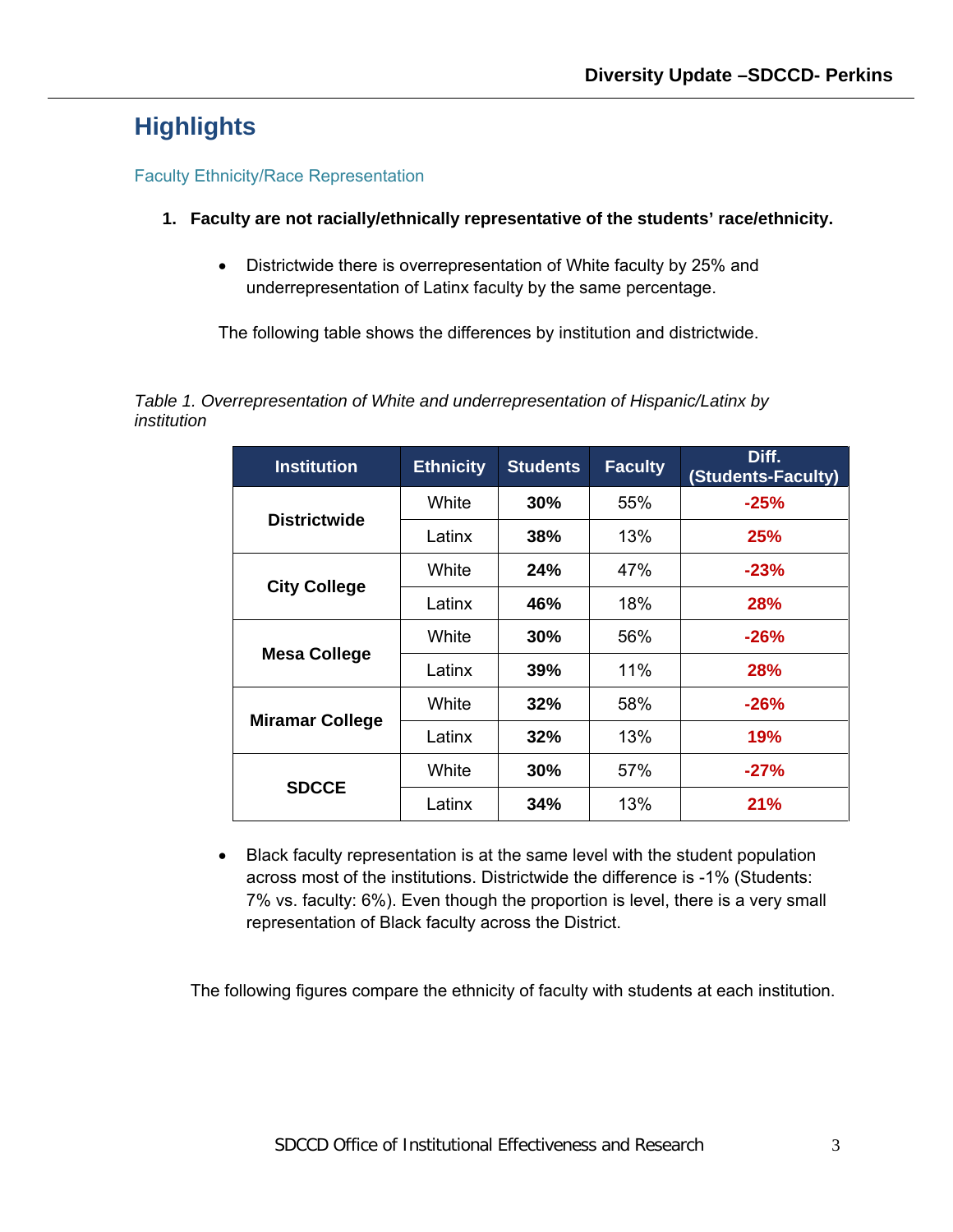

<span id="page-3-0"></span>*Figure 1. Faculty Race/Ethnicity Districtwide*

<span id="page-3-1"></span>*Figure 2. Faculty Race/Ethnicity City College*

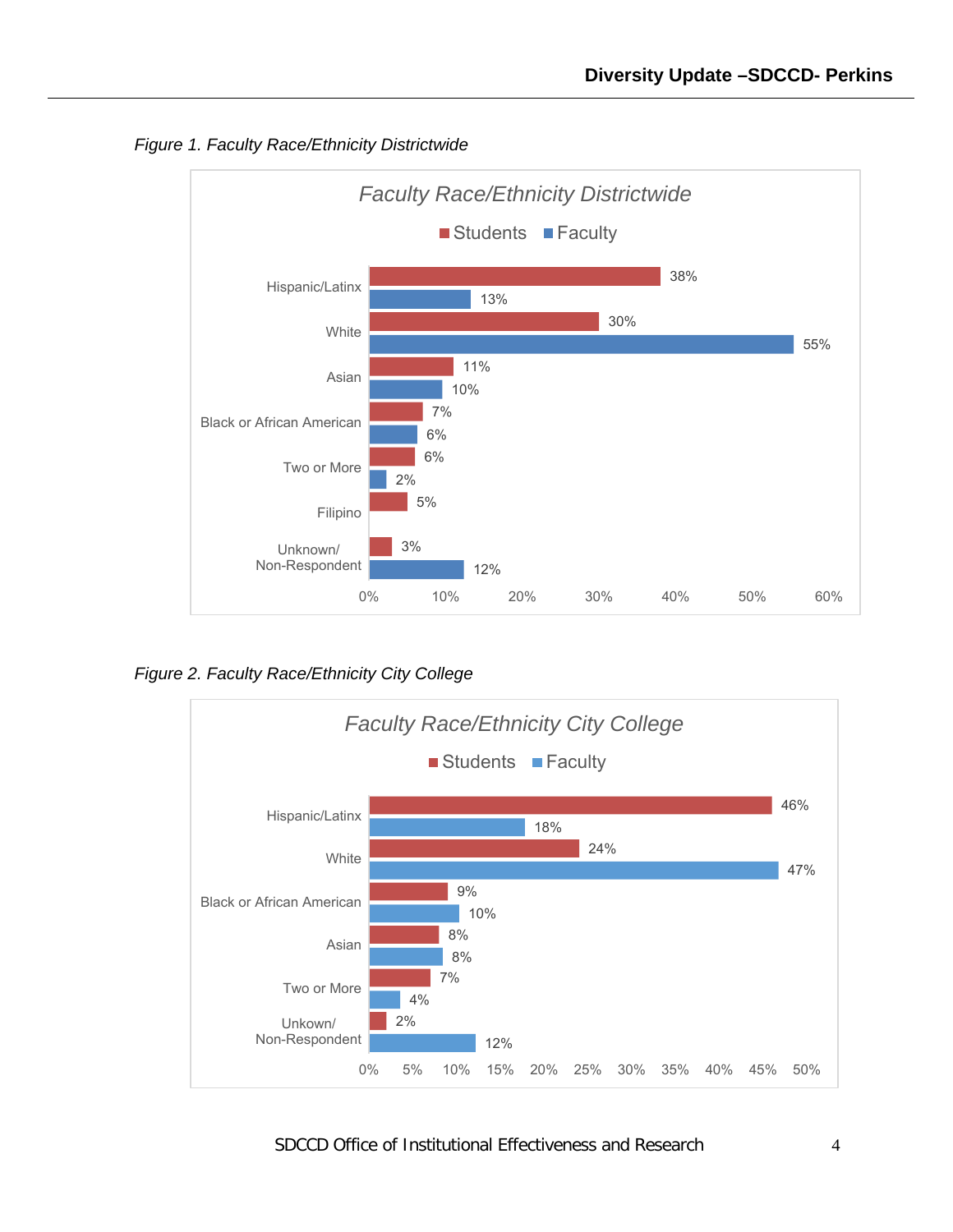

<span id="page-4-0"></span>*Figure 3. Faculty Race/Ethnicity Mesa College*

<span id="page-4-1"></span>*Figure 4. Faculty Race/Ethnicity Miramar College*

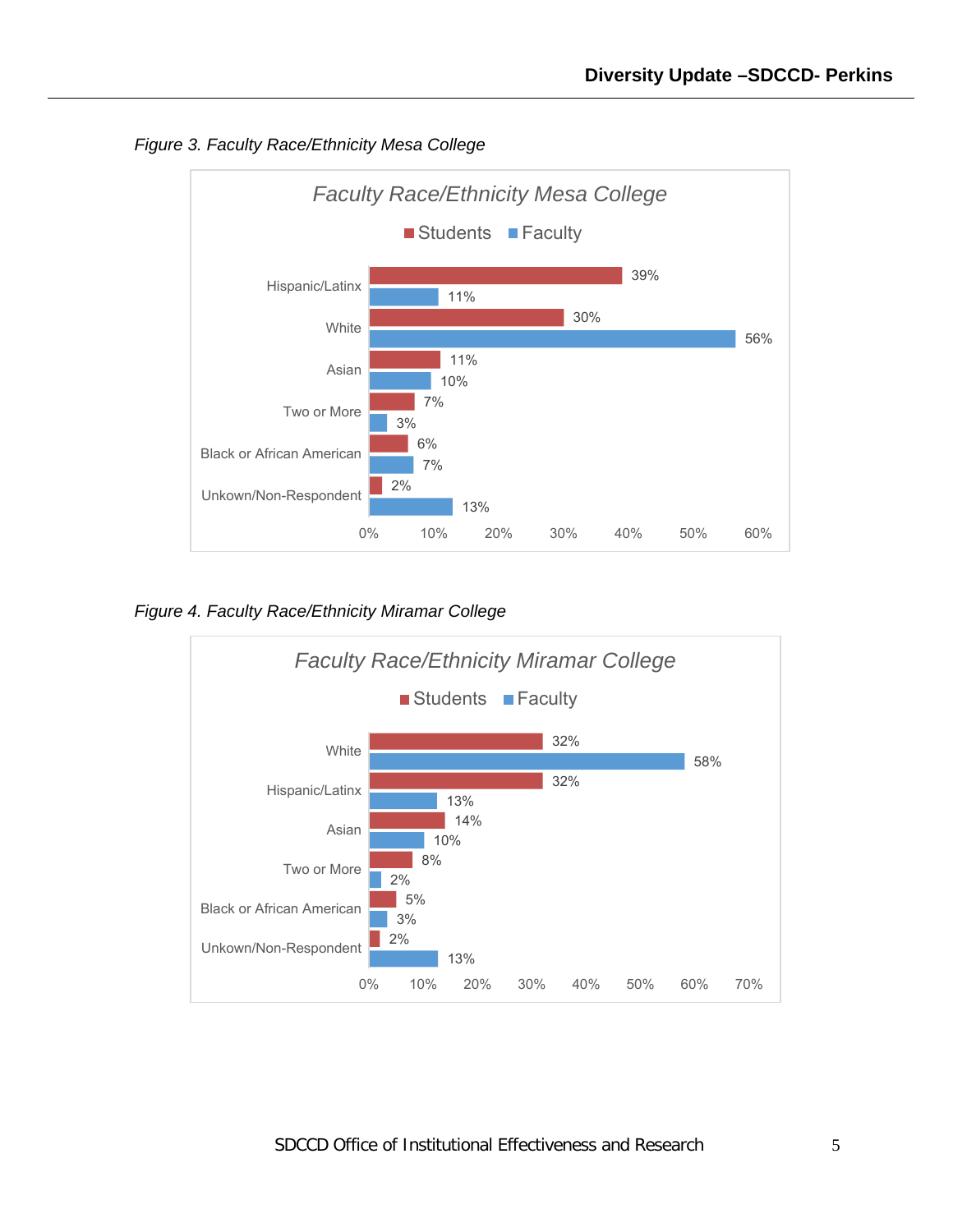

<span id="page-5-2"></span>*Figure 5. Faculty Race/Ethnicity College of Continuing Education*

<span id="page-5-0"></span>Faculty Ethnicity/Race Representation by Contract and Classroom

2. **Seventy five percent of the faculty are Adjunct (1,947/2,588). More than half of them are White (1,098/1,947).** This proportion is maintained for the classroom and non-classroom faculty. (1,053/1,812).

| (Green cells indicate highest volume. Blue cells indicate denominator per category) |                                                   |       |                                        |                     |                                                                         |             |                                |       |                    |
|-------------------------------------------------------------------------------------|---------------------------------------------------|-------|----------------------------------------|---------------------|-------------------------------------------------------------------------|-------------|--------------------------------|-------|--------------------|
| Type of Contract                                                                    | American<br>Indian or<br>Alaskan<br><b>Native</b> | Asian | <b>Black or</b><br>African<br>American | Hispanic/<br>Latinx | <b>Native</b><br>Hawaiian or<br><b>Other Pacific</b><br><b>Islander</b> | Two or More | Unknown/<br>Non-<br>Respondent | White | <b>Grand Total</b> |
| Adjunct                                                                             |                                                   |       |                                        |                     |                                                                         |             |                                |       |                    |
| Classroom                                                                           | 12                                                | 169   | 103                                    | 213                 | < 10                                                                    | 34          | 224                            | 1.053 | 1,812              |
| Non Classroom                                                                       | < 10                                              | 15    | 16                                     | 32                  | < 10                                                                    | < 10        | 18                             | 45    | 135                |
| <b>Adjunct Total</b>                                                                | 14                                                | 184   | 119                                    | 245                 | < 10                                                                    | 40          | 242                            | 1.098 | 1,947              |
| <b>Contract</b>                                                                     |                                                   |       |                                        |                     |                                                                         |             |                                |       |                    |
| Classroom                                                                           | < 10                                              | 48    | 26                                     | 62                  | < 10                                                                    | 16          | 68                             | 290   | 512                |
| Non Classroom                                                                       | < 10                                              | 15    | 18                                     | 36                  | < 10                                                                    | ~10         | 10                             | 45    | 129                |
| <b>Contract Total</b>                                                               | < 10                                              | 63    | 44                                     | 98                  | < 10                                                                    | 19          | 78                             | 335   | 641                |
| <b>Grand Total</b>                                                                  | 16                                                | 247   | 163                                    | 343                 | < 10                                                                    | 59          | 320                            | 1.433 | 2,588              |
| <b>Percentage of Total</b>                                                          | 1%                                                | 10%   | 6%                                     | 13%                 | --                                                                      | 2%          | 12%                            | 55%   | 100%               |

<span id="page-5-3"></span>*Table 2. Race/Ethnicity by type of contract*

#### <span id="page-5-1"></span>Faculty Ethnicity/Race Representation by Subject

*3.* **City**: Arts, Humanities, and Communications has a diverse pool. MESA (Mathematics, Engineering, and Science support program) has a high proportion of Asian faculty. Many of the subjects have fewer than 10 faculty members.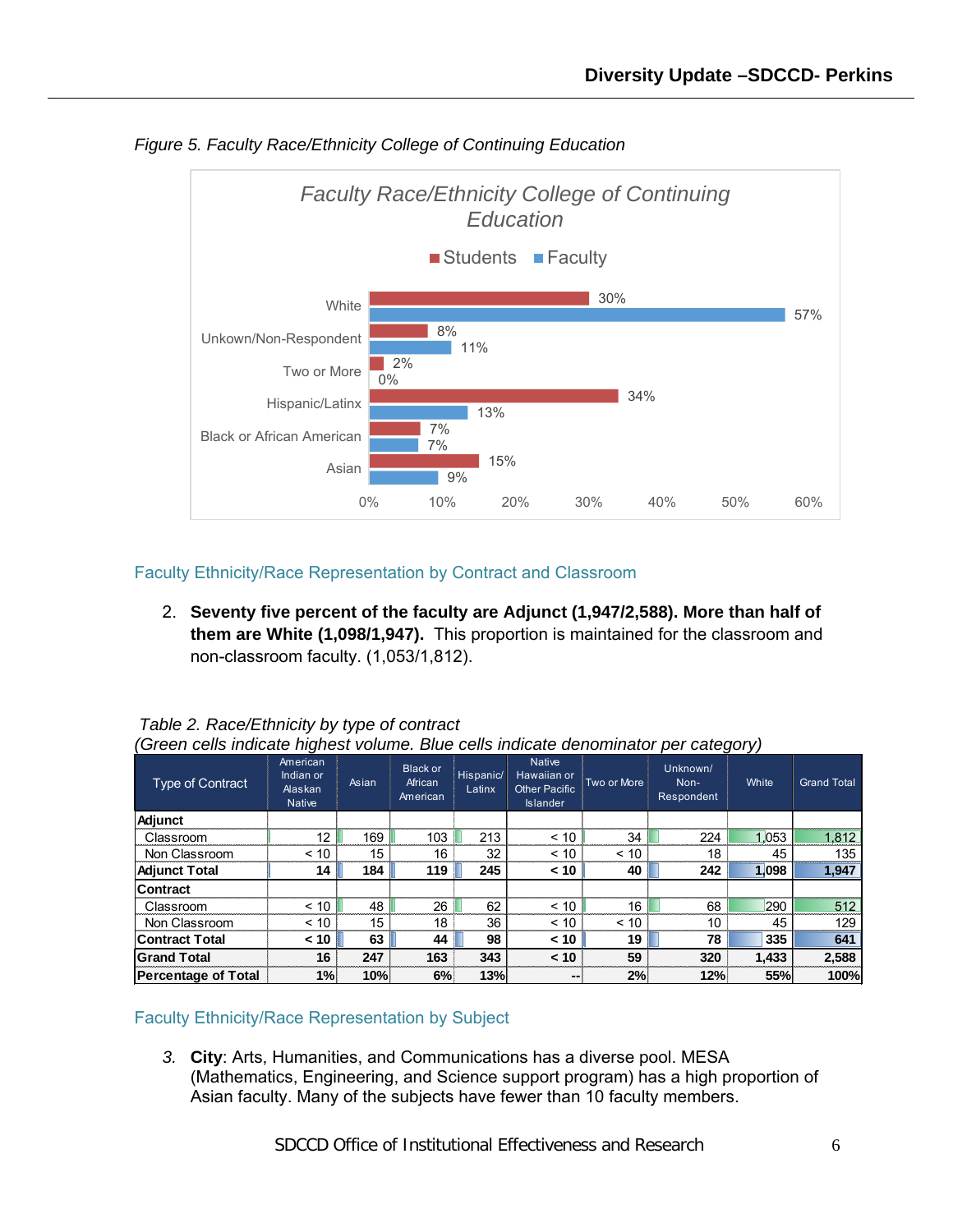| <b>Discipline</b>                    | American<br>Indian or<br><b>Alaskan</b><br><b>Native</b> | Asian   | <b>Black or</b><br>African<br>American | Hispanic/<br>Latinx | <b>Native</b><br>Hawaiia<br>n or<br>Other.<br>Pacific<br><b>Islander</b> | Two or<br>More | Unkown/<br>Non-<br>Respond<br>ent | White | Grand<br>Total |
|--------------------------------------|----------------------------------------------------------|---------|----------------------------------------|---------------------|--------------------------------------------------------------------------|----------------|-----------------------------------|-------|----------------|
| Arts, Humanities, and                |                                                          | 13      | 16                                     | 47                  |                                                                          |                | 37                                | 142   | 266            |
| Communications (AHCT)                |                                                          |         |                                        |                     |                                                                          |                |                                   |       |                |
| <b>MESA</b>                          | ~10                                                      | 42      | 13                                     | 23                  | < 10                                                                     | < 10           | 33                                | 114   | 235            |
| Behavioral & Social Sci, Cons & Fa   |                                                          |         | 10                                     | 22                  |                                                                          |                | 10                                | 70    | 124            |
| <b>School of Business</b>            |                                                          | < 10    | 18                                     | ~10                 | ~10                                                                      | ~10            | < 10                              | 33    | 78             |
| Student Development                  |                                                          | < 10    | 17 <sup>1</sup>                        | 25                  | < 10                                                                     | ~10            | < 10                              | 19    | 74             |
| Health, Exercise Science & Athletics |                                                          | $~<$ 10 |                                        | 17                  | < 10                                                                     | $~<$ 10        | 14                                | 29    | 67             |
| President's Office                   |                                                          | ~10     | < 10                                   | ~10                 |                                                                          | ~10            | ~10                               | 13    | 35             |
| <b>Extended Studies</b>              |                                                          | ~10     | < 10                                   | 12                  |                                                                          |                | ~10                               | < 10  | 33             |
| <b>Business Services</b>             |                                                          | ~10     | ~10                                    | ~10                 |                                                                          | ~10            | ~10                               | 17    | 29             |
| <b>Student Services</b>              |                                                          | < 10    | < 10                                   | < 10                |                                                                          | < 10           |                                   | < 10  | 23             |
| <b>Instruction</b>                   |                                                          |         | < 10                                   | < 10                |                                                                          |                | < 10                              | ~10   | 14             |
| <b>EOPS</b>                          | < 10                                                     |         | < 10                                   | < 10                |                                                                          |                | ~10                               | < 10  | 13             |
| <b>Grand Total</b>                   |                                                          | 85      | 104                                    | 180                 |                                                                          | 36             | 123                               | 473   | 1,012          |
| <b>Percentage of Total</b>           | 0%                                                       | 8%      | 10%                                    | 18%                 | 0%                                                                       | 4%             | 12%                               | 47%   | 100%           |

<span id="page-6-0"></span>*Table 3. City College race/ethnicity by discipline/program (Green cells indicate highest volume)*

See table 9 in Appendix for breakdown per position type (adjunct vs. contract) for City College. (Pages 19 to 24).

4. **Mesa**: Faculty seems to lack Hispanic/Latinx representation at Mesa College. PE and Student development have higher Black faculty representation compared to other programs/subjects. (Black: 104, Asian: 85, Two or More races: 36)

| <b>Discipline</b>                             | American<br>Indian or<br><b>Alaskan</b><br><b>Native</b> | Asian | <b>Black or</b><br>African<br>American | Hispanic/<br>Latinx | <b>Native</b><br>Hawaiian<br>or Other<br>Pacific<br><b>Islander</b> | Two or<br>More | Unkown/N<br>on-<br>Responde<br>nt | White | Grand<br>Total |
|-----------------------------------------------|----------------------------------------------------------|-------|----------------------------------------|---------------------|---------------------------------------------------------------------|----------------|-----------------------------------|-------|----------------|
| Math & Natural Sciences                       |                                                          | 20    | < 10                                   | 20                  |                                                                     | < 10           | 36                                | 141   | 230            |
| Soc/Beh Sci & Multi St                        |                                                          | 15    | 13                                     | 22                  |                                                                     | < 10           | 25                                | 83    | 166            |
| <b>Health Science &amp; Public</b><br>Service | < 10                                                     | 13    | < 10                                   | < 10                |                                                                     | < 10           | 12                                | 98    | 139            |
| Humanities & Lang                             | < 10                                                     | 17    | < 10                                   | < 10                |                                                                     | < 10           | 19                                | 77    | 133            |
| <b>School of Business</b>                     |                                                          | 12    | < 10                                   | 11                  | < 10                                                                | < 10           | 24                                | 77    | 131            |
| Arts & Languages                              |                                                          | 18    | < 10                                   | 18                  |                                                                     | < 10           | 15                                | 67    | 122            |
| PE, Hth Ed & Athletics                        |                                                          | < 10  | 15                                     | 13                  |                                                                     | < 10           | < 10                              | 69    | 107            |
| <b>GF Matric &amp; Student Dev</b>            |                                                          | < 10  | 18                                     | 20                  | < 10                                                                | < 10           | < 10                              | 27    | 85             |
| <b>CARES ACT Mesa</b>                         | < 10                                                     | < 10  | < 10                                   | < 10                |                                                                     |                | < 10                              | 27    | 44             |
| <b>Student Services</b>                       | < 10                                                     | ~10   | < 10                                   | < 10                | < 10                                                                | < 10           | < 10                              | < 10  | 15             |
| Learning Res & Inst Supp                      |                                                          | < 10  | < 10                                   |                     |                                                                     |                | < 10                              | < 10  | 15             |
| <b>Grand Total</b>                            | < 10                                                     | 117   | 84                                     | 131                 | $<$ than 10                                                         | 34             | 158                               | 693   | 1,227          |
| <b>Percentage of Total</b>                    | --                                                       | 10%   | 7%                                     | 11%                 | --                                                                  | 3%             | 13%                               | 56%   | 100%           |

<span id="page-6-1"></span>*Table 4. Mesa College race/ethnicity by discipline/program (Green cells indicate highest volume)*

See table 10 in Appendix for breakdown per position type (adjunct vs. contract) for Mesa College. (Pages 25 to 34).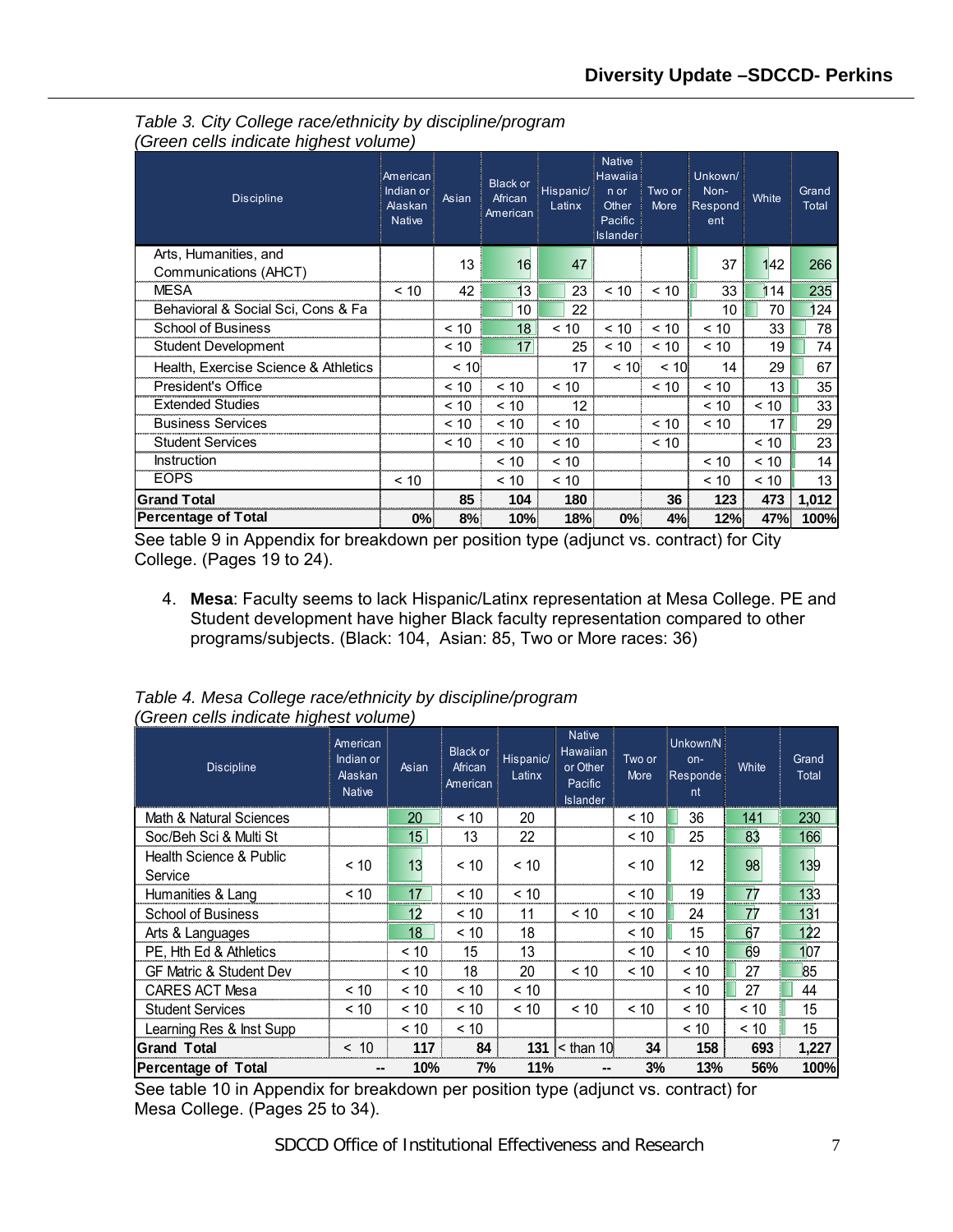5. **Miramar**: School of math, biological sciences and physical exercise have a diverse pool compared to other programs/subjects.

| <b>Discipline</b>                                                             | …שיי<br>American<br>Indian or<br>Alaskan<br><b>Native</b> | Asian   | <b>Black or</b><br>African<br>American | Hispanic/<br>Latinx | <b>Native</b><br>Hawaiian<br>or Other<br>Pacific<br><b>Islander</b> | Two or<br>More   | Unkown/<br>Non-<br>Respon<br>dent | White | Grand<br>Total |
|-------------------------------------------------------------------------------|-----------------------------------------------------------|---------|----------------------------------------|---------------------|---------------------------------------------------------------------|------------------|-----------------------------------|-------|----------------|
| <b>Public Safety</b>                                                          | ~10                                                       | 13      | < 10                                   | 46                  | < 10                                                                | ~10 <sub>1</sub> | 3 <sub>3</sub>                    | 200   | 304            |
| Liberal Arts                                                                  | ~10                                                       | 26      | 13                                     | 42                  |                                                                     | 14               | 44                                | 122   | 265            |
| School of Mathematics.<br>Biological Exercise, and<br><b>Physical Science</b> | $\leq 10$                                                 | 35      | < 10                                   | 14                  |                                                                     | ~10              | 30                                | 170   | 255            |
| Business, Technical<br>Careers, & Workforce<br>Initiatives (BTCWI)            | $\leq 10$                                                 | 21      | 10                                     | 15                  |                                                                     | ~10              | 27                                | 99    | 175            |
| <b>Instruction</b>                                                            | $~<$ 10                                                   | $~<$ 10 | < 10                                   | 10                  |                                                                     | < 10             | < 10                              | 42    | 68             |
| <b>Student Services</b>                                                       |                                                           | 10      | < 10                                   | 15                  |                                                                     | < 10             | < 10                              | 23    | 59             |
| <b>Grand Total</b>                                                            | 10                                                        | 115     | 38                                     | 142                 | < 10                                                                | 25               | 144                               | 659   | 1,134          |
| <b>Percentage of Total</b>                                                    | 1%                                                        | 10%     | 3%                                     | 13%                 |                                                                     | 2%               | 13%                               | 58%   | 100%           |

<span id="page-7-0"></span>*Table 5. Miramar College race/ethnicity by discipline/program (Green cells indicate highest volume)* 

See table 11 in Appendix for breakdown per position type (adjunct vs. contract) for Miramar College. (Pages 35 to 37).

6. **SDCCE**: The proportion of Hispanic/Latinx faculty is lower compared to the student body representation.

| <b>Discipline</b>                | American<br>Indian or<br>Alaskan<br><b>Native</b> | Asian | <b>Black or</b><br>African<br>American | Hispanic/<br>Latinx | Two or More | Unkown/No<br>$n -$<br>Responden | White | <b>Grand Total</b> |
|----------------------------------|---------------------------------------------------|-------|----------------------------------------|---------------------|-------------|---------------------------------|-------|--------------------|
| English as a Second              |                                                   |       |                                        |                     |             |                                 |       |                    |
| Language                         |                                                   | < 10  | < 10                                   | 17                  | < 10        | < 10                            | 78    | 112                |
| <b>Business Information Tech</b> |                                                   |       |                                        |                     |             |                                 |       |                    |
| (BIT)                            |                                                   | ~< 10 | < 10                                   | < 10                | < 10        | < 10                            | 41    | 70                 |
| Emeritus Program (EME)           |                                                   | < 10  |                                        | < 10                | < 10        | < 10                            | 50    | 68                 |
| <b>Instructional Services</b>    | < 10                                              | < 10  | < 10                                   | 15                  | < 10        | 11                              | 21    | 59                 |
| Career Technical                 |                                                   |       |                                        |                     |             |                                 |       |                    |
| Education (CTE)                  |                                                   | 12    | < 10                                   | < 10                |             | ~10                             | 12    | 33                 |
| ABE/GED/High School              |                                                   | < 10  | < 10                                   | < 10                |             | < 10                            | < 10  | 23                 |
| <b>Hospitality Program</b>       |                                                   | < 10  | < 10                                   | < 10                |             | < 10                            | 15    | 23                 |
| <b>DSPS Program</b>              |                                                   | < 10  |                                        | < 10                | < 10        |                                 | 12    | 17                 |
| <b>Allied Health</b>             |                                                   |       | < 10                                   | < 10                |             | < 10                            | < 10  | 16                 |
| <b>Parenting Education</b>       |                                                   | < 10  | < 10                                   | < 10                | < 10        |                                 | < 10  | 15                 |
| <b>Grand Total</b>               | < 10                                              | 42    | 30                                     | 60                  | $<$ than 10 | 50                              | 253   | 446                |
| <b>Percentage of Total</b>       | --                                                | 9%    | 7%                                     | 13%                 | --          | 11%                             | 57%   | 100%               |

<span id="page-7-1"></span>*Table 6. College of Continuing Education race/ethnicity by discipline/program (Green cells indicate highest volume)*

See table 12 in Appendix for breakdown per position type (adjunct vs. contract) for Continuing Education. (Pages 38 to 42).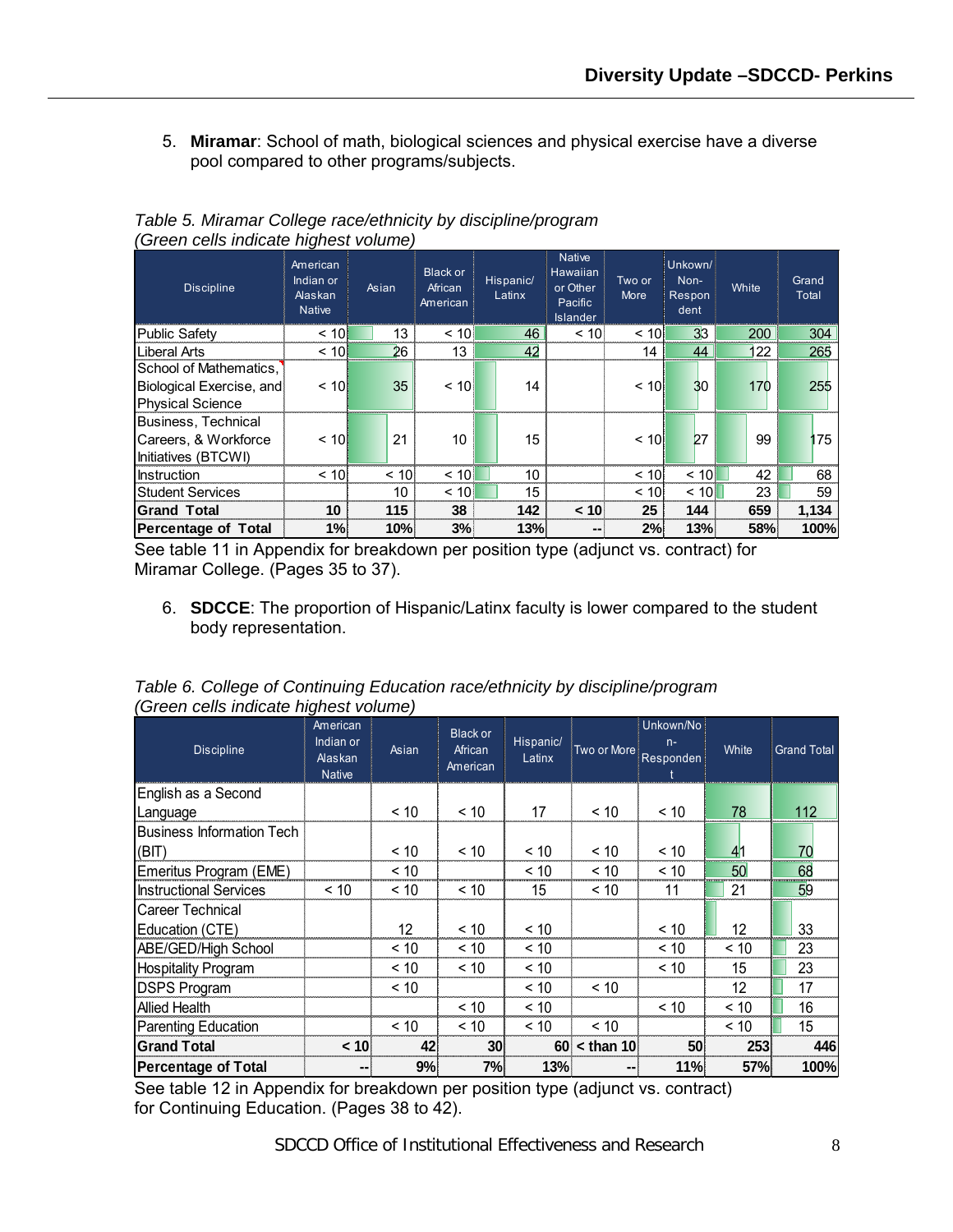#### <span id="page-8-0"></span>Staff Ethnicity/Race

- **7. Staff is more closely racially/ethnically representative of the student body compared to faculty. However, there are still 14% more Hispanic/Latinx students compared to staff (Staff: 24%, Students 38%).**
	- Asian and White representation is slightly higher for classified staff. (Students: 11%, Staff: 17%).
	- Black/African American staff are pretty representative of the proportion of Black/African American students (Students: 7%, Staff: 8%).

The following table shows the rates per most frequent racial/ethnic groups and the differences between the proportions of staff and students.

**Classification Hispanic/Latinx White Asian Black/ African American Classified Staff**  $\begin{array}{|c|c|c|c|c|} \hline \end{array}$  30% | 25% | 18% | 10% **Non-Academic Hourly** 23% 1 37% 18% 8% **Supervisory Staff** | 19% | 39% | 14% | 7% **Average Staff**  $\begin{array}{|c|c|c|c|c|} \hline \end{array}$  24% | 34% | 17% | 8% *Students 38% 30% 11% 7%* **Diff. (Students- Staff) 14% -4% -6% -1%**

#### <span id="page-8-1"></span>*Table 7. Main Ethnic/Racial differences.*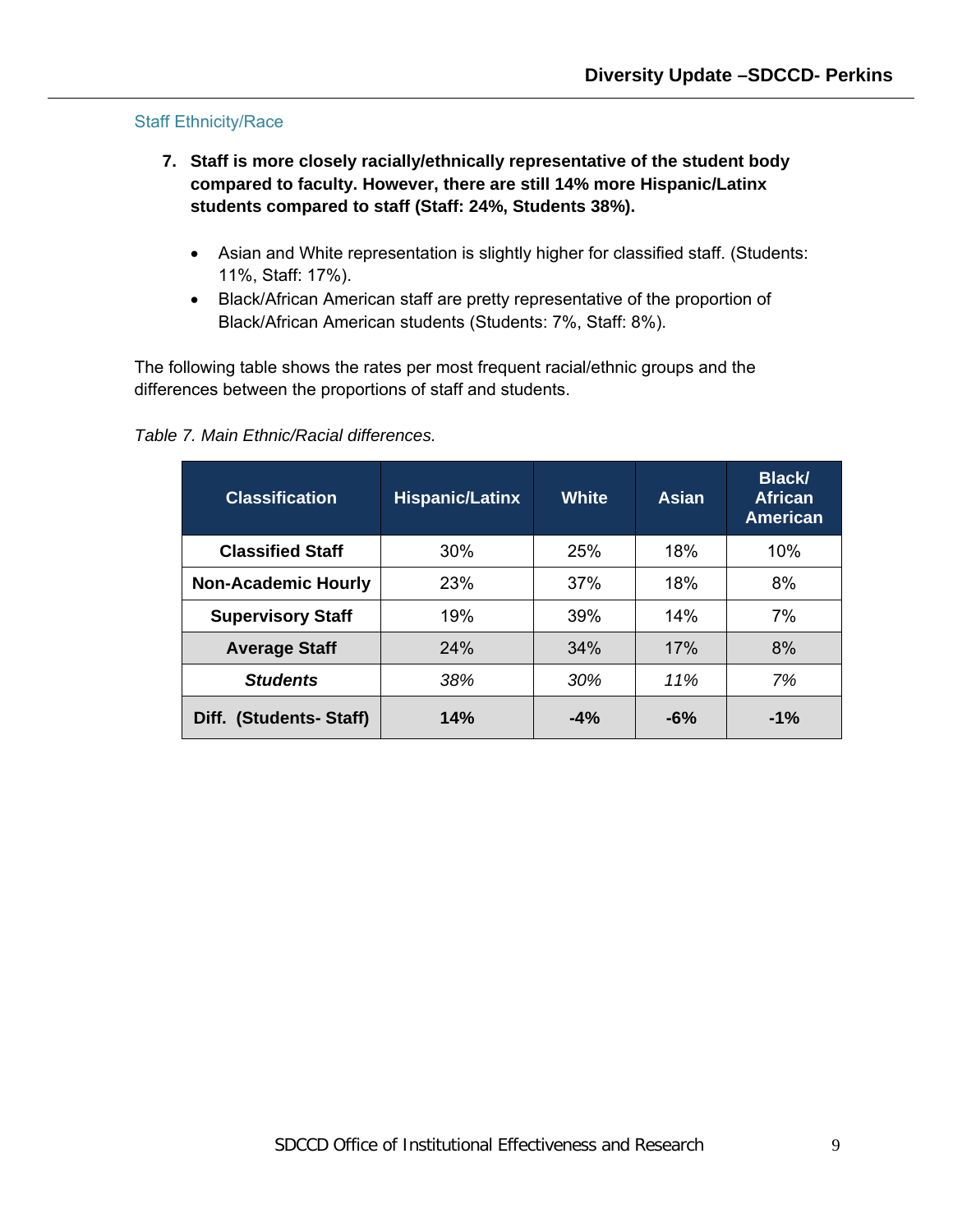The following figures show the breakdown by ethnicity/race per institution.



<span id="page-9-0"></span>*Figure 6. Classified Staff Race/Ethnicity Districtwide*

<span id="page-9-1"></span>*Figure 7. Classified Staff Race/Ethnicity City College*

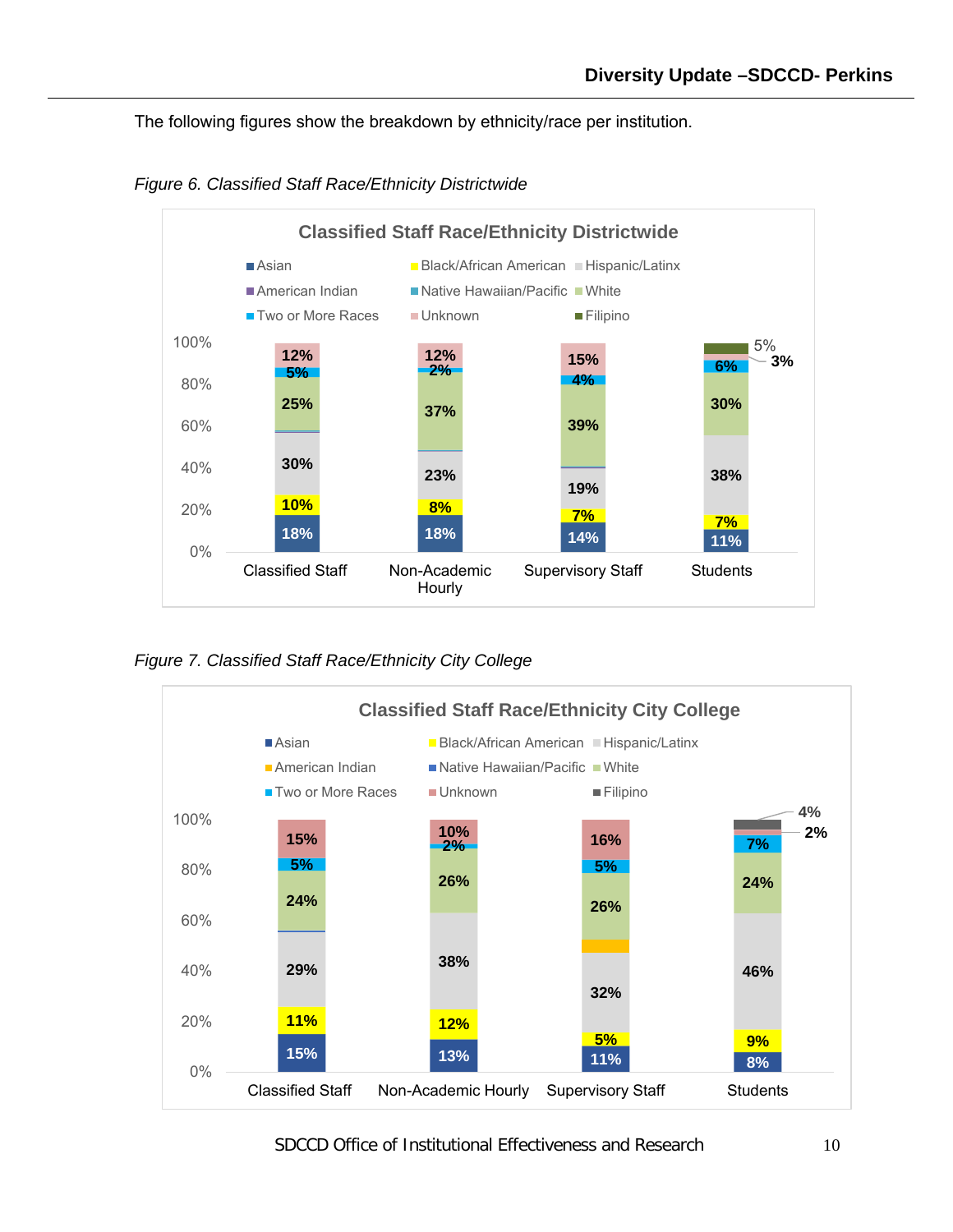

<span id="page-10-0"></span>*Figure 8. Classified Staff Race/Ethnicity Mesa College*

<span id="page-10-1"></span>

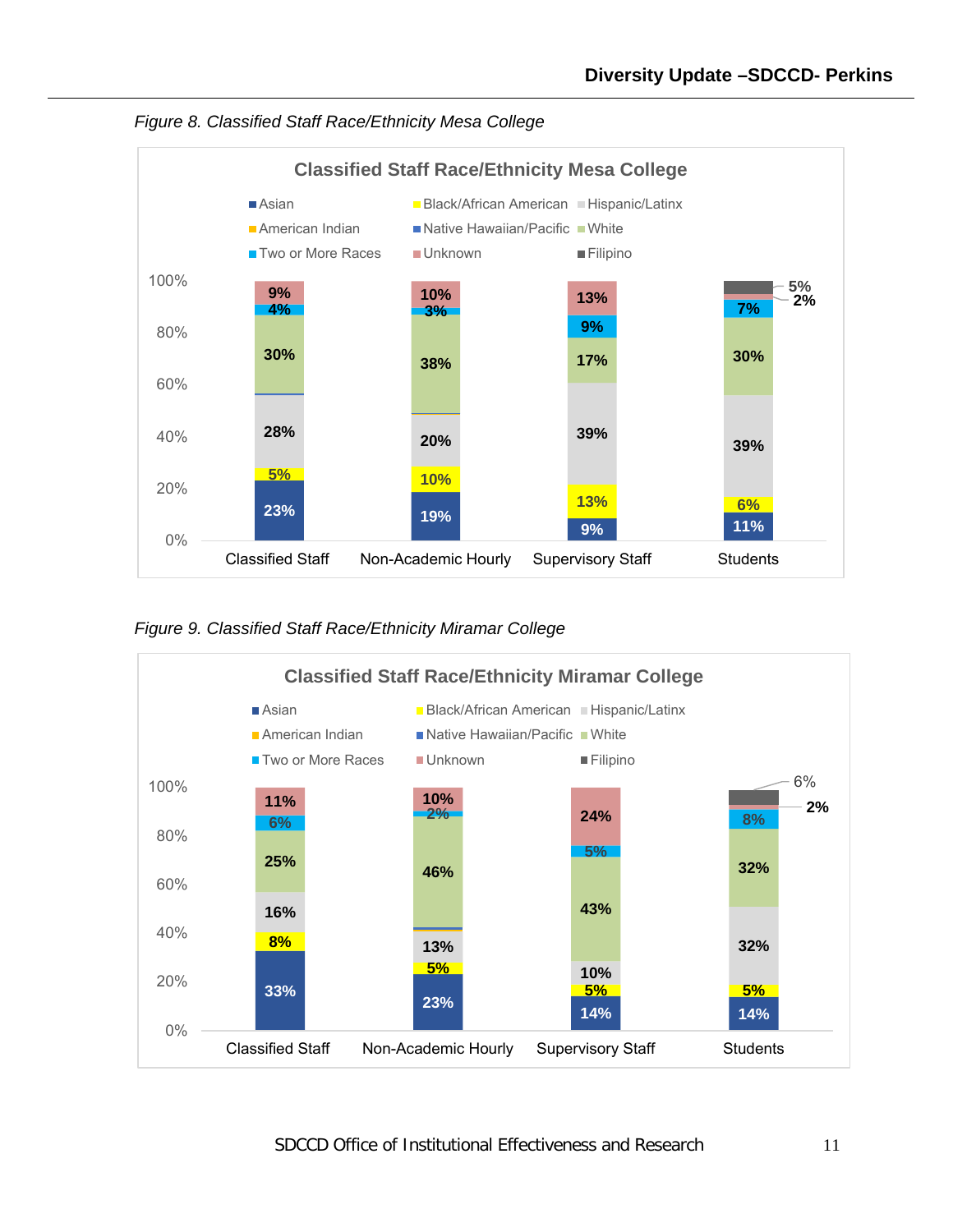

<span id="page-11-1"></span>

### <span id="page-11-0"></span>Management Race/Ethnicity

- **8. The proportions of management race/ethnicity differ greatly from several students groups at each institution of the district. Districtwide there is overrepresentation of White and under representation of Asian and Latinx managerial staff.**
	- Black leadership representation at Miramar College seems to be lacking. Black students represent about 5% of the population (n~732 black students).
	- There is no clear representation of Asian leadership at College of Continuing Education. The student representation is about 15%. (~1,659 Asian students).

The following table shows the racial/ethnic breakdown for managers compared to students per institution.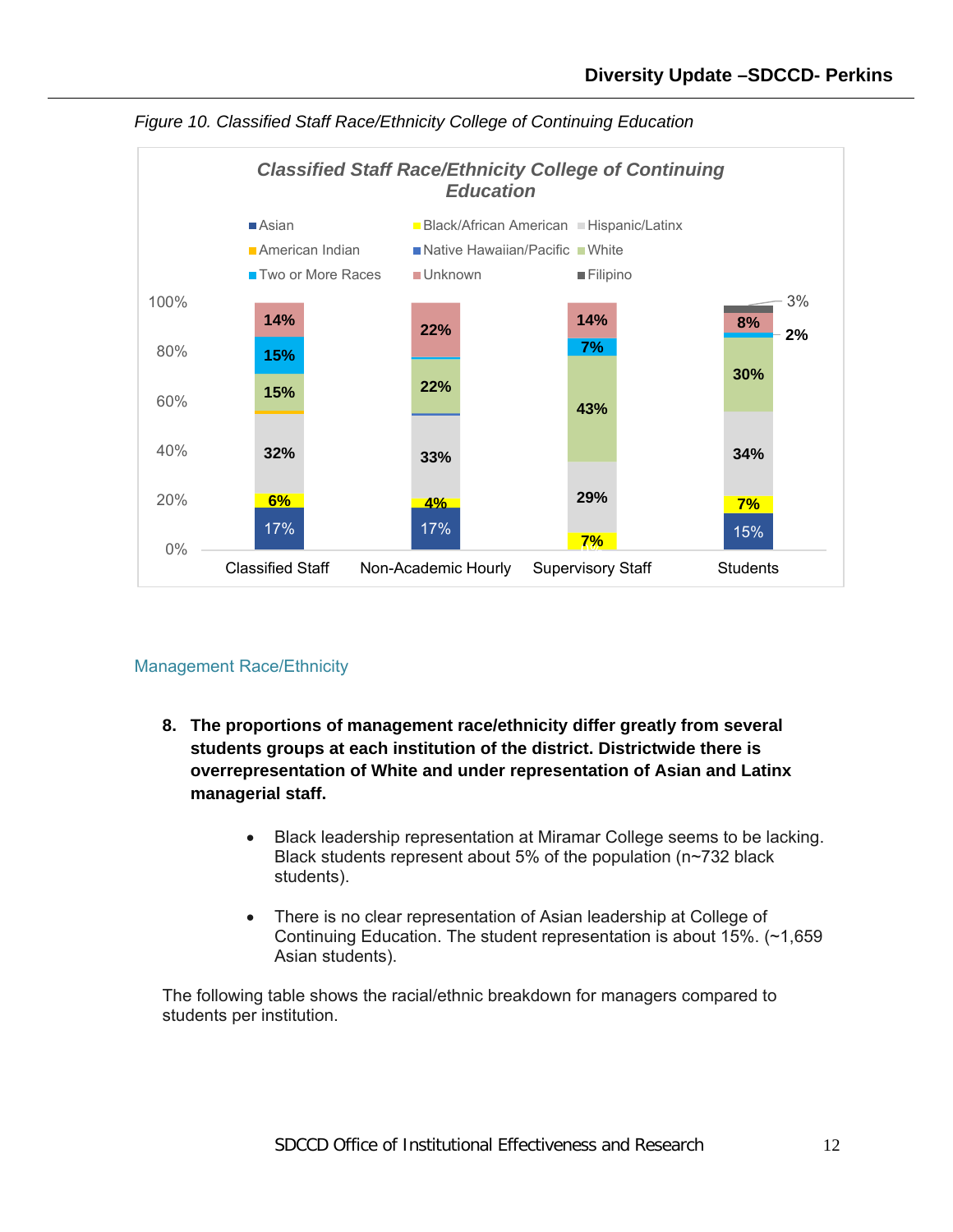<span id="page-12-0"></span>*Table 8. Under and Overrepresentation of Managers per Institution*

*(Salmon colored cells indicates overrepresentation and gray colored cells indicated lack of representation)* 

| <b>Institution</b> | <b>Group</b>                    | <b>Asian</b> | <b>Black/</b><br><b>African</b><br><b>American</b> | Hispanic/<br><b>Latinx</b> | <b>White</b> | Two or<br><b>More</b><br><b>Races</b> | <b>Unknown</b> |
|--------------------|---------------------------------|--------------|----------------------------------------------------|----------------------------|--------------|---------------------------------------|----------------|
| <b>District</b>    | Management<br>$(n=104)$         | 7%           | 10%                                                | 25%                        | 38%          | 5%                                    | 15%            |
|                    | <b>Students</b><br>(n=47,577)   | 11%          | 7%                                                 | 38%                        | 30%          | 6%                                    | 3%             |
|                    | Management<br>$(n=17)$          | 6%           | 29%                                                | 35%                        | 18%          | 12%                                   | 0%             |
| City               | <b>Students</b><br>$(n=13,765)$ | 8%           | 9%                                                 | 46%                        | 24%          | 7%                                    | 2%             |
| <b>Mesa</b>        | Management<br>$(n=18)$          | 6%           | 6%                                                 | 17%                        | 44%          | 6%                                    | 17%            |
|                    | <b>Students</b><br>$(n=20,936)$ | 11%          | 6%                                                 | 39%                        | 30%          | 7%                                    | 2%             |
| <b>Miramar</b>     | Management<br>$(n=14)$          | 21%          | 0%                                                 | 29%                        | 36%          | 0%                                    | 14%            |
|                    | <b>Students</b><br>$(n=14,641)$ | 14%          | 5%                                                 | 32%                        | 32%          | 8%                                    | 2%             |
| <b>SDCCE</b>       | Management<br>(n=18)            | 0%           | 6%                                                 | 44%                        | 28%          | 6%                                    | 17%            |
|                    | Students<br>$(n=11,060)$        | 15%          | 7%                                                 | 34%                        | 30%          | 2%                                    | 8%             |

The following figures illustrate all races/ethnicities of managers compared to students per institution and districtwide.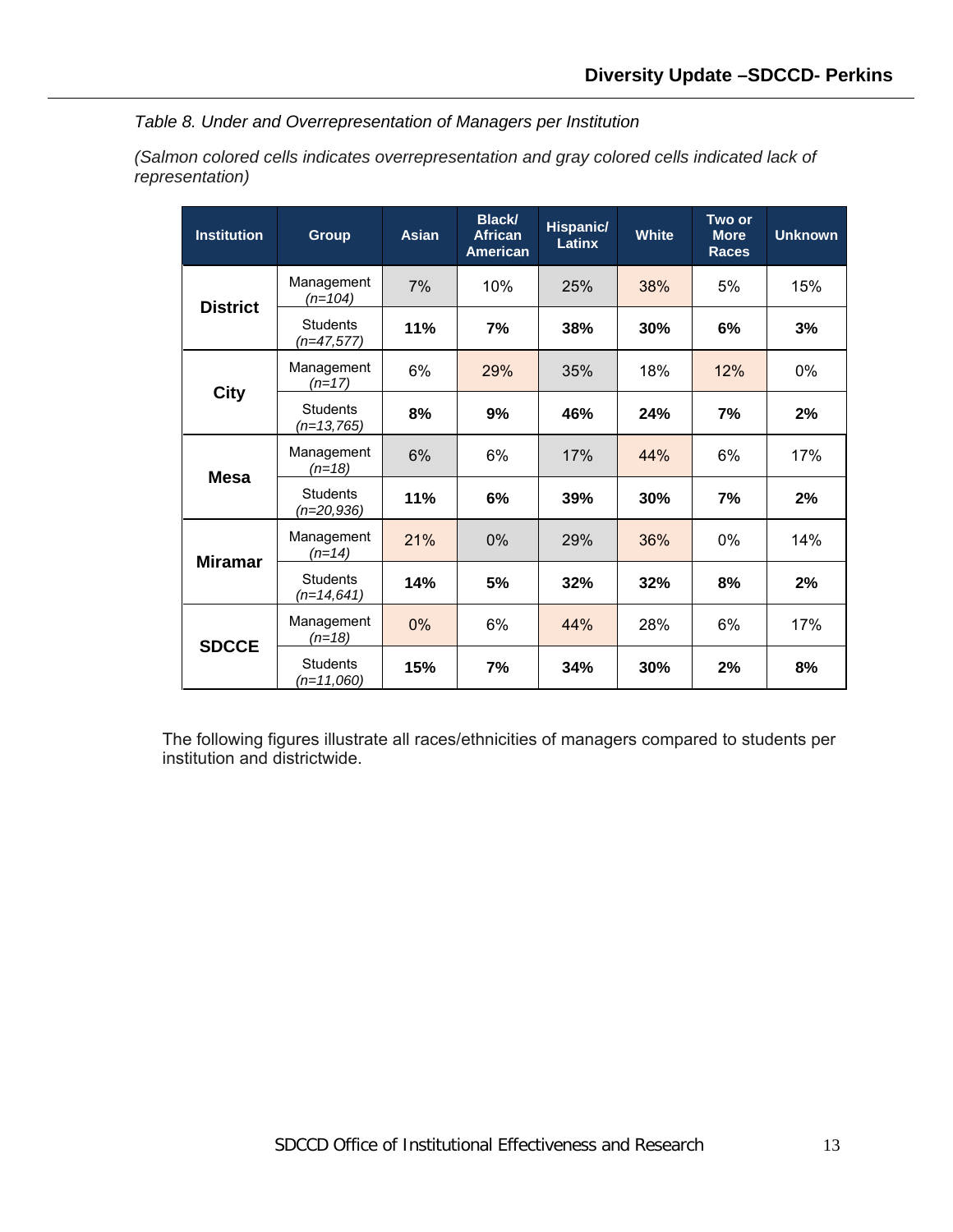<span id="page-13-0"></span>



<span id="page-13-1"></span>*Figure 12. Management Race/Ethnicity City College*

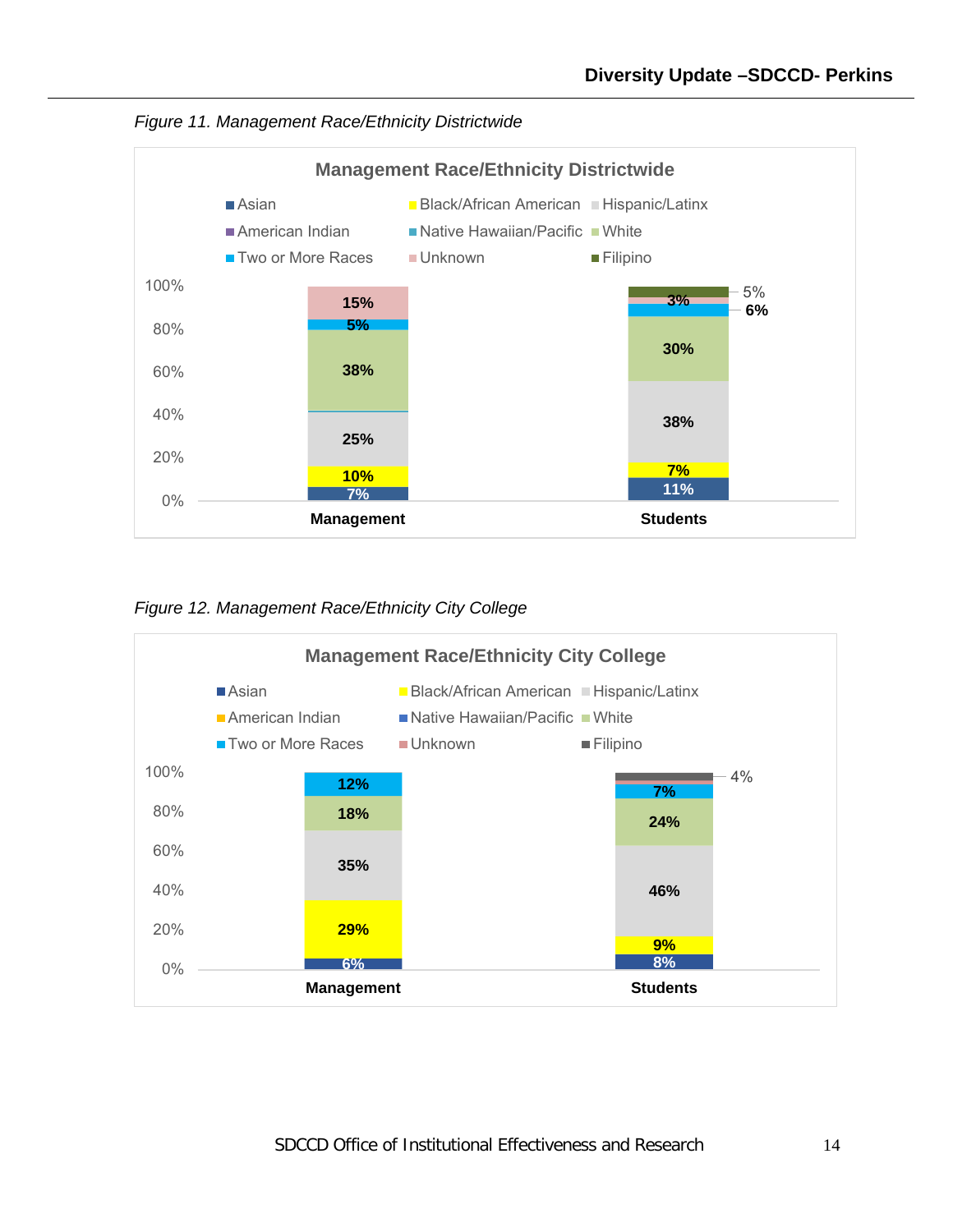<span id="page-14-0"></span>



<span id="page-14-1"></span>*Figure 14. Management Race/Ethnicity Miramar College*

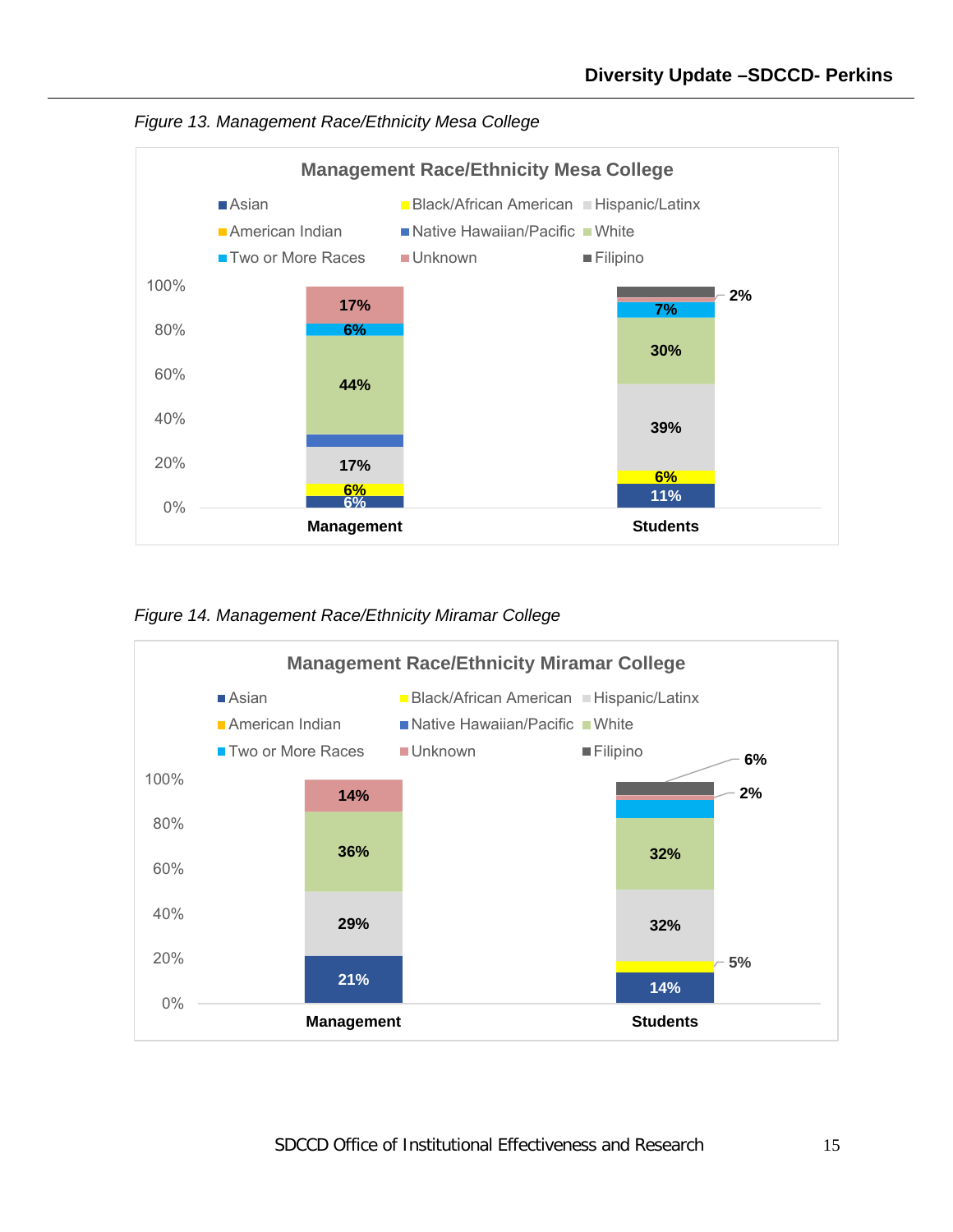

<span id="page-15-0"></span>*Figure 15. Management Race/Ethnicity College of Continuing Education*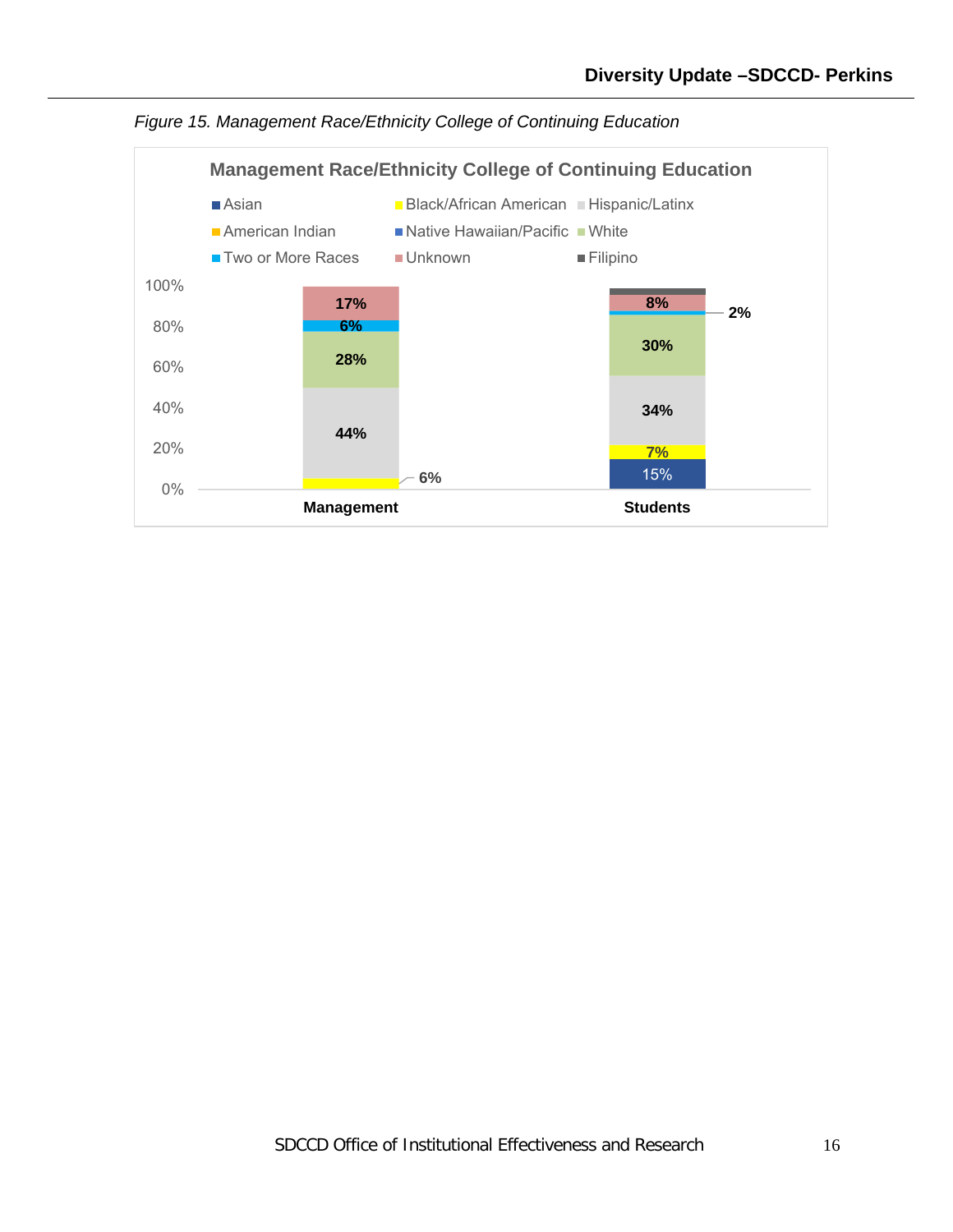# <span id="page-16-0"></span>**Summary**

#### **Faculty Ethnicity/Race Representation**

1. **Faculty's race/ethnicity is not fully representative of the students' race/ethnicity.** Districtwide there is overrepresentation of White faculty by 25% and underrepresentation of Latinx faculty by the same percentage.

#### **Faculty Ethnicity/Race Representation by Contract and Classroom**

2. **Seventy five percent of the faculty is Adjunct (1,947/2,588). More than half of them are White (1,098/1,947).** This proportion is maintained for the classroom and non-classroom faculty. (1,053/1,812).

#### **Faculty Ethnicity/Race Representation by Subject**

- 3. **City**: Arts, Humanities, and Communications has a diverse pool. MESA program has a high proportion of Asian faculty.
- 4. **Mesa**: There seems to lack Hispanic/Latinx representation at Mesa College. PE and Student development have good Black faculty representation.
- 5. **Miramar**: School of math, biological sciences and physical exercise have a diverse pool.
- 6. **SDCCE**: The proportion of Hispanic/Latinx faculty seems small for the student body representation.

#### **Staff Ethnicity/Race**

7. **Staff has a closer representation of ethnicity to the student body. The difference on Hispanic/Latinx rate is 14% more for students (Staff: 24%, Students 38%).** Asian and White representation is slightly high for classified staff. (Students: 11%, Staff: 17%). Black/African American is pretty representative (Students: 7%, Staff: 8%).

#### **Management Ethnicity**

- **8. The race/ethnicity of management differ greatly in several students groups at each institution of the district. Districtwide there is overrepresentation of White and under representation of Asian and "Latinx".**
- 9. Black leadership representation at Miramar College seems to be lacking. The Black students represent about 5% of the population (n~732 black students).
- 10. There is not clear representation of Asian leadership at College of Continuing Education. The student representation is about 15%. (~1,659 Asian students).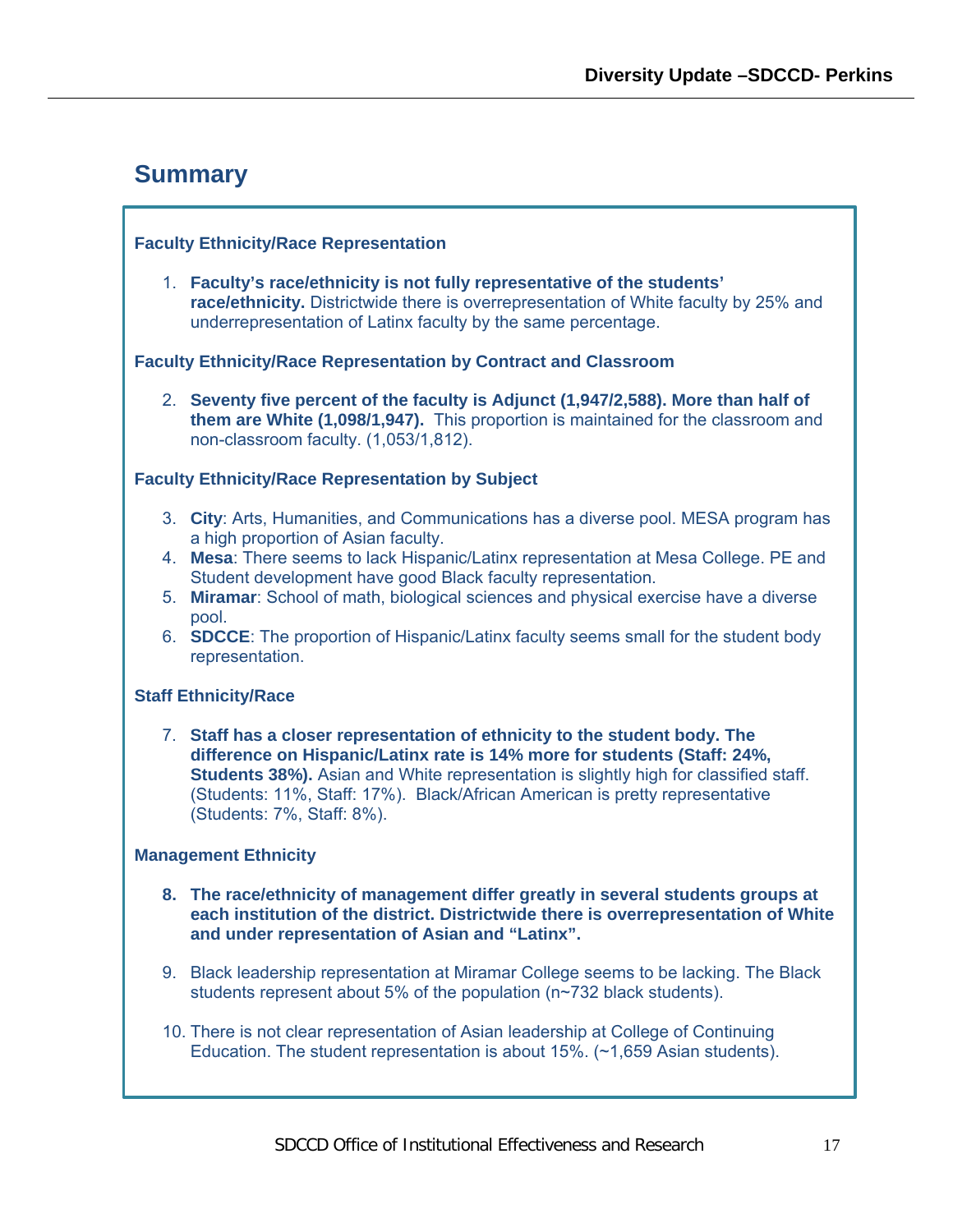# <span id="page-17-0"></span>**Appendix**

The following tables show the number of faculty per race/ethnicity by the type of contract and **program/subjects**. The tables provide further detail on the proportion of faculty per subject/program per adjunct and contract. The classification of programs was not modified from the original list submitted by Human Resources.

## **List of Appendices**

| Table                                                                                           | Page |
|-------------------------------------------------------------------------------------------------|------|
| 9. Ethnicity/Race for Adjunct and Contract Faculty Positions, Spring<br>2021- City College      | 19   |
| 10. Ethnicity/Race for Adjunct and Contract Faculty Positions, Spring<br>2021- Mesa College     | 25   |
| 11. Ethnicity/Race for Adjunct and Contract Faculty Positions, Spring<br>2021 - Miramar College | 35   |
| 12. Ethnicity/Race for Adjunct and Contract Faculty Positions, Spring<br>2021- SDCCE College    | 38   |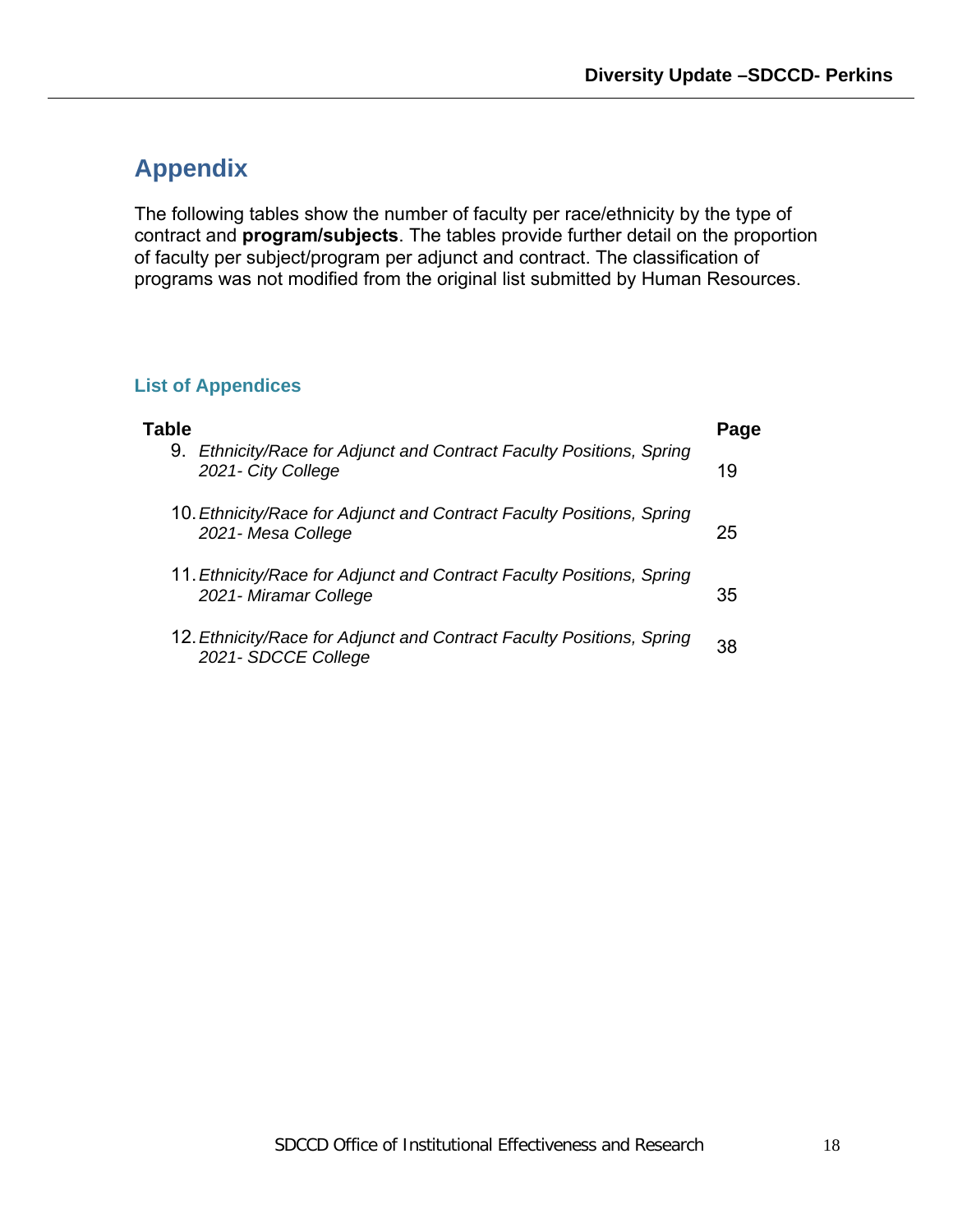# *Table 9. Ethnicity/Race for Adjunct and Contract Faculty Positions, Spring 2021- City College*

| <b>Discipline</b>                       | <b>American</b><br>Indian or<br><b>Alaskan</b><br><b>Native</b> | <b>Asian</b> | <b>Black or</b><br><b>African</b><br><b>American</b> | <b>Hispanic/</b><br><b>Latinx</b> | <b>Native</b><br><b>Hawaiian</b><br>or Other<br><b>Pacific</b><br><b>Islander</b> | Two or<br><b>More</b> | Unkown/<br>Non-<br><b>Respondent</b> | <b>White</b> | <b>Grand</b><br><b>Total</b> |
|-----------------------------------------|-----------------------------------------------------------------|--------------|------------------------------------------------------|-----------------------------------|-----------------------------------------------------------------------------------|-----------------------|--------------------------------------|--------------|------------------------------|
| <b>American Federation of</b>           |                                                                 |              |                                                      |                                   |                                                                                   |                       |                                      |              |                              |
| <b>Teachers (AFT)</b>                   |                                                                 |              |                                                      |                                   |                                                                                   |                       |                                      |              |                              |
| <b>Adjunct</b>                          |                                                                 |              |                                                      |                                   |                                                                                   |                       |                                      |              |                              |
| Non Classroom                           |                                                                 | < 10         |                                                      |                                   |                                                                                   |                       |                                      |              | < 10                         |
| <b>Adjunct Total</b>                    |                                                                 | < 10         |                                                      |                                   |                                                                                   |                       |                                      |              | < 10                         |
| <b>AFT Total</b>                        |                                                                 |              |                                                      |                                   |                                                                                   |                       |                                      |              |                              |
| Arts, Humanities, and                   |                                                                 |              |                                                      |                                   |                                                                                   |                       |                                      |              |                              |
| <b>Communications (AHCT)</b>            |                                                                 |              |                                                      |                                   |                                                                                   |                       |                                      |              |                              |
| <b>Adjunct</b>                          |                                                                 |              |                                                      |                                   |                                                                                   |                       |                                      |              |                              |
| Classroom                               | < 10                                                            | < 10         | 12                                                   | 35                                |                                                                                   | < 10                  | 31                                   | 107          | 204                          |
| Non Classroom                           |                                                                 | < 10         | < 10                                                 | < 10                              |                                                                                   |                       | < 10                                 | 10           | $\overline{17}$              |
| <b>Adjunct Total</b>                    | < 10                                                            | < 10         | 13                                                   | 38                                |                                                                                   | < 10                  | 33                                   | 117          | 221                          |
| <b>Contract</b>                         |                                                                 |              |                                                      |                                   |                                                                                   |                       |                                      |              |                              |
| Classroom                               |                                                                 | < 10         | < 10                                                 | < 10                              |                                                                                   |                       | < 10                                 | 25           | 45                           |
| <b>Contract Total</b>                   |                                                                 | < 10         | < 10                                                 | < 10                              |                                                                                   |                       | < 10                                 | 25           | 45                           |
| <b>AHCT Total</b>                       |                                                                 | 13           | 16                                                   | 47                                |                                                                                   |                       | 37                                   | 142          | 266                          |
| <b>Behavioral &amp; Social Sciences</b> |                                                                 |              |                                                      |                                   |                                                                                   |                       |                                      |              |                              |
| and Consumer & Family                   |                                                                 |              |                                                      |                                   |                                                                                   |                       |                                      |              |                              |
| <b>Studies</b>                          |                                                                 |              |                                                      |                                   |                                                                                   |                       |                                      |              |                              |
| <b>Adjunct</b>                          |                                                                 |              |                                                      |                                   |                                                                                   |                       |                                      |              |                              |
| Classroom                               | < 10                                                            | < 10         | < 10                                                 | 17                                | < 10                                                                              | < 10                  | < 10                                 | 51           | 92                           |
| Non Classroom                           |                                                                 |              | < 10                                                 | < 10                              |                                                                                   |                       | < 10                                 | < 10         | 10                           |
| <b>Adjunct Total</b>                    | < 10                                                            | < 10         | < 10                                                 | 19                                | < 10                                                                              | < 10                  | < 10                                 | 57           | 102                          |
| <b>Contract</b>                         |                                                                 |              |                                                      |                                   |                                                                                   |                       |                                      |              |                              |
| Classroom                               |                                                                 | < 10         | < 10                                                 | < 10                              |                                                                                   |                       | < 10                                 | 13           | 22                           |
| <b>Contract Total</b>                   |                                                                 | < 10         | < 10                                                 | < 10                              |                                                                                   |                       | < 10                                 | 13           | 22                           |
| Beh & Soc Sci, Cons & Fa<br>Total       |                                                                 |              | 10                                                   | 22                                |                                                                                   |                       | 10                                   | 70           | 124                          |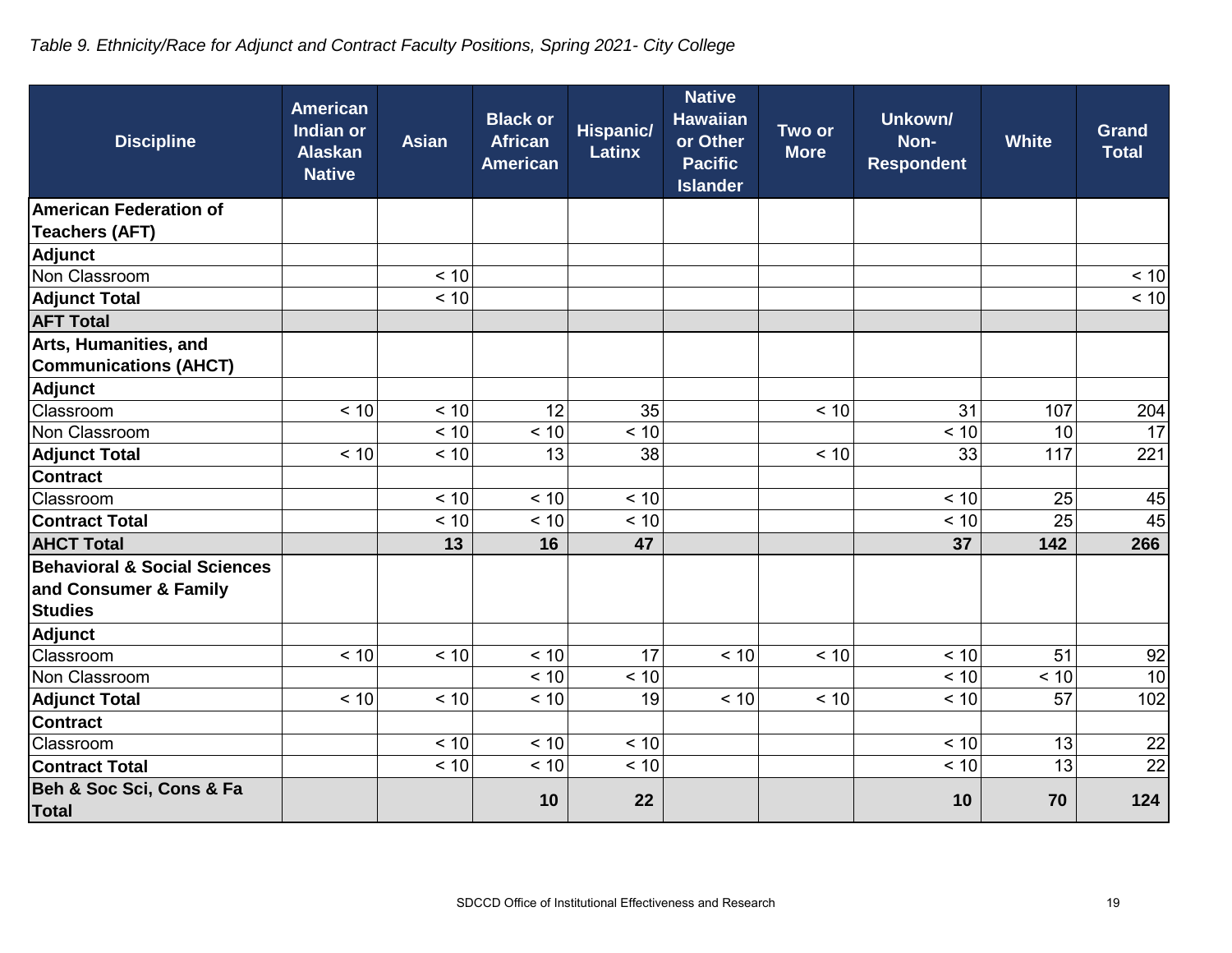| <b>Discipline</b>                                                                | <b>American</b><br>Indian or<br><b>Alaskan</b><br><b>Native</b> | <b>Asian</b> | <b>Black or</b><br><b>African</b><br><b>American</b> | <b>Hispanic/</b><br><b>Latinx</b> | <b>Native</b><br><b>Hawaiian</b><br>or Other<br><b>Pacific</b><br><b>Islander</b> | Two or<br><b>More</b> | Unkown/<br>Non-<br><b>Respondent</b> | <b>White</b> | <b>Grand</b><br><b>Total</b> |
|----------------------------------------------------------------------------------|-----------------------------------------------------------------|--------------|------------------------------------------------------|-----------------------------------|-----------------------------------------------------------------------------------|-----------------------|--------------------------------------|--------------|------------------------------|
| <b>Business Services</b>                                                         |                                                                 |              |                                                      |                                   |                                                                                   |                       |                                      |              |                              |
| Adjunct                                                                          |                                                                 |              |                                                      |                                   |                                                                                   |                       |                                      |              |                              |
| Non Classroom                                                                    |                                                                 | < 10         | < 10                                                 | < 10                              |                                                                                   | < 10                  | < 10                                 | 17           | 29                           |
| <b>Adjunct Total</b>                                                             |                                                                 | < 10         | < 10                                                 | < 10                              |                                                                                   | < 10                  | < 10                                 | 17           | 29                           |
| <b>Business Services Total</b>                                                   |                                                                 | < 10         | < 10                                                 | < 10                              |                                                                                   | < 10                  | < 10                                 | 17           | 29                           |
| <b>Career Technical Education</b><br>(CTE) Strong Workforce<br><b>Instuction</b> |                                                                 |              |                                                      |                                   |                                                                                   |                       |                                      |              |                              |
| Adjunct<br>Non Classroom                                                         |                                                                 |              |                                                      |                                   |                                                                                   |                       | < 10                                 |              | < 10                         |
|                                                                                  |                                                                 |              |                                                      |                                   |                                                                                   |                       | < 10                                 |              | < 10                         |
| <b>Adjunct Total</b>                                                             |                                                                 |              |                                                      |                                   |                                                                                   |                       |                                      |              |                              |
| <b>CTE Strong Workforce</b><br><b>Instuction Total</b>                           |                                                                 |              |                                                      |                                   |                                                                                   |                       | < 10                                 |              | < 10                         |
| <b>Extended Opportunity</b><br><b>Programs and Services</b><br>(EOPS)            |                                                                 |              |                                                      |                                   |                                                                                   |                       |                                      |              |                              |
| Adjunct                                                                          |                                                                 |              |                                                      |                                   |                                                                                   |                       |                                      |              |                              |
| Non Classroom                                                                    | < 10                                                            |              | < 10                                                 | < 10                              |                                                                                   |                       | < 10                                 |              | 10                           |
| <b>Adjunct Total</b>                                                             | < 10                                                            |              | < 10                                                 | < 10                              |                                                                                   |                       | < 10                                 |              | 10                           |
| <b>Contract</b>                                                                  |                                                                 |              |                                                      |                                   |                                                                                   |                       |                                      |              |                              |
| Non Classroom                                                                    |                                                                 |              | < 10                                                 |                                   |                                                                                   |                       |                                      | < 10         | < 10                         |
| <b>Contract Total</b>                                                            |                                                                 |              | < 10                                                 |                                   |                                                                                   |                       |                                      | < 10         | < 10                         |
| <b>EOPS Total</b>                                                                | < 10                                                            |              | < 10                                                 | < 10                              |                                                                                   |                       | < 10                                 | < 10         | 13                           |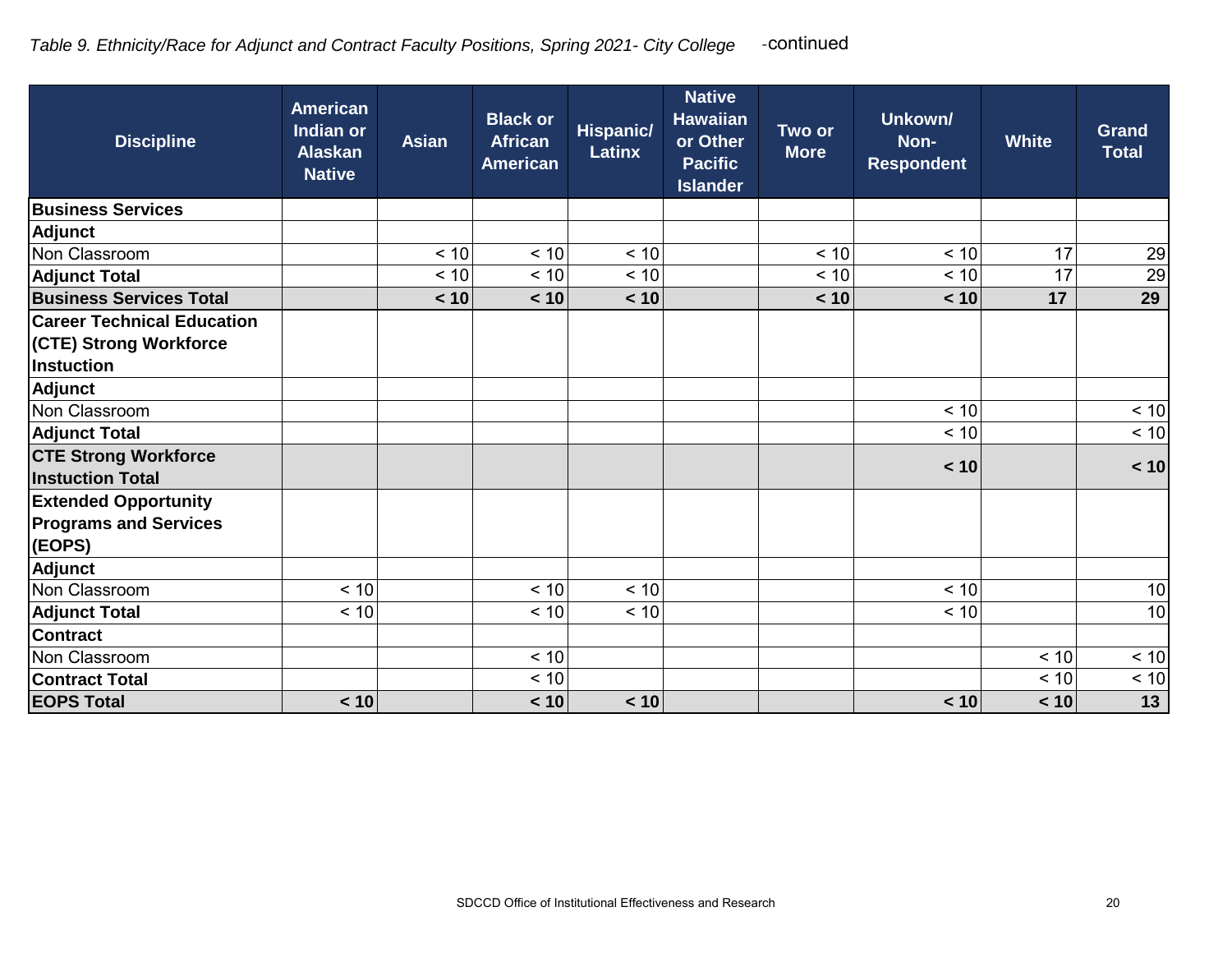| <b>Discipline</b>             | <b>American</b><br>Indian or<br><b>Alaskan</b><br><b>Native</b> | <b>Asian</b> | <b>Black or</b><br><b>African</b><br><b>American</b> | <b>Hispanic/</b><br><b>Latinx</b> | <b>Native</b><br><b>Hawaiian</b><br>or Other<br><b>Pacific</b><br><b>Islander</b> | Two or<br><b>More</b> | Unkown/<br>Non-<br><b>Respondent</b> | <b>White</b> | <b>Grand</b><br><b>Total</b> |
|-------------------------------|-----------------------------------------------------------------|--------------|------------------------------------------------------|-----------------------------------|-----------------------------------------------------------------------------------|-----------------------|--------------------------------------|--------------|------------------------------|
| <b>Extended Studies</b>       |                                                                 |              |                                                      |                                   |                                                                                   |                       |                                      |              |                              |
| Adjunct                       |                                                                 |              |                                                      |                                   |                                                                                   |                       |                                      |              |                              |
| Classroom                     |                                                                 | < 10         | < 10                                                 | 12                                |                                                                                   |                       | < 10                                 | < 10         | 31                           |
| Non Classroom                 |                                                                 |              | < 10                                                 |                                   |                                                                                   |                       |                                      |              | < 10                         |
| <b>Adjunct Total</b>          |                                                                 | < 10         | < 10                                                 | 12                                |                                                                                   |                       | < 10                                 | < 10         | 32                           |
| <b>Contract</b>               |                                                                 |              |                                                      |                                   |                                                                                   |                       |                                      |              |                              |
| Classroom                     |                                                                 |              |                                                      |                                   |                                                                                   |                       |                                      | < 10         | < 10                         |
| <b>Contract Total</b>         |                                                                 |              |                                                      |                                   |                                                                                   |                       |                                      | < 10         | < 10                         |
| <b>Extended Studies Total</b> |                                                                 | < 10         | < 10                                                 | 12                                |                                                                                   |                       | < 10                                 | < 10         | 33                           |
| Health, Exercise Science, and |                                                                 |              |                                                      |                                   |                                                                                   |                       |                                      |              |                              |
| <b>Athletics</b>              |                                                                 |              |                                                      |                                   |                                                                                   |                       |                                      |              |                              |
| Adjunct                       |                                                                 |              |                                                      |                                   |                                                                                   |                       |                                      |              |                              |
| Classroom                     |                                                                 | < 10         |                                                      | < 10                              |                                                                                   | < 10                  | < 10                                 | 19           | 34                           |
| Non Classroom                 |                                                                 | < 10         |                                                      | < 10                              | < 10                                                                              |                       | < 10                                 | < 10         | $\overline{24}$              |
| <b>Adjunct Total</b>          |                                                                 | < 10         |                                                      | 15                                | < 10                                                                              | < 10                  | 13                                   | 24           | $\overline{58}$              |
| <b>Contract</b>               |                                                                 |              |                                                      |                                   |                                                                                   |                       |                                      |              |                              |
| Classroom                     |                                                                 | < 10         |                                                      | < 10                              |                                                                                   |                       | < 10                                 | < 10         | < 10                         |
| <b>Contract Total</b>         |                                                                 | < 10         |                                                      | < 10                              |                                                                                   |                       | < 10                                 | < 10         | < 10                         |
| Health, Exer Sci & Ath Total  |                                                                 | < 10         |                                                      | 17                                | < 10                                                                              | < 10                  | 14                                   | 29           | 67                           |
| <b>Instruction</b>            |                                                                 |              |                                                      |                                   |                                                                                   |                       |                                      |              |                              |
| Adjunct                       |                                                                 |              |                                                      |                                   |                                                                                   |                       |                                      |              |                              |
| Classroom                     |                                                                 |              | < 10                                                 | < 10                              |                                                                                   |                       | < 10                                 | < 10         | 10                           |
| Non Classroom                 |                                                                 |              |                                                      | < 10                              |                                                                                   |                       | < 10                                 | < 10         | < 10                         |
| <b>Adjunct Total</b>          |                                                                 |              | < 10                                                 | < 10                              |                                                                                   |                       | < 10                                 | < 10         | 13                           |
| <b>Contract</b>               |                                                                 |              |                                                      |                                   |                                                                                   |                       |                                      |              |                              |
| Classroom                     |                                                                 |              |                                                      |                                   |                                                                                   |                       |                                      | < 10         | < 10                         |
| <b>Contract Total</b>         |                                                                 |              |                                                      |                                   |                                                                                   |                       |                                      | < 10         | < 10                         |
| <b>Instruction Total</b>      |                                                                 |              | < 10                                                 | < 10                              |                                                                                   |                       | < 10                                 | < 10         | 14                           |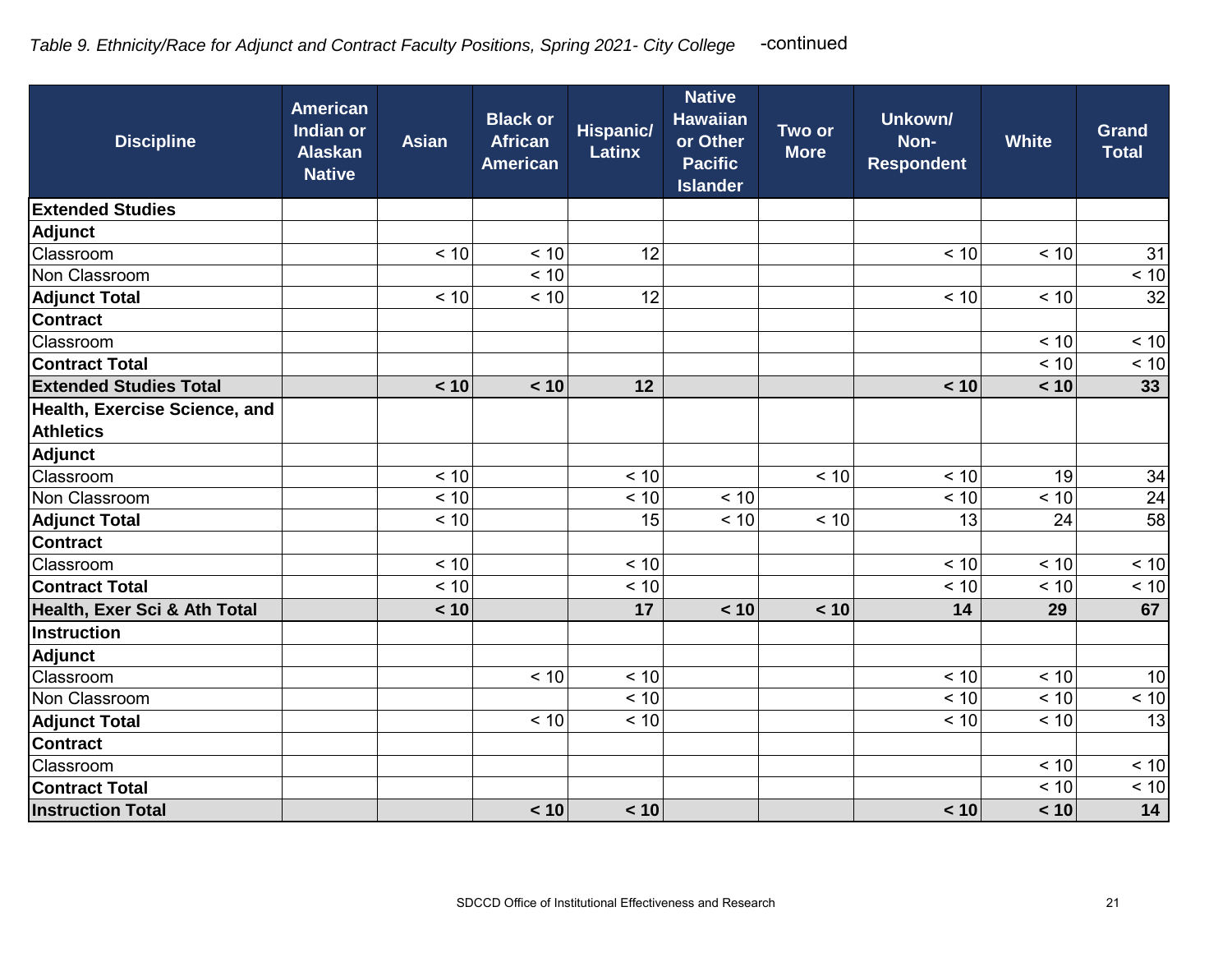| <b>Discipline</b>                | <b>American</b><br>Indian or<br><b>Alaskan</b><br><b>Native</b> | <b>Asian</b> | <b>Black or</b><br><b>African</b><br><b>American</b> | <b>Hispanic/</b><br><b>Latinx</b> | <b>Native</b><br><b>Hawaiian</b><br>or Other<br><b>Pacific</b><br><b>Islander</b> | Two or<br><b>More</b> | Unkown/<br>Non-<br><b>Respondent</b> | <b>White</b> | <b>Grand</b><br><b>Total</b> |
|----------------------------------|-----------------------------------------------------------------|--------------|------------------------------------------------------|-----------------------------------|-----------------------------------------------------------------------------------|-----------------------|--------------------------------------|--------------|------------------------------|
| <b>MESA</b>                      |                                                                 |              |                                                      |                                   |                                                                                   |                       |                                      |              |                              |
| Adjunct                          |                                                                 |              |                                                      |                                   |                                                                                   |                       |                                      |              |                              |
| Classroom                        | < 10                                                            | 34           | 12                                                   | 18                                | < 10                                                                              | < 10                  | 25                                   | 95           | 190                          |
| Non Classroom                    |                                                                 | < 10         |                                                      | < 10                              |                                                                                   |                       | < 10                                 | < 10         | < 10                         |
| <b>Adjunct Total</b>             | < 10                                                            | 35           | 12                                                   | 19                                | < 10                                                                              | < 10                  | 26                                   | 96           | 194                          |
| <b>Contract</b>                  |                                                                 |              |                                                      |                                   |                                                                                   |                       |                                      |              |                              |
| Classroom                        |                                                                 | < 10         | < 10                                                 | < 10                              | < 10                                                                              | < 10                  | < 10                                 | 18           | 40                           |
| Non Classroom                    |                                                                 |              |                                                      | < 10                              |                                                                                   |                       |                                      |              | < 10                         |
| <b>Contract Total</b>            |                                                                 | < 10         | < 10                                                 | < 10                              | < 10                                                                              | < 10                  | < 10                                 | 18           | 41                           |
| <b>MESA Total</b>                | < 10                                                            | 42           | 13                                                   | 23                                | < 10                                                                              | < 10                  | 33                                   | 114          | 235                          |
| <b>President's Office</b>        |                                                                 |              |                                                      |                                   |                                                                                   |                       |                                      |              |                              |
| <b>Adjunct</b>                   |                                                                 |              |                                                      |                                   |                                                                                   |                       |                                      |              |                              |
| Non Classroom                    |                                                                 | < 10         | < 10                                                 | < 10                              |                                                                                   | < 10                  | < 10                                 | 13           | 35                           |
| <b>Adjunct Total</b>             |                                                                 | < 10         | < 10                                                 | < 10                              |                                                                                   | < 10                  | < 10                                 | 13           | 35                           |
| <b>President's Office Total</b>  |                                                                 | < 10         | < 10                                                 | < 10                              |                                                                                   | < 10                  | < 10                                 | 13           | 35                           |
| <b>School of Information and</b> |                                                                 |              |                                                      |                                   |                                                                                   |                       |                                      |              |                              |
| <b>Learning Technology</b>       |                                                                 |              |                                                      |                                   |                                                                                   |                       |                                      |              |                              |
| <b>Adjunct</b>                   |                                                                 |              |                                                      |                                   |                                                                                   |                       |                                      |              |                              |
| Classroom                        |                                                                 |              |                                                      |                                   |                                                                                   |                       |                                      | < 10         | < 10                         |
| <b>Adjunct Total</b>             |                                                                 |              |                                                      |                                   |                                                                                   |                       |                                      | < 10         | < 10                         |
| <b>Contract</b>                  |                                                                 |              |                                                      |                                   |                                                                                   |                       |                                      |              |                              |
| Classroom                        |                                                                 |              |                                                      |                                   |                                                                                   |                       | $< 10$                               |              | $< 10$                       |
| Non Classroom                    |                                                                 |              |                                                      |                                   |                                                                                   |                       |                                      | < 10         | < 10                         |
| <b>Contract Total</b>            |                                                                 |              |                                                      |                                   |                                                                                   |                       | < 10                                 | < 10         | < 10                         |
| <b>School of Information and</b> |                                                                 |              |                                                      |                                   |                                                                                   |                       | < 10                                 | < 10         | < 10                         |
| <b>Learning Technology Total</b> |                                                                 |              |                                                      |                                   |                                                                                   |                       |                                      |              |                              |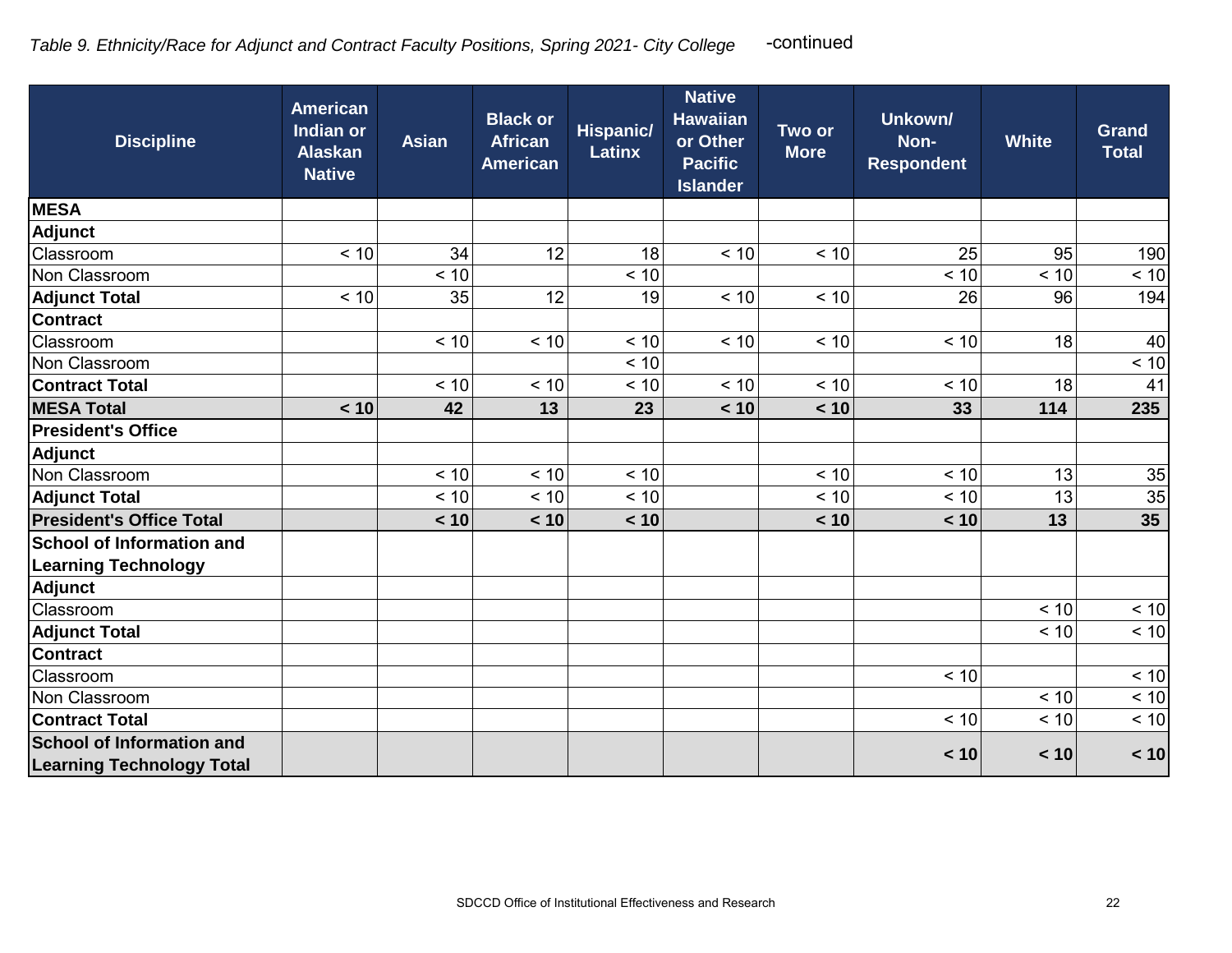| <b>Discipline</b>                | <b>American</b><br>Indian or<br><b>Alaskan</b><br><b>Native</b> | <b>Asian</b> | <b>Black or</b><br><b>African</b><br><b>American</b> | <b>Hispanic/</b><br><b>Latinx</b> | <b>Native</b><br><b>Hawaiian</b><br>or Other<br><b>Pacific</b><br><b>Islander</b> | Two or<br><b>More</b> | Unkown/<br>Non-<br><b>Respondent</b> | <b>White</b> | <b>Grand</b><br><b>Total</b> |
|----------------------------------|-----------------------------------------------------------------|--------------|------------------------------------------------------|-----------------------------------|-----------------------------------------------------------------------------------|-----------------------|--------------------------------------|--------------|------------------------------|
| <b>School of Business</b>        |                                                                 |              |                                                      |                                   |                                                                                   |                       |                                      |              |                              |
| <b>Adjunct</b>                   |                                                                 |              |                                                      |                                   |                                                                                   |                       |                                      |              |                              |
| Classroom                        |                                                                 | < 10         | 15                                                   | < 10                              | < 10                                                                              | < 10                  | < 10                                 | 26           | 64                           |
| Non Classroom                    |                                                                 |              |                                                      |                                   |                                                                                   | < 10                  |                                      |              | < 10                         |
| <b>Adjunct Total</b>             |                                                                 | < 10         | 15                                                   | < 10                              | < 10                                                                              | < 10                  | < 10                                 | 26           | 65                           |
| <b>Contract</b>                  |                                                                 |              |                                                      |                                   |                                                                                   |                       |                                      |              |                              |
| Classroom                        |                                                                 |              | < 10                                                 |                                   |                                                                                   | < 10                  | < 10                                 | < 10         | 13                           |
| <b>Contract Total</b>            |                                                                 |              | < 10                                                 |                                   |                                                                                   | < 10                  | < 10                                 | < 10         | 13                           |
| <b>School of Business Total</b>  |                                                                 | < 10         | 18                                                   | < 10                              | < 10                                                                              | < 10                  | < 10                                 | 33           | 78                           |
| <b>Student Affairs</b>           |                                                                 |              |                                                      |                                   |                                                                                   |                       |                                      |              |                              |
| Adjunct                          |                                                                 |              |                                                      |                                   |                                                                                   |                       |                                      |              |                              |
| Non Classroom                    |                                                                 |              |                                                      | < 10                              |                                                                                   |                       | < 10                                 | < 10         | < 10                         |
| <b>Adjunct Total</b>             |                                                                 |              |                                                      | < 10                              |                                                                                   |                       | < 10                                 | < 10         | < 10                         |
| <b>Student Affairs Total</b>     |                                                                 |              |                                                      | < 10                              |                                                                                   |                       | < 10                                 | < 10         | < 10                         |
| <b>Student Development</b>       |                                                                 |              |                                                      |                                   |                                                                                   |                       |                                      |              |                              |
| <b>Adjunct</b>                   |                                                                 |              |                                                      |                                   |                                                                                   |                       |                                      |              |                              |
| Classroom                        |                                                                 | < 10         | 10                                                   | 11                                |                                                                                   | < 10                  | < 10                                 | < 10         | 33                           |
| Non Classroom                    |                                                                 | < 10         | < 10                                                 | < 10                              | < 10                                                                              |                       |                                      | < 10         | 17                           |
| <b>Adjunct Total</b>             |                                                                 | < 10         | 12                                                   | 18                                | < 10                                                                              | < 10                  | < 10                                 | 12           | 50                           |
| <b>Contract</b>                  |                                                                 |              |                                                      |                                   |                                                                                   |                       |                                      |              |                              |
| Classroom                        |                                                                 |              |                                                      |                                   |                                                                                   | < 10                  |                                      |              | < 10                         |
| Non Classroom                    |                                                                 | < 10         | < 10                                                 | < 10                              |                                                                                   |                       | < 10                                 | < 10         | $\overline{23}$              |
| <b>Contract Total</b>            |                                                                 | < 10         | < 10                                                 | < 10                              |                                                                                   | < 10                  | < 10                                 | < 10         | 24                           |
| <b>Student Development Total</b> |                                                                 | < 10         | 17                                                   | 25                                | < 10                                                                              | < 10                  | < 10                                 | 19           | 74                           |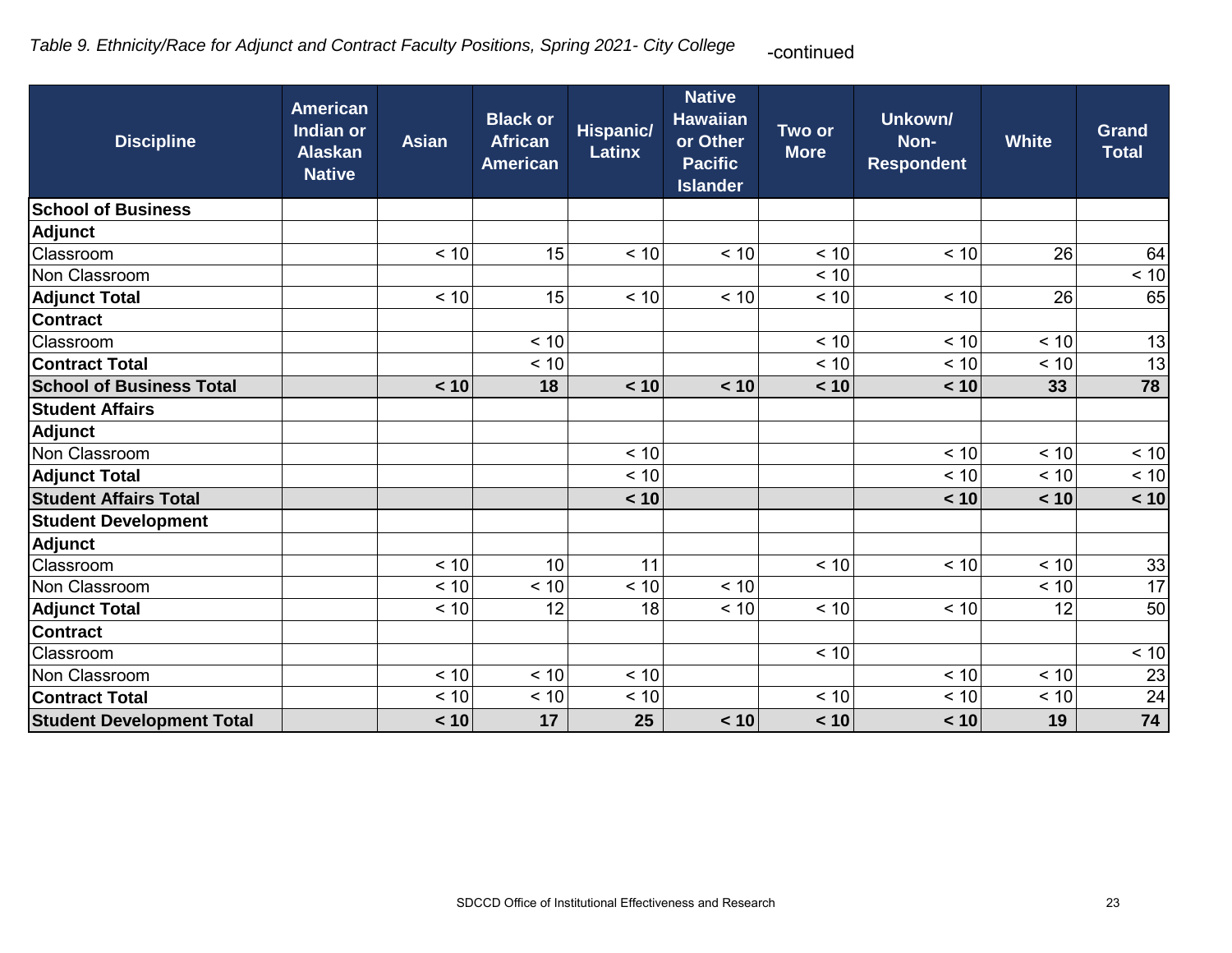| <b>Discipline</b>             | <b>American</b><br>Indian or<br><b>Alaskan</b><br><b>Native</b> | <b>Asian</b> | <b>Black or</b><br><b>African</b><br><b>American</b> | <b>Hispanic/</b><br><b>Latinx</b> | <b>Native</b><br><b>Hawaiian</b><br>or Other<br><b>Pacific</b><br><b>Islander</b> | Two or<br><b>More</b> | Unkown/<br>Non-<br><b>Respondent</b> | <b>White</b> | <b>Grand</b><br><b>Total</b> |
|-------------------------------|-----------------------------------------------------------------|--------------|------------------------------------------------------|-----------------------------------|-----------------------------------------------------------------------------------|-----------------------|--------------------------------------|--------------|------------------------------|
| <b>Student Services</b>       |                                                                 |              |                                                      |                                   |                                                                                   |                       |                                      |              |                              |
| <b>Adjunct</b>                |                                                                 |              |                                                      |                                   |                                                                                   |                       |                                      |              |                              |
| Classroom                     |                                                                 | < 10         |                                                      |                                   |                                                                                   |                       |                                      |              | < 10                         |
| Non Classroom                 |                                                                 | $< 10$       | < 10                                                 | < 10                              |                                                                                   | < 10                  |                                      | < 10         | 18                           |
| <b>Adjunct Total</b>          |                                                                 | < 10         | < 10                                                 | < 10                              |                                                                                   | < 10                  |                                      | < 10         | 19                           |
| <b>Contract</b>               |                                                                 |              |                                                      |                                   |                                                                                   |                       |                                      |              |                              |
| Non Classroom                 |                                                                 |              |                                                      | < 10                              |                                                                                   |                       |                                      | < 10         | $\overline{3}$               |
| <b>Contract Total</b>         |                                                                 |              |                                                      | < 10                              |                                                                                   |                       |                                      | < 10         | < 10                         |
| <b>Student Services Total</b> |                                                                 | < 10         | < 10                                                 | < 10                              |                                                                                   | < 10                  |                                      | < 10         | 23                           |
| <b>Title V</b>                |                                                                 |              |                                                      |                                   |                                                                                   |                       |                                      |              |                              |
| <b>Adjunct</b>                |                                                                 |              |                                                      |                                   |                                                                                   |                       |                                      |              |                              |
| Non Classroom                 |                                                                 |              | < 10                                                 | < 10                              |                                                                                   |                       | < 10                                 | < 10         | $\leq 10$                    |
| <b>Adjunct Total</b>          |                                                                 |              | < 10                                                 | < 10                              |                                                                                   |                       | < 10                                 | < 10         | < 10                         |
| <b>Title V Total</b>          |                                                                 |              | < 10                                                 | < 10                              |                                                                                   |                       | < 10                                 | < 10         | < 10                         |
| <b>Tutorial Center</b>        |                                                                 |              |                                                      |                                   |                                                                                   |                       |                                      |              |                              |
| <b>Adjunct</b>                |                                                                 |              |                                                      |                                   |                                                                                   |                       |                                      |              |                              |
| Non Classroom                 |                                                                 |              |                                                      | < 10                              |                                                                                   |                       |                                      |              | < 10                         |
| <b>Adjunct Total</b>          |                                                                 |              |                                                      | < 10                              |                                                                                   |                       |                                      |              | < 10                         |
| <b>Tutorial Center Total</b>  |                                                                 |              |                                                      | < 10                              |                                                                                   |                       |                                      |              | < 10                         |
| <b>Grand Total</b>            |                                                                 | 85           | 104                                                  | 180                               |                                                                                   | 36                    | 123                                  | 473          | 1,012                        |
| <b>Percentage of Total</b>    | 0%                                                              | 8%           | 10%                                                  | 18%                               | 0%                                                                                | 4%                    | 12%                                  | 47%          | 100%                         |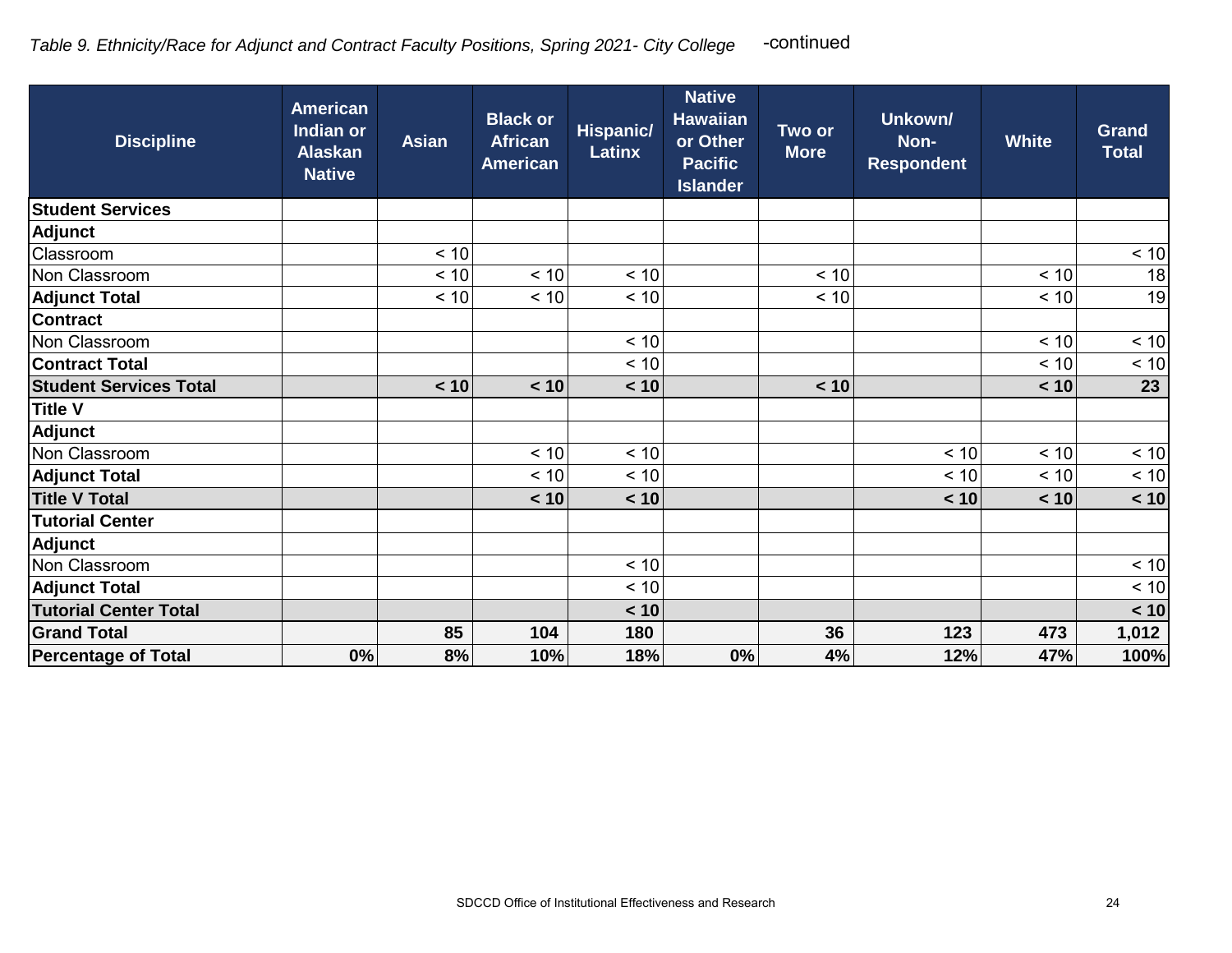# *Table 10. Ethnicity/Race for Adjunct and Contract Faculty Positions, Spring 2021- Mesa College*

| <b>Discipline</b>                    | <b>American</b><br><b>Indian or</b><br><b>Alaskan</b><br><b>Native</b> | <b>Asian</b> | <b>Black or</b><br><b>African</b><br><b>American</b> | Hispanic/<br><b>Latinx</b> | <b>Native</b><br><b>Hawaiian</b><br>or Other<br><b>Pacific</b><br><b>Islander</b> | Two or<br><b>More</b> | <b>Unkown/Non-</b><br><b>Respondent</b> | <b>White</b> | <b>Grand</b><br>Total |
|--------------------------------------|------------------------------------------------------------------------|--------------|------------------------------------------------------|----------------------------|-----------------------------------------------------------------------------------|-----------------------|-----------------------------------------|--------------|-----------------------|
| <b>Administrative Services</b>       |                                                                        |              |                                                      |                            |                                                                                   |                       |                                         |              |                       |
| Adjunct                              |                                                                        |              |                                                      |                            |                                                                                   |                       |                                         |              |                       |
| Non Classroom                        |                                                                        |              | < 10                                                 |                            |                                                                                   |                       |                                         |              | < 10                  |
| <b>Adjunct Total</b>                 |                                                                        |              | < 10                                                 |                            |                                                                                   |                       |                                         |              | < 10                  |
| <b>Administrative Services Total</b> |                                                                        |              | < 10                                                 |                            |                                                                                   |                       |                                         |              | < 10                  |
| Arts & Languages                     |                                                                        |              |                                                      |                            |                                                                                   |                       |                                         |              |                       |
| Adjunct                              |                                                                        |              |                                                      |                            |                                                                                   |                       |                                         |              |                       |
| Classroom                            |                                                                        |              | 14 < 10                                              | 14                         |                                                                                   | < 10                  | 10                                      | 46           | 87                    |
| Non Classroom                        |                                                                        | < 10         |                                                      | < 10                       |                                                                                   |                       | < 10                                    | < 10         | 14                    |
| <b>Adjunct Total</b>                 |                                                                        |              | 16 < 10                                              | 15                         |                                                                                   | < 10                  | 13                                      | 54           | 101                   |
| <b>Contract</b>                      |                                                                        |              |                                                      |                            |                                                                                   |                       |                                         |              |                       |
| Classroom                            |                                                                        | < 10         | < 10                                                 | < 10                       |                                                                                   |                       | < 10                                    | 13           | 21                    |
| <b>Contract Total</b>                |                                                                        | < 10         | < 10                                                 | < 10                       |                                                                                   |                       | < 10                                    | 13           | 21                    |
| <b>Arts &amp; Languages Total</b>    |                                                                        |              | 18 < 10                                              | 18                         |                                                                                   | < 10                  | 15                                      | 67           | 122                   |
| <b>Cooperating Agencies Foster</b>   |                                                                        |              |                                                      |                            |                                                                                   |                       |                                         |              |                       |
| <b>Youth Educational Support</b>     |                                                                        |              |                                                      |                            |                                                                                   |                       |                                         |              |                       |
| (CAFYES)                             |                                                                        |              |                                                      |                            |                                                                                   |                       |                                         |              |                       |
| Adjunct                              |                                                                        |              |                                                      |                            |                                                                                   |                       |                                         |              |                       |
| Non Classroom                        |                                                                        |              | < 10                                                 |                            |                                                                                   |                       |                                         |              | < 10                  |
| <b>Adjunct Total</b>                 |                                                                        |              | < 10                                                 |                            |                                                                                   |                       |                                         |              | < 10                  |
| <b>Contract</b>                      |                                                                        |              |                                                      |                            |                                                                                   |                       |                                         |              |                       |
| Non Classroom                        |                                                                        |              | < 10                                                 |                            |                                                                                   |                       |                                         |              | < 10                  |
| <b>Contract Total</b>                |                                                                        |              | < 10                                                 |                            |                                                                                   |                       |                                         |              | < 10                  |
| <b>CAFYES Total</b>                  |                                                                        |              | < 10                                                 |                            |                                                                                   |                       |                                         |              | < 10                  |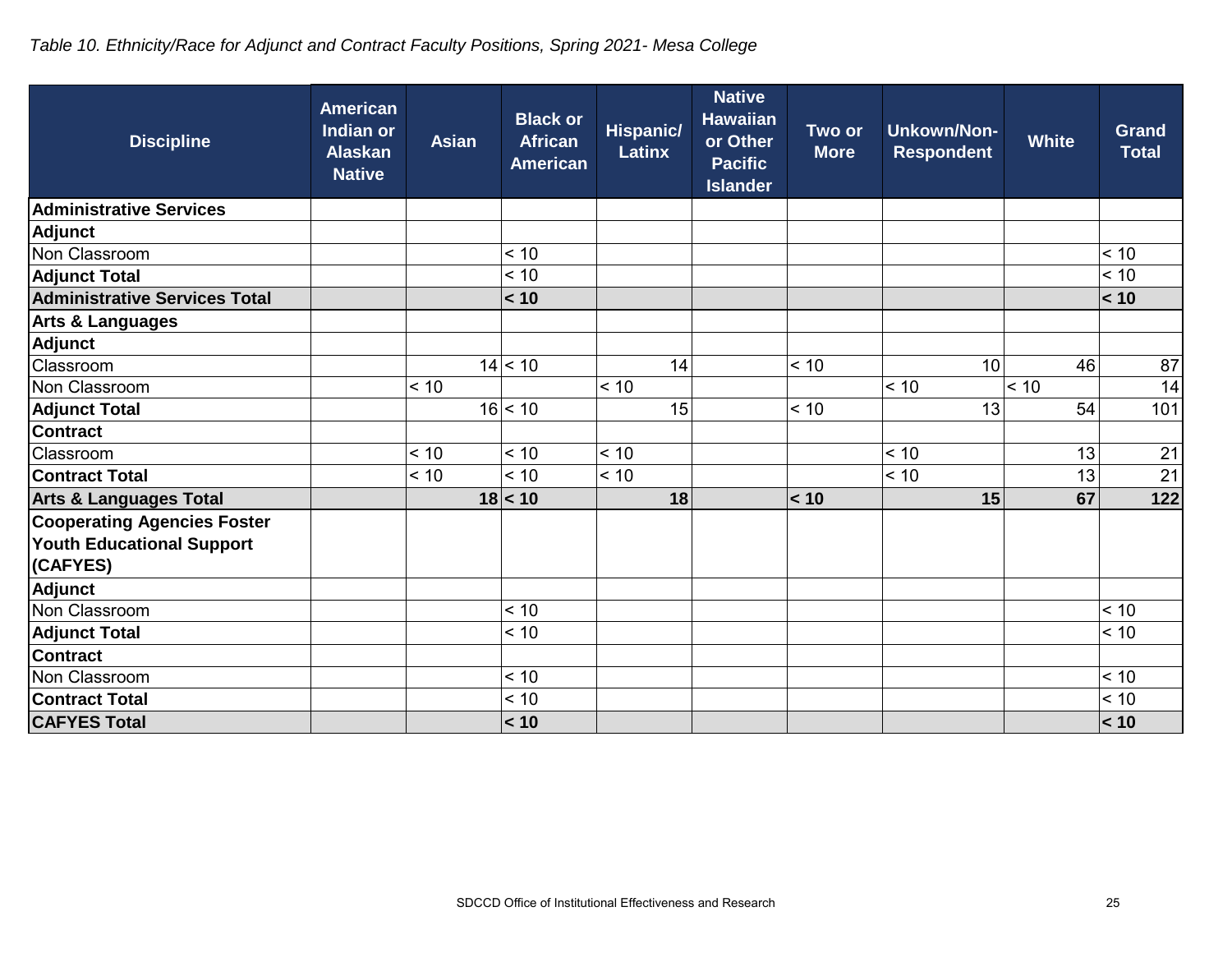| <b>Discipline</b>                                                                 | <b>American</b><br><b>Indian or</b><br><b>Alaskan</b><br><b>Native</b> | <b>Asian</b> | <b>Black or</b><br><b>African</b><br><b>American</b> | <b>Hispanic/</b><br><b>Latinx</b> | <b>Native</b><br><b>Hawaiian</b><br>or Other<br><b>Pacific</b><br><b>Islander</b> | Two or<br><b>More</b> | <b>Unkown/Non-</b><br><b>Respondent</b> | <b>White</b> | <b>Grand</b><br><b>Total</b> |
|-----------------------------------------------------------------------------------|------------------------------------------------------------------------|--------------|------------------------------------------------------|-----------------------------------|-----------------------------------------------------------------------------------|-----------------------|-----------------------------------------|--------------|------------------------------|
| <b>Cooperative Agencies Resources</b><br>for Education (CARES) ACT Mesa           |                                                                        |              |                                                      |                                   |                                                                                   |                       |                                         |              |                              |
| <b>Adjunct</b>                                                                    |                                                                        |              |                                                      |                                   |                                                                                   |                       |                                         |              |                              |
| Non Classroom                                                                     | < 10                                                                   | < 10         | < 10                                                 | < 10                              |                                                                                   |                       | < 10                                    | 27           | 44                           |
| <b>Adjunct Total</b>                                                              | < 10                                                                   | < 10         | < 10                                                 | < 10                              |                                                                                   |                       | < 10                                    | 27           | 44                           |
| <b>CARES ACT Mesa Total</b>                                                       | < 10                                                                   | < 10         | < 10                                                 | < 10                              |                                                                                   |                       | < 10                                    | 27           | 44                           |
| <b>Career Technical Education</b><br><b>(CTE) Strong Workforce</b><br>Instruction |                                                                        |              |                                                      |                                   |                                                                                   |                       |                                         |              |                              |
| <b>Adjunct</b>                                                                    |                                                                        |              |                                                      |                                   |                                                                                   |                       |                                         |              |                              |
| Non Classroom                                                                     |                                                                        |              |                                                      |                                   |                                                                                   |                       |                                         | < 10         | < 10                         |
| <b>Adjunct Total</b>                                                              |                                                                        |              |                                                      |                                   |                                                                                   |                       |                                         | < 10         | < 10                         |
| <b>CTE Strong Workforce Instr Total</b>                                           |                                                                        |              |                                                      |                                   |                                                                                   |                       |                                         | < 10         | < 10                         |
| <b>CTE Strong Workforce Non-Instr</b>                                             |                                                                        |              |                                                      |                                   |                                                                                   |                       |                                         |              |                              |
| <b>Adjunct</b>                                                                    |                                                                        |              |                                                      |                                   |                                                                                   |                       |                                         |              |                              |
| Non Classroom                                                                     |                                                                        | < 10         |                                                      |                                   |                                                                                   |                       | < 10                                    | < 10         | < 10                         |
| <b>Adjunct Total</b>                                                              |                                                                        | < 10         |                                                      |                                   |                                                                                   |                       | < 10                                    | < 10         | < 10                         |
| <b>Contract</b>                                                                   |                                                                        |              |                                                      |                                   |                                                                                   |                       |                                         |              |                              |
| Classroom                                                                         |                                                                        | < 10         |                                                      |                                   |                                                                                   |                       |                                         |              | < 10                         |
| <b>Contract Total</b>                                                             |                                                                        | < 10         |                                                      |                                   |                                                                                   |                       |                                         |              | < 10                         |
| <b>CTE Strong Workforce Non-Instr</b><br><b>Total</b>                             |                                                                        | < 10         |                                                      |                                   |                                                                                   |                       | < 10                                    | < 10         | < 10                         |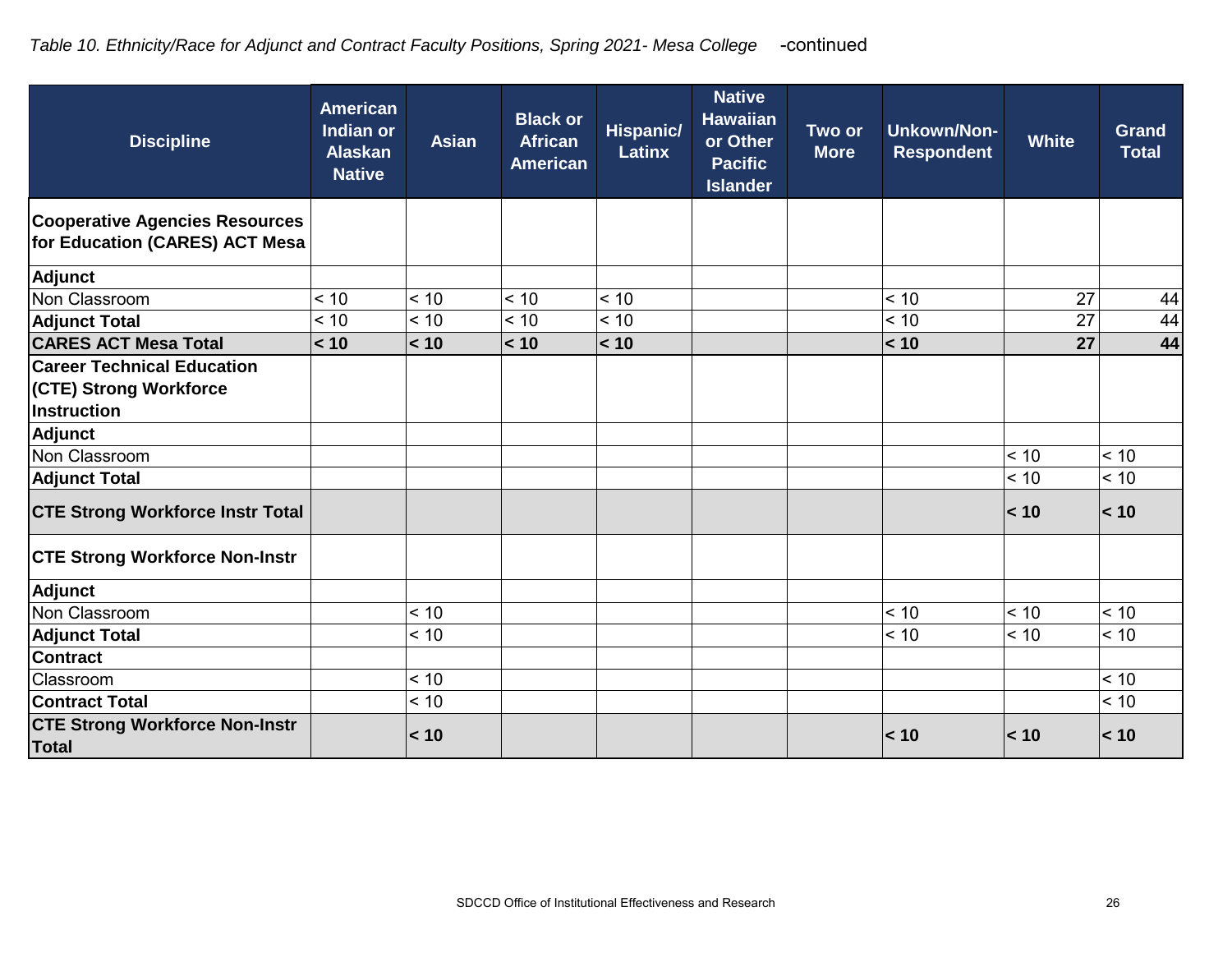| <b>Discipline</b>                        | <b>American</b><br><b>Indian or</b><br><b>Alaskan</b><br><b>Native</b> | <b>Asian</b> | <b>Black or</b><br><b>African</b><br><b>American</b> | <b>Hispanic/</b><br><b>Latinx</b> | <b>Native</b><br><b>Hawaiian</b><br>or Other<br><b>Pacific</b><br><b>Islander</b> | Two or<br><b>More</b> | <b>Unkown/Non-</b><br><b>Respondent</b> | <b>White</b> | <b>Grand</b><br><b>Total</b> |
|------------------------------------------|------------------------------------------------------------------------|--------------|------------------------------------------------------|-----------------------------------|-----------------------------------------------------------------------------------|-----------------------|-----------------------------------------|--------------|------------------------------|
| <b>DEBER Project</b>                     |                                                                        |              |                                                      |                                   |                                                                                   |                       |                                         |              |                              |
| <b>Adjunct</b>                           |                                                                        |              |                                                      |                                   |                                                                                   |                       |                                         |              |                              |
| Non Classroom                            |                                                                        |              |                                                      |                                   | < 10                                                                              |                       | < 10                                    | < 10         | < 10                         |
| <b>Adjunct Total</b>                     |                                                                        |              |                                                      |                                   | < 10                                                                              |                       | < 10                                    | < 10         | < 10                         |
| <b>DEBER Project Total</b>               |                                                                        |              |                                                      |                                   | < 10                                                                              |                       | < 10                                    | < 10         | < 10                         |
| <b>GF Matriculation &amp; Student</b>    |                                                                        |              |                                                      |                                   |                                                                                   |                       |                                         |              |                              |
| <b>Development</b>                       |                                                                        |              |                                                      |                                   |                                                                                   |                       |                                         |              |                              |
| Adjunct                                  |                                                                        |              |                                                      |                                   |                                                                                   |                       |                                         |              |                              |
| Classroom                                |                                                                        | < 10         | < 10                                                 | < 10                              | < 10                                                                              | < 10                  | < 10                                    | < 10         | 24                           |
| Non Classroom                            |                                                                        | < 10         | < 10                                                 | < 10                              |                                                                                   | < 10                  | < 10                                    | 10           | 30                           |
| <b>Adjunct Total</b>                     |                                                                        | < 10         | 12                                                   |                                   | 12 < 10                                                                           | < 10                  | < 10                                    | 17           | 54                           |
| <b>Contract</b>                          |                                                                        |              |                                                      |                                   |                                                                                   |                       |                                         |              |                              |
| Non Classroom                            |                                                                        | < 10         | < 10                                                 | < 10                              | < 10                                                                              | < 10                  | < 10                                    | 10           | 31                           |
| <b>Contract Total</b>                    |                                                                        | < 10         | < 10                                                 | < 10                              | < 10                                                                              | < 10                  | < 10                                    | 10           | 31                           |
| <b>GF Matric &amp; Student Dev Total</b> |                                                                        | < 10         | 18                                                   |                                   | 20 < 10                                                                           | < 10                  | < 10                                    | 27           | 85                           |
| <b>GF Strong Workforce</b>               |                                                                        |              |                                                      |                                   |                                                                                   |                       |                                         |              |                              |
| <b>Contract</b>                          |                                                                        |              |                                                      |                                   |                                                                                   |                       |                                         |              |                              |
| Classroom                                |                                                                        |              |                                                      |                                   |                                                                                   |                       |                                         | < 10         | < 10                         |
| <b>Contract Total</b>                    |                                                                        |              |                                                      |                                   |                                                                                   |                       |                                         | < 10         | < 10                         |
| <b>GF Strong Workforce Total</b>         |                                                                        |              |                                                      |                                   |                                                                                   |                       |                                         | < 10         | < 10                         |
| <b>Guided Pathways</b>                   |                                                                        |              |                                                      |                                   |                                                                                   |                       |                                         |              |                              |
| <b>Adjunct</b>                           |                                                                        |              |                                                      |                                   |                                                                                   |                       |                                         |              |                              |
| Non Classroom                            |                                                                        |              |                                                      | < 10                              |                                                                                   |                       |                                         | < 10         | < 10                         |
| <b>Adjunct Total</b>                     |                                                                        |              |                                                      | < 10                              |                                                                                   |                       |                                         | < 10         | < 10                         |
| <b>Guided Pathways Total</b>             |                                                                        |              |                                                      | < 10                              |                                                                                   |                       |                                         | < 10         | < 10                         |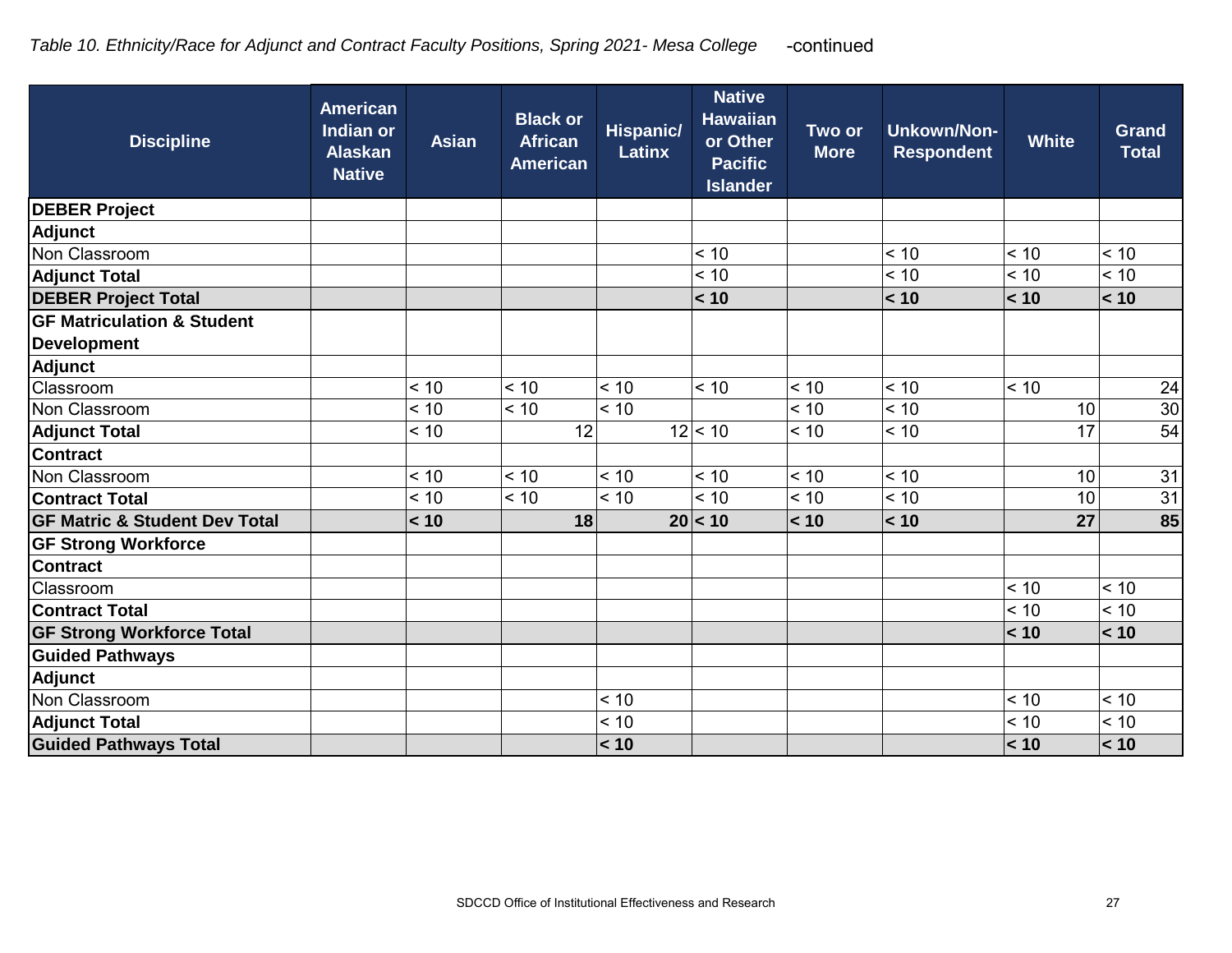| <b>Discipline</b>                          | <b>American</b><br><b>Indian or</b><br><b>Alaskan</b><br><b>Native</b> | <b>Asian</b> | <b>Black or</b><br><b>African</b><br><b>American</b> | <b>Hispanic/</b><br><b>Latinx</b> | <b>Native</b><br><b>Hawaiian</b><br>or Other<br><b>Pacific</b><br><b>Islander</b> | Two or<br><b>More</b> | <b>Unkown/Non-</b><br><b>Respondent</b> | <b>White</b> | <b>Grand</b><br><b>Total</b> |
|--------------------------------------------|------------------------------------------------------------------------|--------------|------------------------------------------------------|-----------------------------------|-----------------------------------------------------------------------------------|-----------------------|-----------------------------------------|--------------|------------------------------|
| Health Sciences & Public Service           |                                                                        |              |                                                      |                                   |                                                                                   |                       |                                         |              |                              |
| <b>Adjunct</b>                             |                                                                        |              |                                                      |                                   |                                                                                   |                       |                                         |              |                              |
| Classroom                                  | < 10                                                                   | < 10         | < 10                                                 | < 10                              |                                                                                   | < 10                  | < 10                                    | 65           | 97                           |
| Non Classroom                              |                                                                        | < 10         | < 10                                                 |                                   |                                                                                   |                       | < 10                                    | 20           | $\overline{27}$              |
| <b>Adjunct Total</b>                       | < 10                                                                   |              | 12 < 10                                              | < 10                              |                                                                                   | < 10                  | 12                                      | 85           | 124                          |
| <b>Contract</b>                            |                                                                        |              |                                                      |                                   |                                                                                   |                       |                                         |              |                              |
| Classroom                                  |                                                                        | < 10         | < 10                                                 |                                   |                                                                                   |                       |                                         | 13           | 15                           |
| <b>Contract Total</b>                      |                                                                        | < 10         | < 10                                                 |                                   |                                                                                   |                       |                                         | 13           | 15                           |
| <b>Health Science &amp; Public Service</b> | < 10                                                                   |              | 13 < 10                                              | < 10                              |                                                                                   | < 10                  | 12                                      | 98           | 139                          |
| <b>Total</b>                               |                                                                        |              |                                                      |                                   |                                                                                   |                       |                                         |              |                              |
| Humanities & Language                      |                                                                        |              |                                                      |                                   |                                                                                   |                       |                                         |              |                              |
| <b>Adjunct</b>                             |                                                                        |              |                                                      |                                   |                                                                                   |                       |                                         |              |                              |
| Classroom                                  | < 10                                                                   |              | 10 < 10                                              | < 10                              |                                                                                   | < 10                  | 13                                      | 56           | 93                           |
| Non Classroom                              |                                                                        | < 10         |                                                      |                                   |                                                                                   |                       | < 10                                    | < 10         | < 10                         |
| <b>Adjunct Total</b>                       | < 10                                                                   |              | 12 < 10                                              | < 10                              |                                                                                   | < 10                  | 14                                      | 60           | 100                          |
| <b>Contract</b>                            |                                                                        |              |                                                      |                                   |                                                                                   |                       |                                         |              |                              |
| Classroom                                  | < 10                                                                   | < 10         | < 10                                                 | < 10                              |                                                                                   |                       | < 10                                    | 17           | 33                           |
| <b>Contract Total</b>                      | < 10                                                                   | < 10         | < 10                                                 | < 10                              |                                                                                   |                       | < 10                                    | 17           | 33                           |
| <b>Humanities &amp; Lang Total</b>         | < 10                                                                   |              | 17 < 10                                              | < 10                              |                                                                                   | < 10                  | 19                                      | 77           | 133                          |
| Institutional Effectiveness                |                                                                        |              |                                                      |                                   |                                                                                   |                       |                                         |              |                              |
| <b>Partnership Initiative (IEPI)</b>       |                                                                        |              |                                                      |                                   |                                                                                   |                       |                                         |              |                              |
| <b>Innovation Grant</b>                    |                                                                        |              |                                                      |                                   |                                                                                   |                       |                                         |              |                              |
| <b>Adjunct</b>                             |                                                                        |              |                                                      |                                   |                                                                                   |                       |                                         |              |                              |
| Non Classroom                              |                                                                        |              |                                                      |                                   |                                                                                   |                       | < 10                                    |              | < 10                         |
| <b>Adjunct Total</b>                       |                                                                        |              |                                                      |                                   |                                                                                   |                       | < 10                                    |              | < 10                         |
| <b>IEPI Innovation Grant Total</b>         |                                                                        |              |                                                      |                                   |                                                                                   |                       | < 10                                    |              | < 10                         |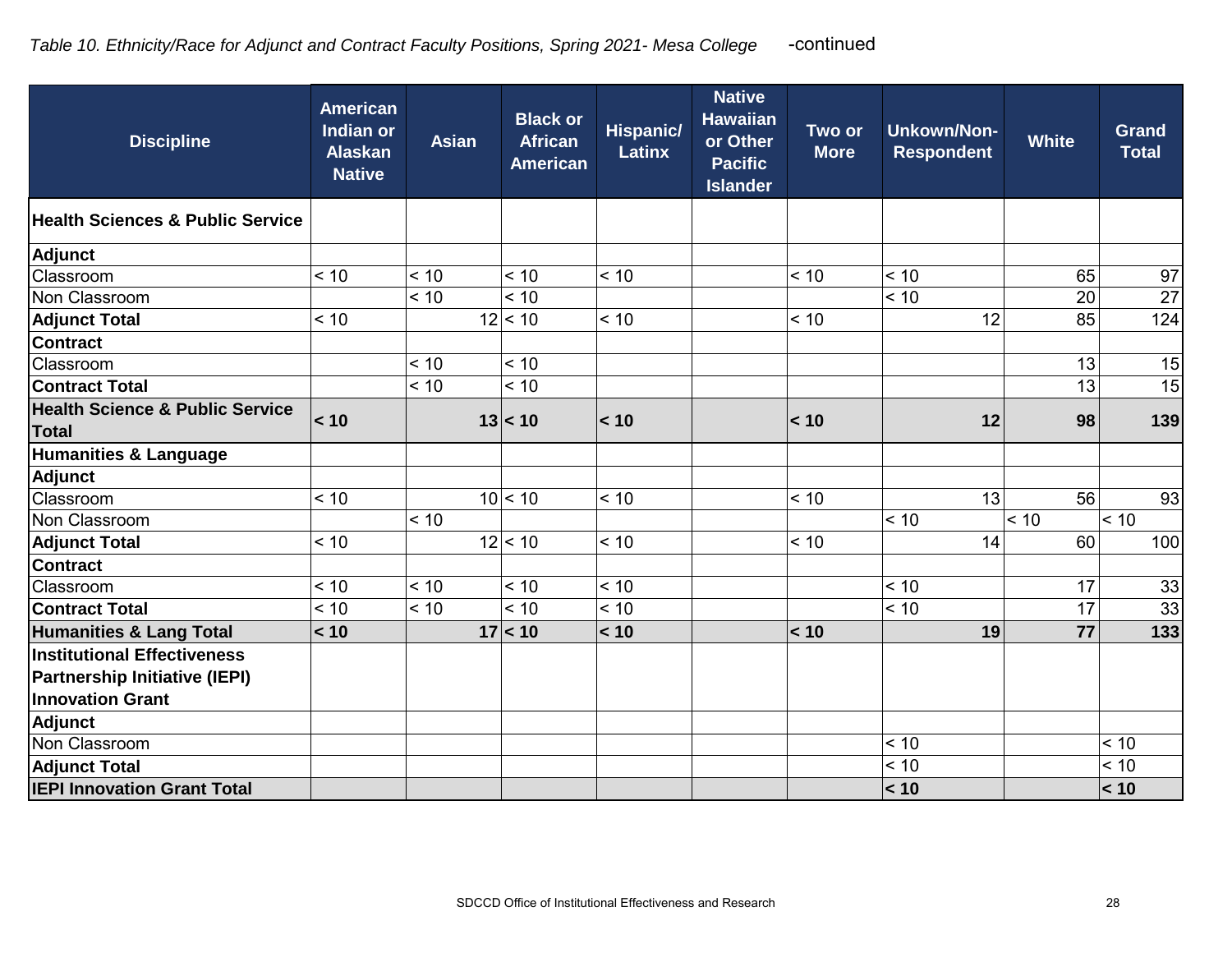| <b>Discipline</b>                                          | <b>American</b><br><b>Indian or</b><br><b>Alaskan</b><br><b>Native</b> | <b>Asian</b> | <b>Black or</b><br><b>African</b><br><b>American</b> | Hispanic/<br><b>Latinx</b> | <b>Native</b><br><b>Hawaiian</b><br>or Other<br><b>Pacific</b><br><b>Islander</b> | Two or<br><b>More</b> | <b>Unkown/Non-</b><br><b>Respondent</b> | <b>White</b> | <b>Grand</b><br><b>Total</b> |
|------------------------------------------------------------|------------------------------------------------------------------------|--------------|------------------------------------------------------|----------------------------|-----------------------------------------------------------------------------------|-----------------------|-----------------------------------------|--------------|------------------------------|
| Instruction                                                |                                                                        |              |                                                      |                            |                                                                                   |                       |                                         |              |                              |
| Adjunct                                                    |                                                                        |              |                                                      |                            |                                                                                   |                       |                                         |              |                              |
| Non Classroom                                              |                                                                        | < 10         |                                                      |                            |                                                                                   |                       |                                         | < 10         | < 10                         |
| <b>Adjunct Total</b>                                       |                                                                        | < 10         |                                                      |                            |                                                                                   |                       |                                         | < 10         | < 10                         |
| <b>Contract</b>                                            |                                                                        |              |                                                      |                            |                                                                                   |                       |                                         |              |                              |
| Non Classroom                                              |                                                                        |              | < 10                                                 |                            |                                                                                   |                       |                                         |              | < 10                         |
| Contract Total                                             |                                                                        |              | < 10                                                 |                            |                                                                                   |                       |                                         |              | < 10                         |
| <b>Instruction Total</b>                                   |                                                                        | < 10         | < 10                                                 |                            |                                                                                   |                       |                                         | < 10         | < 10                         |
| <b>Instructional Services Planning</b>                     |                                                                        |              |                                                      |                            |                                                                                   |                       |                                         |              |                              |
| <b>Adjunct</b>                                             |                                                                        |              |                                                      |                            |                                                                                   |                       |                                         |              |                              |
| Non Classroom                                              |                                                                        | < 10         |                                                      |                            |                                                                                   |                       |                                         |              | < 10                         |
| <b>Adjunct Total</b>                                       |                                                                        | < 10         |                                                      |                            |                                                                                   |                       |                                         |              | < 10                         |
| <b>Instructional Services Planning</b><br><b>Total</b>     |                                                                        | < 10         |                                                      |                            |                                                                                   |                       |                                         |              | < 10                         |
| <b>Learning Resources &amp;</b><br>(Academic) Inst Support |                                                                        |              |                                                      |                            |                                                                                   |                       |                                         |              |                              |
| <b>Adjunct</b>                                             |                                                                        |              |                                                      |                            |                                                                                   |                       |                                         |              |                              |
| Classroom                                                  |                                                                        |              |                                                      |                            |                                                                                   |                       |                                         | < 10         | < 10                         |
| Non Classroom                                              |                                                                        |              |                                                      |                            |                                                                                   |                       |                                         | < 10         | < 10                         |
| <b>Adjunct Total</b>                                       |                                                                        |              |                                                      |                            |                                                                                   |                       |                                         | < 10         | < 10                         |
| <b>Contract</b>                                            |                                                                        |              |                                                      |                            |                                                                                   |                       |                                         |              |                              |
| Classroom                                                  |                                                                        |              | < 10                                                 |                            |                                                                                   |                       |                                         | < 10         | < 10                         |
| Non Classroom                                              |                                                                        | < 10         | < 10                                                 |                            |                                                                                   |                       | < 10                                    | < 10         | < 10                         |
| <b>Contract Total</b>                                      |                                                                        | < 10         | < 10                                                 |                            |                                                                                   |                       | < 10                                    | < 10         | < 10                         |
| <b>Learning Res &amp; Inst Supp Total</b>                  |                                                                        | < 10         | < 10                                                 |                            |                                                                                   |                       | < 10                                    | < 10         | 12                           |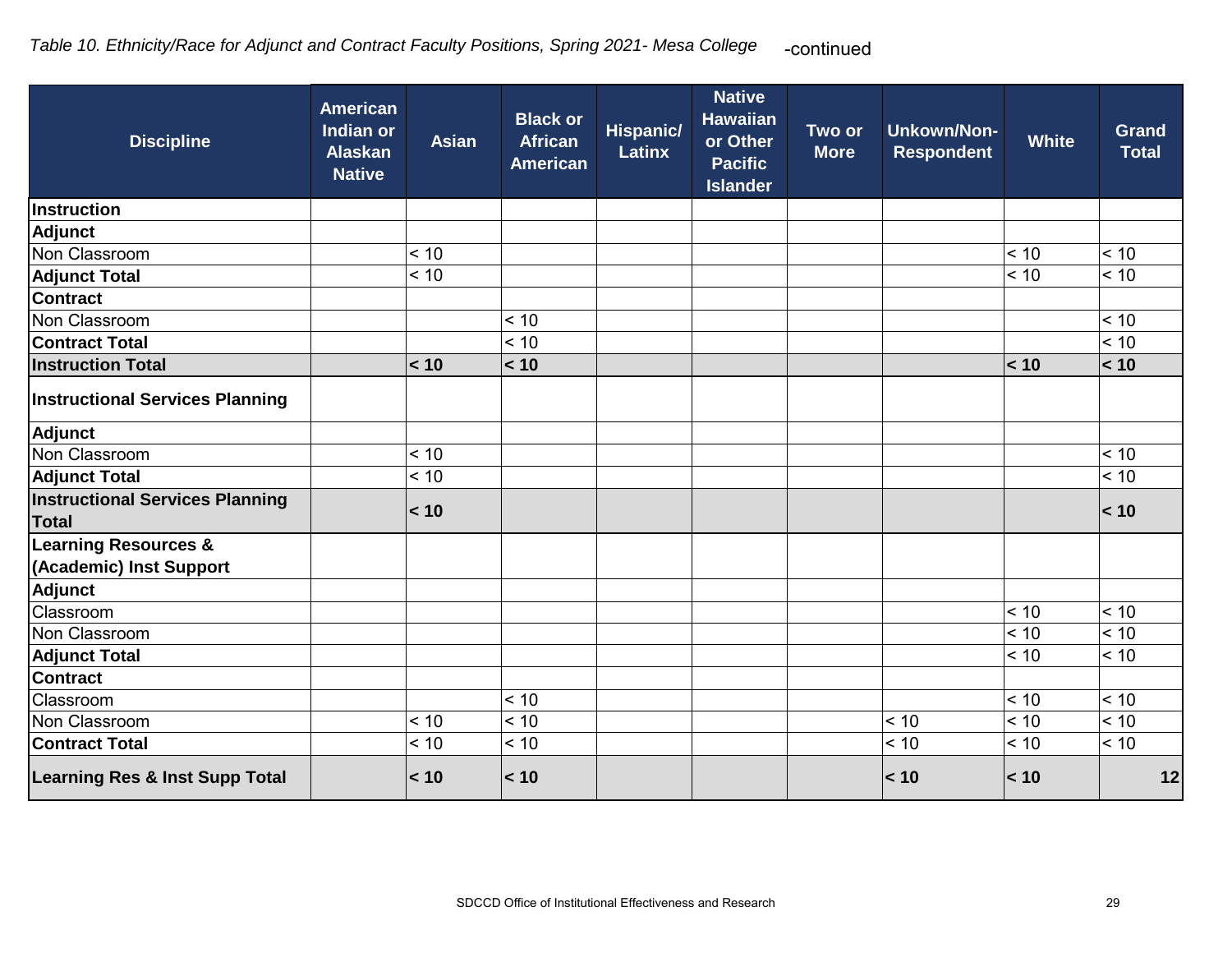| <b>Discipline</b>                        | <b>American</b><br><b>Indian or</b><br><b>Alaskan</b><br><b>Native</b> | <b>Asian</b> | <b>Black or</b><br><b>African</b><br><b>American</b> | Hispanic/<br><b>Latinx</b> | <b>Native</b><br><b>Hawaiian</b><br>or Other<br><b>Pacific</b><br><b>Islander</b> | Two or<br><b>More</b> | <b>Unkown/Non-</b><br><b>Respondent</b> | <b>White</b> | <b>Grand</b><br><b>Total</b> |
|------------------------------------------|------------------------------------------------------------------------|--------------|------------------------------------------------------|----------------------------|-----------------------------------------------------------------------------------|-----------------------|-----------------------------------------|--------------|------------------------------|
| <b>Math &amp; Natural Sciences</b>       |                                                                        |              |                                                      |                            |                                                                                   |                       |                                         |              |                              |
| <b>Adjunct</b>                           |                                                                        |              |                                                      |                            |                                                                                   |                       |                                         |              |                              |
| Classroom                                |                                                                        |              | 15 < 10                                              | 12                         |                                                                                   | < 10                  | 25                                      | 101          | 161                          |
| Non Classroom                            |                                                                        | < 10         |                                                      | < 10                       |                                                                                   | < 10                  | < 10                                    | 11           | 19                           |
| <b>Adjunct Total</b>                     |                                                                        |              | 16 < 10                                              | 15                         |                                                                                   | < 10                  | 27                                      | 112          | 180                          |
| <b>Contract</b>                          |                                                                        |              |                                                      |                            |                                                                                   |                       |                                         |              |                              |
| Classroom                                |                                                                        | < 10         | < 10                                                 | < 10                       |                                                                                   | < 10                  | < 10                                    | 29           | 50                           |
| <b>Contract Total</b>                    |                                                                        | < 10         | < 10                                                 | < 10                       |                                                                                   | < 10                  | < 10                                    | 29           | 50                           |
| <b>Math &amp; Natural Sciences Total</b> |                                                                        |              | 20 < 10                                              | 20                         |                                                                                   | < 10                  | 36                                      | 141          | 230                          |
| <b>Mesa Catalyst</b>                     |                                                                        |              |                                                      |                            |                                                                                   |                       |                                         |              |                              |
| Adjunct                                  |                                                                        |              |                                                      |                            |                                                                                   |                       |                                         |              |                              |
| Non Classroom                            |                                                                        |              |                                                      | < 10                       |                                                                                   |                       |                                         |              | < 10                         |
| <b>Adjunct Total</b>                     |                                                                        |              |                                                      | < 10                       |                                                                                   |                       |                                         |              | < 10                         |
| <b>Mesa Catalyst Total</b>               |                                                                        |              |                                                      | < 10                       |                                                                                   |                       |                                         |              | < 10                         |
| National Science Foundation              |                                                                        |              |                                                      |                            |                                                                                   |                       |                                         |              |                              |
| (NSF) Stem Core Alliance                 |                                                                        |              |                                                      |                            |                                                                                   |                       |                                         |              |                              |
| <b>Adjunct</b>                           |                                                                        |              |                                                      |                            |                                                                                   |                       |                                         |              |                              |
| Non Classroom                            |                                                                        |              |                                                      |                            |                                                                                   |                       | < 10                                    |              | < 10                         |
| <b>Adjunct Total</b>                     |                                                                        |              |                                                      |                            |                                                                                   |                       | < 10                                    |              | < 10                         |
| <b>NSF Stem Core Alliance Total</b>      |                                                                        |              |                                                      |                            |                                                                                   |                       | < 10                                    |              | < 10                         |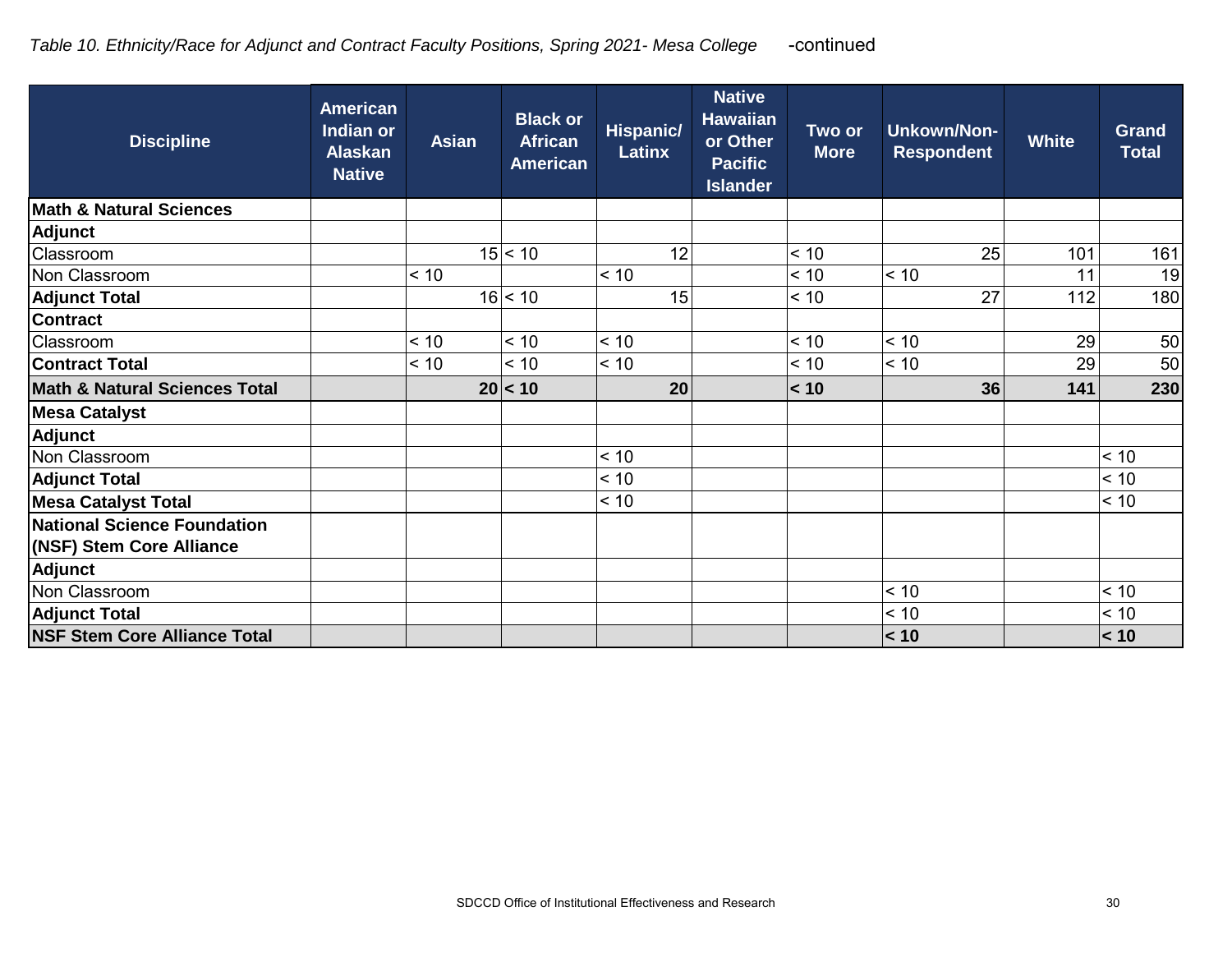| <b>Discipline</b>                | <b>American</b><br>Indian or<br><b>Alaskan</b><br><b>Native</b> | <b>Asian</b> | <b>Black or</b><br><b>African</b><br><b>American</b> | <b>Hispanic/</b><br><b>Latinx</b> | <b>Native</b><br><b>Hawaiian</b><br>or Other<br><b>Pacific</b><br><b>Islander</b> | Two or<br><b>More</b> | <b>Unkown/Non-</b><br><b>Respondent</b> | <b>White</b> | <b>Grand</b><br><b>Total</b> |
|----------------------------------|-----------------------------------------------------------------|--------------|------------------------------------------------------|-----------------------------------|-----------------------------------------------------------------------------------|-----------------------|-----------------------------------------|--------------|------------------------------|
| Physical Education (PE), Health  |                                                                 |              |                                                      |                                   |                                                                                   |                       |                                         |              |                              |
| <b>Education &amp; Athletics</b> |                                                                 |              |                                                      |                                   |                                                                                   |                       |                                         |              |                              |
| <b>Adjunct</b>                   |                                                                 |              |                                                      |                                   |                                                                                   |                       |                                         |              |                              |
| Classroom                        |                                                                 | < 10         | < 10                                                 | < 10                              |                                                                                   | < 10                  | < 10                                    | 34           | 54                           |
| Non Classroom                    |                                                                 | < 10         | < 10                                                 | < 10                              |                                                                                   |                       | < 10                                    | 25           | 38                           |
| <b>Adjunct Total</b>             |                                                                 | < 10         | 13                                                   | 10                                |                                                                                   | < 10                  | < 10                                    | 59           | 92                           |
| <b>Contract</b>                  |                                                                 |              |                                                      |                                   |                                                                                   |                       |                                         |              |                              |
| Classroom                        |                                                                 |              | < 10                                                 | < 10                              |                                                                                   |                       |                                         | 10           | 15                           |
| <b>Contract Total</b>            |                                                                 |              | < 10                                                 | < 10                              |                                                                                   |                       |                                         | 10           | 15                           |
| PE, Hth Ed & Athletics Total     |                                                                 | < 10         | 15                                                   | 13                                |                                                                                   | < 10                  | < 10                                    | 69           | 107                          |
| <b>Presidents's Office</b>       |                                                                 |              |                                                      |                                   |                                                                                   |                       |                                         |              |                              |
| <b>Adjunct</b>                   |                                                                 |              |                                                      |                                   |                                                                                   |                       |                                         |              |                              |
| Non Classroom                    |                                                                 |              |                                                      |                                   |                                                                                   |                       |                                         | < 10         | < 10                         |
| <b>Adjunct Total</b>             |                                                                 |              |                                                      |                                   |                                                                                   |                       |                                         | < 10         | < 10                         |
| <b>Presidents's Office Total</b> |                                                                 |              |                                                      |                                   |                                                                                   |                       |                                         | < 10         | < 10                         |
| <b>School of Business</b>        |                                                                 |              |                                                      |                                   |                                                                                   |                       |                                         |              |                              |
| Adjunct                          |                                                                 |              |                                                      |                                   |                                                                                   |                       |                                         |              |                              |
| Classroom                        |                                                                 |              | $11$ < 10                                            | < 10                              | < 10                                                                              | < 10                  | 14                                      | 60           | 95                           |
| Non Classroom                    |                                                                 |              |                                                      | < 10                              |                                                                                   | < 10                  | < 10                                    | < 10         | 12                           |
| <b>Adjunct Total</b>             |                                                                 |              | $11$ < 10                                            | < 10                              | < 10                                                                              | < 10                  | 19                                      | 64           | 107                          |
| <b>Contract</b>                  |                                                                 |              |                                                      |                                   |                                                                                   |                       |                                         |              |                              |
| Classroom                        |                                                                 | < 10         | < 10                                                 | < 10                              |                                                                                   | < 10                  | < 10                                    | 13           | 24                           |
| <b>Contract Total</b>            |                                                                 | < 10         | < 10                                                 | $< 10$                            |                                                                                   | < 10                  | < 10                                    | 13           | 24                           |
| <b>School of Business Total</b>  |                                                                 |              | 12 < 10                                              |                                   | 11 < 10                                                                           | < 10                  | 24                                      | 77           | 131                          |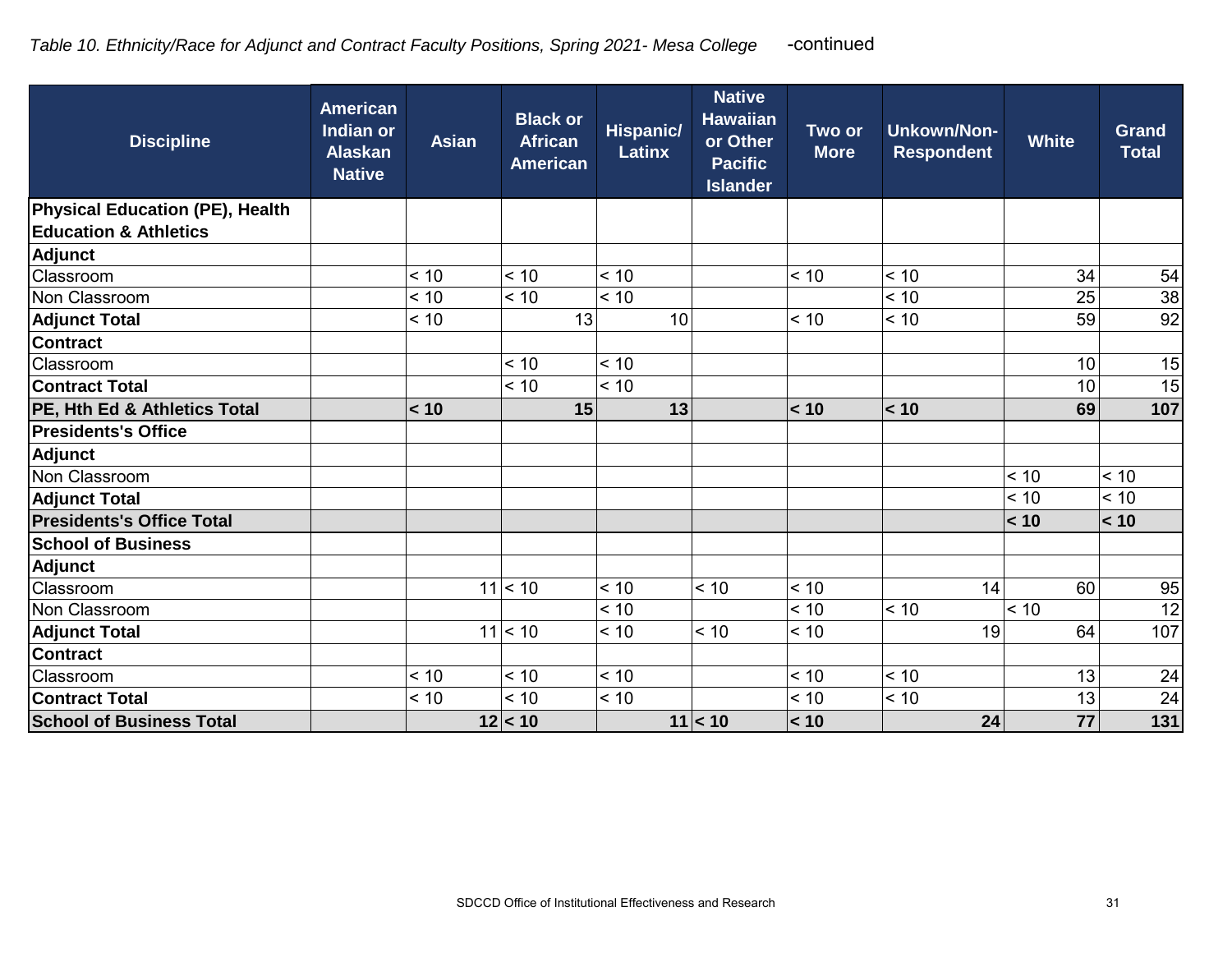| <b>Discipline</b>                                                                                                                      | <b>American</b><br><b>Indian or</b><br><b>Alaskan</b><br><b>Native</b> | <b>Asian</b> | <b>Black or</b><br><b>African</b><br><b>American</b> | <b>Hispanic/</b><br><b>Latinx</b> | <b>Native</b><br><b>Hawaiian</b><br>or Other<br><b>Pacific</b><br><b>Islander</b> | Two or<br><b>More</b> | <b>Unkown/Non-</b><br><b>Respondent</b> | <b>White</b> | <b>Grand</b><br><b>Total</b> |
|----------------------------------------------------------------------------------------------------------------------------------------|------------------------------------------------------------------------|--------------|------------------------------------------------------|-----------------------------------|-----------------------------------------------------------------------------------|-----------------------|-----------------------------------------|--------------|------------------------------|
| <b>Social Behavioral Sciences and</b>                                                                                                  |                                                                        |              |                                                      |                                   |                                                                                   |                       |                                         |              |                              |
| <b>Multi-cultural Studies</b>                                                                                                          |                                                                        |              |                                                      |                                   |                                                                                   |                       |                                         |              |                              |
| <b>Adjunct</b>                                                                                                                         |                                                                        |              |                                                      |                                   |                                                                                   |                       |                                         |              |                              |
| Classroom                                                                                                                              |                                                                        | < 10         | 10                                                   | 14                                |                                                                                   | < 10                  | 20                                      | 66           | 123                          |
| Non Classroom                                                                                                                          |                                                                        | < 10         | < 10                                                 | $\overline{5}$                    |                                                                                   | < 10                  |                                         | < 10         | 10                           |
| <b>Adjunct Total</b>                                                                                                                   |                                                                        | 10           | 11                                                   | 16                                |                                                                                   | < 10                  | 20                                      | 70           | 133                          |
| <b>Contract</b>                                                                                                                        |                                                                        |              |                                                      |                                   |                                                                                   |                       |                                         |              |                              |
| Classroom                                                                                                                              |                                                                        | < 10         | < 10                                                 | < 10                              |                                                                                   | < 10                  | < 10                                    | 13           | 33                           |
| <b>Contract Total</b>                                                                                                                  |                                                                        | < 10         | < 10                                                 | < 10                              |                                                                                   | < 10                  | < 10                                    | 13           | 33                           |
| Soc/Beh Sci & Multi St Total                                                                                                           |                                                                        | 15           | 13                                                   | 22                                |                                                                                   | < 10                  | 25                                      | 83           | 166                          |
| Science, Technology,<br><b>Engineering, and Mathematics</b><br>(STEM) Hispanic Serving<br><b>Institution (HSI) Title III-Non-Instr</b> |                                                                        |              |                                                      |                                   |                                                                                   |                       |                                         |              |                              |
| Adjunct                                                                                                                                |                                                                        |              |                                                      |                                   |                                                                                   |                       |                                         |              |                              |
| Non Classroom                                                                                                                          |                                                                        |              |                                                      |                                   |                                                                                   |                       | < 10                                    | < 10         | < 10                         |
| <b>Adjunct Total</b>                                                                                                                   |                                                                        |              |                                                      |                                   |                                                                                   |                       | < 10                                    | < 10         | < 10                         |
| <b>STEM HSI Title III-Non-Instr Total</b>                                                                                              |                                                                        |              |                                                      |                                   |                                                                                   |                       | < 10                                    | < 10         | < 10                         |
| <b>Student Affairs</b>                                                                                                                 |                                                                        |              |                                                      |                                   |                                                                                   |                       |                                         |              |                              |
| Adjunct                                                                                                                                |                                                                        |              |                                                      |                                   |                                                                                   |                       |                                         |              |                              |
| Non Classroom                                                                                                                          |                                                                        | < 10         | < 10                                                 |                                   |                                                                                   |                       |                                         |              | < 10                         |
| <b>Adjunct Total</b>                                                                                                                   |                                                                        | < 10         | < 10                                                 |                                   |                                                                                   |                       |                                         |              | < 10                         |
| <b>Contract</b>                                                                                                                        |                                                                        |              |                                                      |                                   |                                                                                   |                       |                                         |              |                              |
| Non Classroom                                                                                                                          |                                                                        |              |                                                      |                                   |                                                                                   |                       | < 10                                    | < 10         | < 10                         |
| <b>Contract Total</b>                                                                                                                  |                                                                        |              |                                                      |                                   |                                                                                   |                       | < 10                                    | < 10         | < 10                         |
| <b>Student Affairs Total</b>                                                                                                           |                                                                        | < 10         | < 10                                                 |                                   |                                                                                   |                       | < 10                                    | < 10         | < 10                         |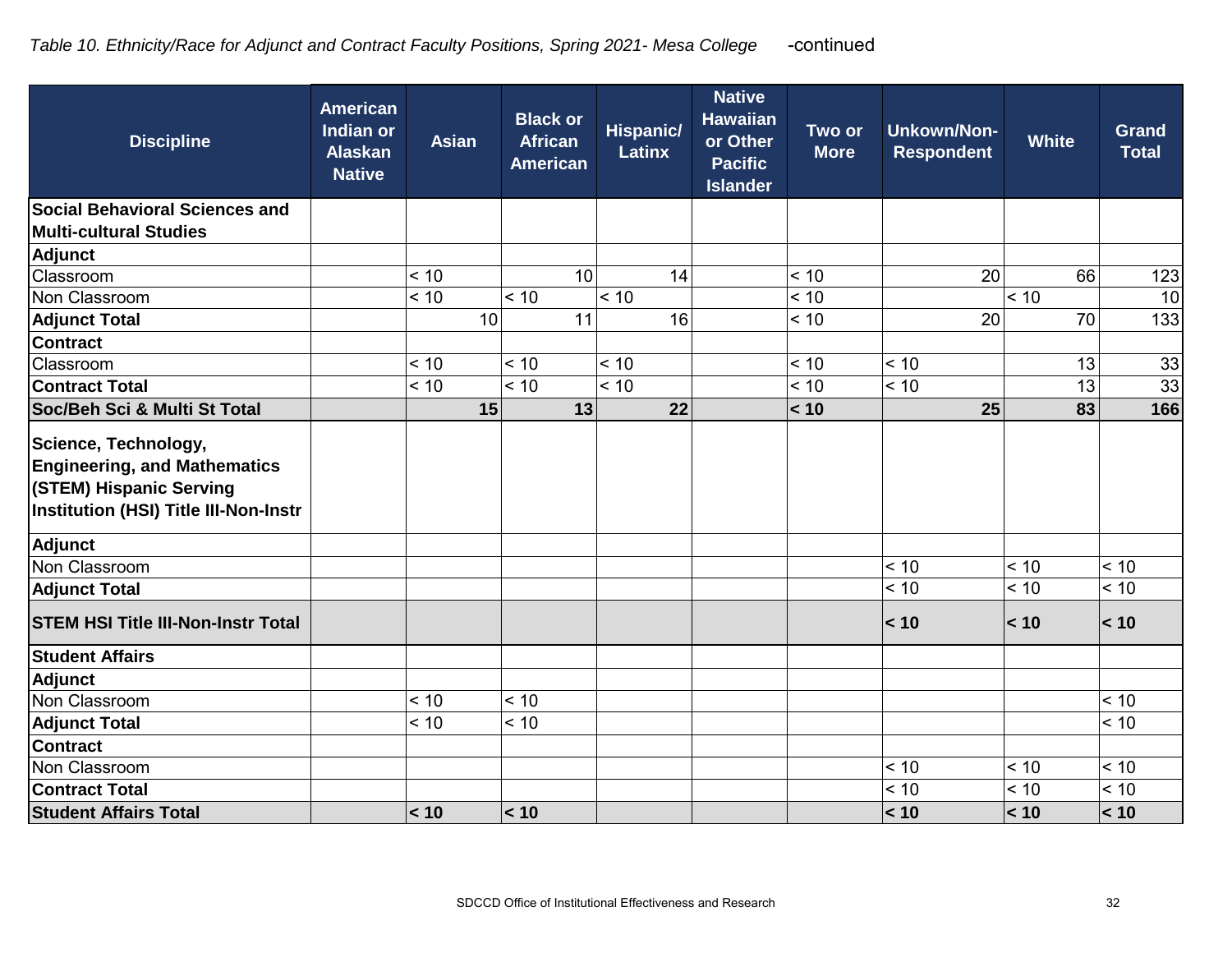| <b>Discipline</b>                      | <b>American</b><br><b>Indian or</b><br><b>Alaskan</b><br><b>Native</b> | <b>Asian</b> | <b>Black or</b><br><b>African</b><br><b>American</b> | Hispanic/<br><b>Latinx</b> | <b>Native</b><br><b>Hawaiian</b><br>or Other<br><b>Pacific</b><br><b>Islander</b> | Two or<br><b>More</b> | <b>Unkown/Non-</b><br><b>Respondent</b> | <b>White</b> | <b>Grand</b><br><b>Total</b> |
|----------------------------------------|------------------------------------------------------------------------|--------------|------------------------------------------------------|----------------------------|-----------------------------------------------------------------------------------|-----------------------|-----------------------------------------|--------------|------------------------------|
| <b>Student Services</b>                |                                                                        |              |                                                      |                            |                                                                                   |                       |                                         |              |                              |
| Adjunct                                |                                                                        |              |                                                      |                            |                                                                                   |                       |                                         |              |                              |
| Non Classroom                          | < 10                                                                   | < 10         | < 10                                                 | < 10                       | < 10                                                                              |                       |                                         | < 10         | 11                           |
| <b>Adjunct Total</b>                   | < 10                                                                   | < 10         | < 10                                                 | < 10                       | < 10                                                                              |                       |                                         | < 10         | 11                           |
| <b>Contract</b>                        |                                                                        |              |                                                      |                            |                                                                                   |                       |                                         |              |                              |
| Classroom                              |                                                                        |              |                                                      |                            |                                                                                   | < 10                  | < 10                                    |              | < 10                         |
| Non Classroom                          |                                                                        |              |                                                      | < 10                       |                                                                                   |                       |                                         | < 10         | < 10                         |
| <b>Contract Total</b>                  |                                                                        |              |                                                      | < 10                       |                                                                                   | < 10                  | < 10                                    | < 10         | < 10                         |
| <b>Student Services Total</b>          | < 10                                                                   | < 10         | < 10                                                 | < 10                       | < 10                                                                              | < 10                  | < 10                                    | < 10         | 15                           |
| <b>Strong Workforce (SW) Job</b>       |                                                                        |              |                                                      |                            |                                                                                   |                       |                                         |              |                              |
| <b>Placement Case Mgmt</b>             |                                                                        |              |                                                      |                            |                                                                                   |                       |                                         |              |                              |
| Adjunct                                |                                                                        |              |                                                      |                            |                                                                                   |                       |                                         |              |                              |
| Non Classroom                          |                                                                        |              |                                                      | < 10                       |                                                                                   |                       |                                         |              | < 10                         |
| <b>Adjunct Total</b>                   |                                                                        |              |                                                      | < 10                       |                                                                                   |                       |                                         |              | < 10                         |
| <b>SW Job Placement Case Mgmt</b>      |                                                                        |              |                                                      | < 10                       |                                                                                   |                       |                                         |              | < 10                         |
| <b>Total</b>                           |                                                                        |              |                                                      |                            |                                                                                   |                       |                                         |              |                              |
| <b>Strong Workforce Program (SWP)-</b> |                                                                        |              |                                                      |                            |                                                                                   |                       |                                         |              |                              |
| <b>Student Retention</b>               |                                                                        |              |                                                      |                            |                                                                                   |                       |                                         |              |                              |
| Adjunct                                |                                                                        |              |                                                      |                            |                                                                                   |                       |                                         |              |                              |
| Non Classroom                          |                                                                        |              | < 10                                                 |                            |                                                                                   |                       |                                         |              | < 10                         |
| <b>Adjunct Total</b>                   |                                                                        |              | < 10                                                 |                            |                                                                                   |                       |                                         |              | < 10                         |
| <b>SWP-Student Retention Total</b>     |                                                                        |              | < 10                                                 |                            |                                                                                   |                       |                                         |              | < 10                         |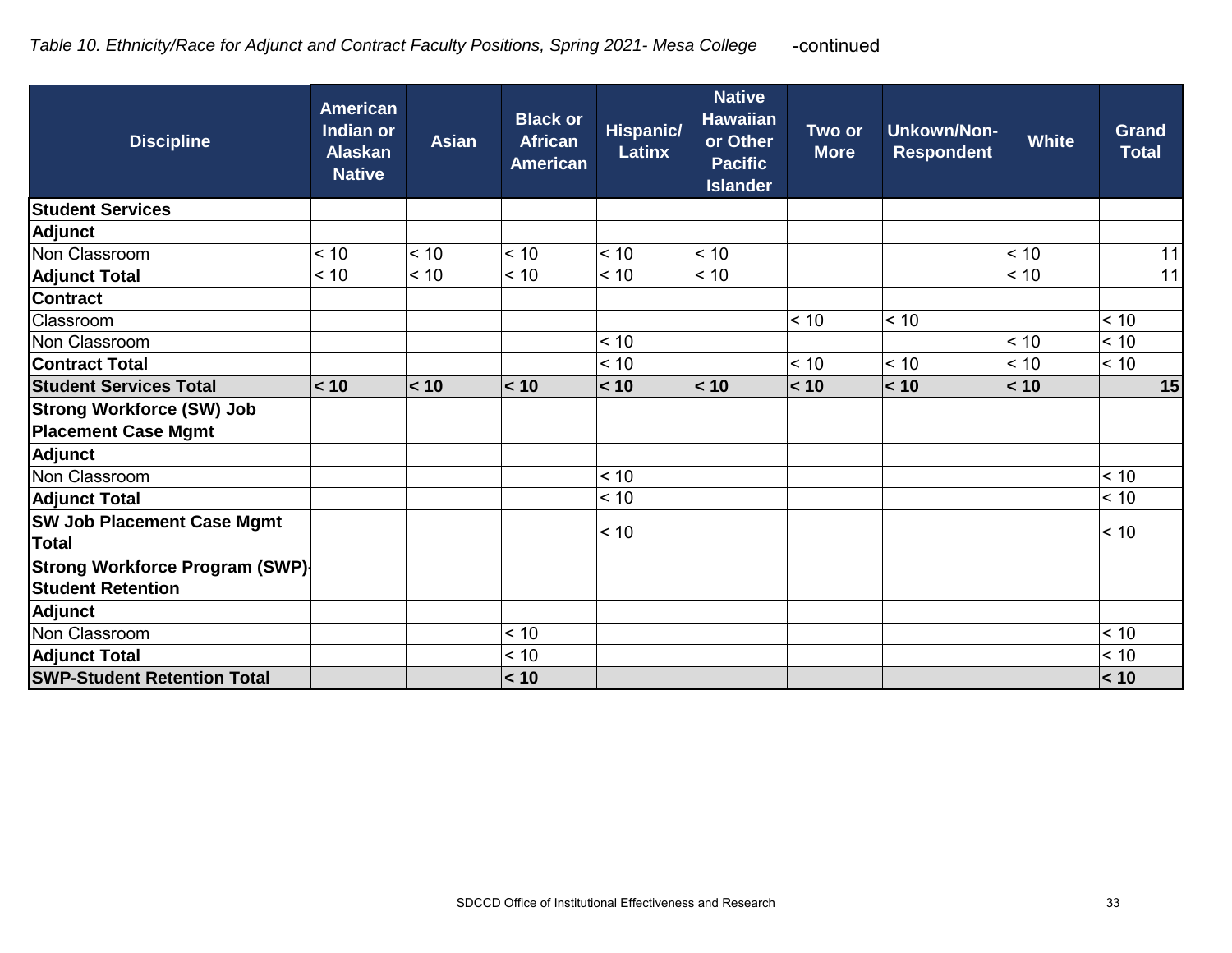| <b>Discipline</b>                | <b>American</b><br>Indian or<br><b>Alaskan</b><br><b>Native</b> | <b>Asian</b> | <b>Black or</b><br><b>African</b><br><b>American</b> | Hispanic/<br>Latinx | <b>Native</b><br><b>Hawaiian</b><br>or Other<br><b>Pacific</b><br><b>Islander</b> | Two or<br><b>More</b> | Unkown/Non-<br><b>Respondent</b> | <b>White</b> | <b>Grand</b><br><b>Total</b> |
|----------------------------------|-----------------------------------------------------------------|--------------|------------------------------------------------------|---------------------|-----------------------------------------------------------------------------------|-----------------------|----------------------------------|--------------|------------------------------|
| <b>SWR Work-Based Learning</b>   |                                                                 |              |                                                      |                     |                                                                                   |                       |                                  |              |                              |
| (WBL) Coordinator                |                                                                 |              |                                                      |                     |                                                                                   |                       |                                  |              |                              |
| <b>Adjunct</b>                   |                                                                 |              |                                                      |                     |                                                                                   |                       |                                  |              |                              |
| Non Classroom                    |                                                                 |              |                                                      | < 10                |                                                                                   |                       |                                  |              | $\leq 10$                    |
| <b>Adjunct Total</b>             |                                                                 |              |                                                      | $\leq 10$           |                                                                                   |                       |                                  |              | $\leq 10$                    |
| <b>SWR WBL Coordinator Total</b> |                                                                 |              |                                                      | < 10                |                                                                                   |                       |                                  |              | $\leq 10$                    |
| <b>Grand Total</b>               | < 10                                                            | 117          | 84                                                   |                     | $131 \le 10$                                                                      | 34                    | 158                              | 693          | 1,227                        |
| <b>Percentage of Total</b>       | --                                                              | 10%          | 7%                                                   | 11%                 | $\overline{\phantom{m}}$                                                          | 3%                    | 13%                              | 56%          | 100%                         |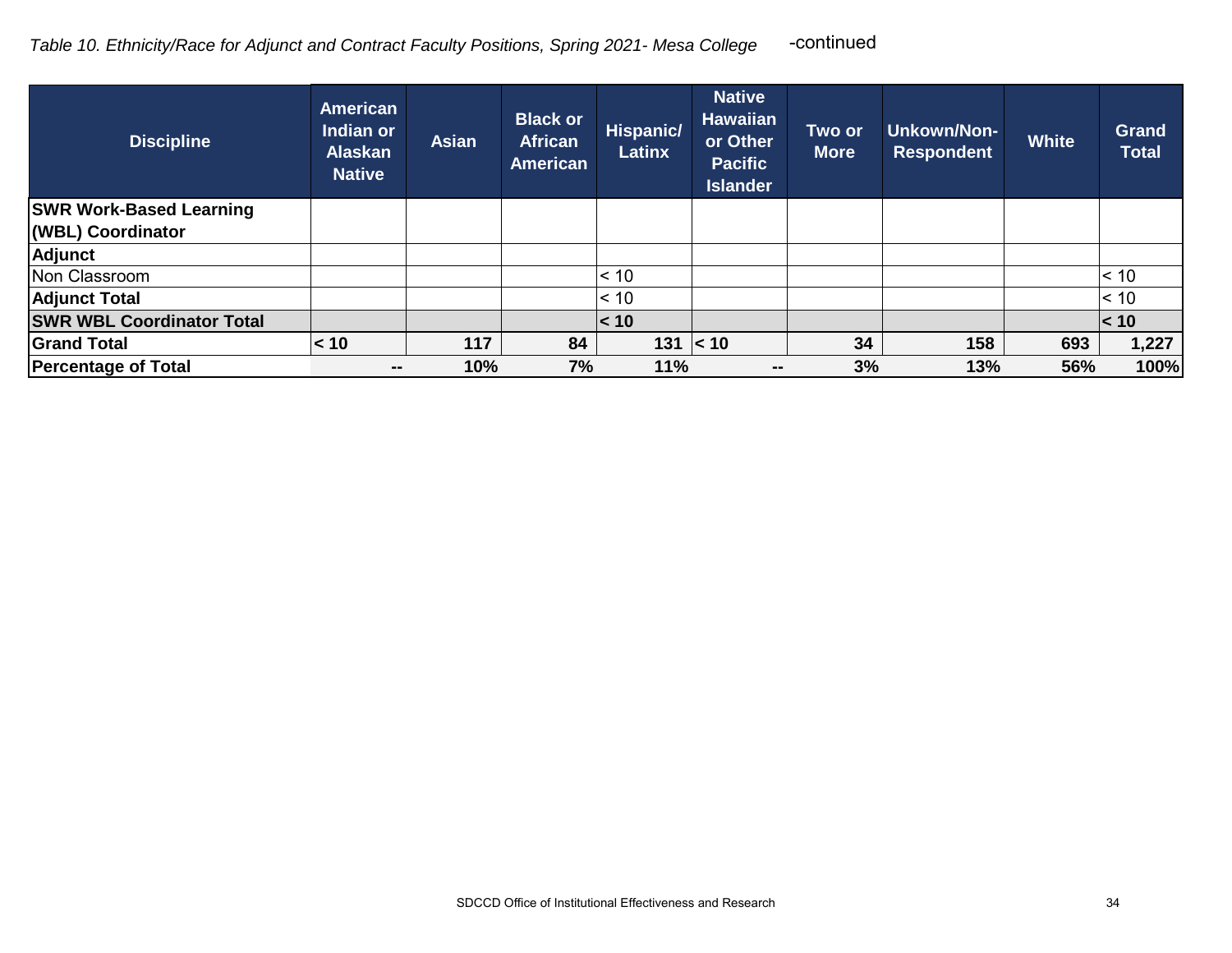# *Table 11. Ethnicity/Race for Adjunct and Contract Faculty Positions, Spring 2021- Miramar College*

| <b>Discipline</b>                                                                           | <b>American</b><br>Indian or<br><b>Alaskan</b><br><b>Native</b> | <b>Asian</b> | <b>Black or</b><br><b>African</b><br><b>American</b> | <b>Hispanic/</b><br><b>Latinx</b> | <b>Native</b><br><b>Hawaiian or</b><br><b>Other Pacific</b><br><b>Islander</b> | Two or<br><b>More</b> | <b>Unkown/N</b><br>on-<br><b>Responde</b><br>nt | <b>White</b> | <b>Grand</b><br><b>Total</b> |
|---------------------------------------------------------------------------------------------|-----------------------------------------------------------------|--------------|------------------------------------------------------|-----------------------------------|--------------------------------------------------------------------------------|-----------------------|-------------------------------------------------|--------------|------------------------------|
| <b>Business, Technical</b><br><b>Careers, &amp; Workforce</b><br><b>Initiatives (BTCWI)</b> |                                                                 |              |                                                      |                                   |                                                                                |                       |                                                 |              |                              |
| Adjunct                                                                                     |                                                                 |              |                                                      |                                   |                                                                                |                       |                                                 |              |                              |
| Classroom                                                                                   | < 10                                                            | 13           | < 10                                                 | 10                                |                                                                                |                       | 20                                              | 75           | 127                          |
| Non Classroom                                                                               |                                                                 | < 10         | < 10                                                 | < 10                              |                                                                                | < 10                  | < 10                                            | 12           | 26                           |
| <b>Adjunct Total</b>                                                                        | < 10                                                            | 18           | < 10                                                 | 13                                |                                                                                | < 10                  | 23                                              | 87           | 153                          |
| <b>Contract</b>                                                                             |                                                                 |              |                                                      |                                   |                                                                                |                       |                                                 |              |                              |
| Classroom                                                                                   |                                                                 | < 10         | < 10                                                 | < 10                              |                                                                                |                       | < 10                                            | 12           | 21                           |
| Non Classroom                                                                               |                                                                 | < 10         |                                                      |                                   |                                                                                |                       |                                                 |              | < 10                         |
| <b>Contract Total</b>                                                                       |                                                                 | < 10         | < 10                                                 | < 10                              |                                                                                |                       | < 10                                            | 12           | 22                           |
| <b>BTCWI Total</b>                                                                          | < 10                                                            | 21           | 10                                                   | 15                                |                                                                                | < 10                  | 27                                              | 99           | 175                          |
| <b>Instruction</b>                                                                          |                                                                 |              |                                                      |                                   |                                                                                |                       |                                                 |              |                              |
| <b>Adjunct</b>                                                                              |                                                                 |              |                                                      |                                   |                                                                                |                       |                                                 |              |                              |
| Non Classroom                                                                               | < 10                                                            | < 10         | < 10                                                 | 10                                |                                                                                | < 10                  | < 10                                            | 42           | 67                           |
| <b>Adjunct Total</b>                                                                        | < 10                                                            | < 10         | < 10                                                 | 10                                |                                                                                | < 10                  | < 10                                            | 42           | 67                           |
| <b>Contract</b>                                                                             |                                                                 |              |                                                      |                                   |                                                                                |                       |                                                 |              |                              |
| Non Classroom                                                                               |                                                                 | < 10         |                                                      |                                   |                                                                                |                       |                                                 |              | < 10                         |
| <b>Contract Total</b>                                                                       |                                                                 | < 10         |                                                      |                                   |                                                                                |                       |                                                 |              | < 10                         |
| <b>Instruction Total</b>                                                                    | < 10                                                            | < 10         | < 10                                                 | 10                                |                                                                                | < 10                  | < 10                                            | 42           | 68                           |
| <b>Liberal Arts</b>                                                                         |                                                                 |              |                                                      |                                   |                                                                                |                       |                                                 |              |                              |
| <b>Adjunct</b>                                                                              |                                                                 |              |                                                      |                                   |                                                                                |                       |                                                 |              |                              |
| Classroom                                                                                   | < 10                                                            | 23           | 13                                                   | 33                                |                                                                                | 13                    | 34                                              | 105          | 225                          |
| Non Classroom                                                                               |                                                                 | < 10         |                                                      | < 10                              |                                                                                |                       | < 10                                            | < 10         | 11                           |
| <b>Adjunct Total</b>                                                                        | < 10                                                            | 24           | 13                                                   | 35                                |                                                                                | 13                    | 37                                              | 110          | 236                          |
| <b>Contract</b>                                                                             |                                                                 |              |                                                      |                                   |                                                                                |                       |                                                 |              |                              |
| Classroom                                                                                   |                                                                 | < 10         |                                                      | < 10                              |                                                                                | < 10                  | < 10                                            | 12           | 29                           |
| <b>Contract Total</b>                                                                       |                                                                 | < 10         |                                                      | < 10                              |                                                                                | < 10                  | < 10                                            | 12           | 29                           |
| <b>Lib Arts Total</b>                                                                       | < 10                                                            | 26           | 13                                                   | 42                                |                                                                                | 14                    | 44                                              | 122          | 265                          |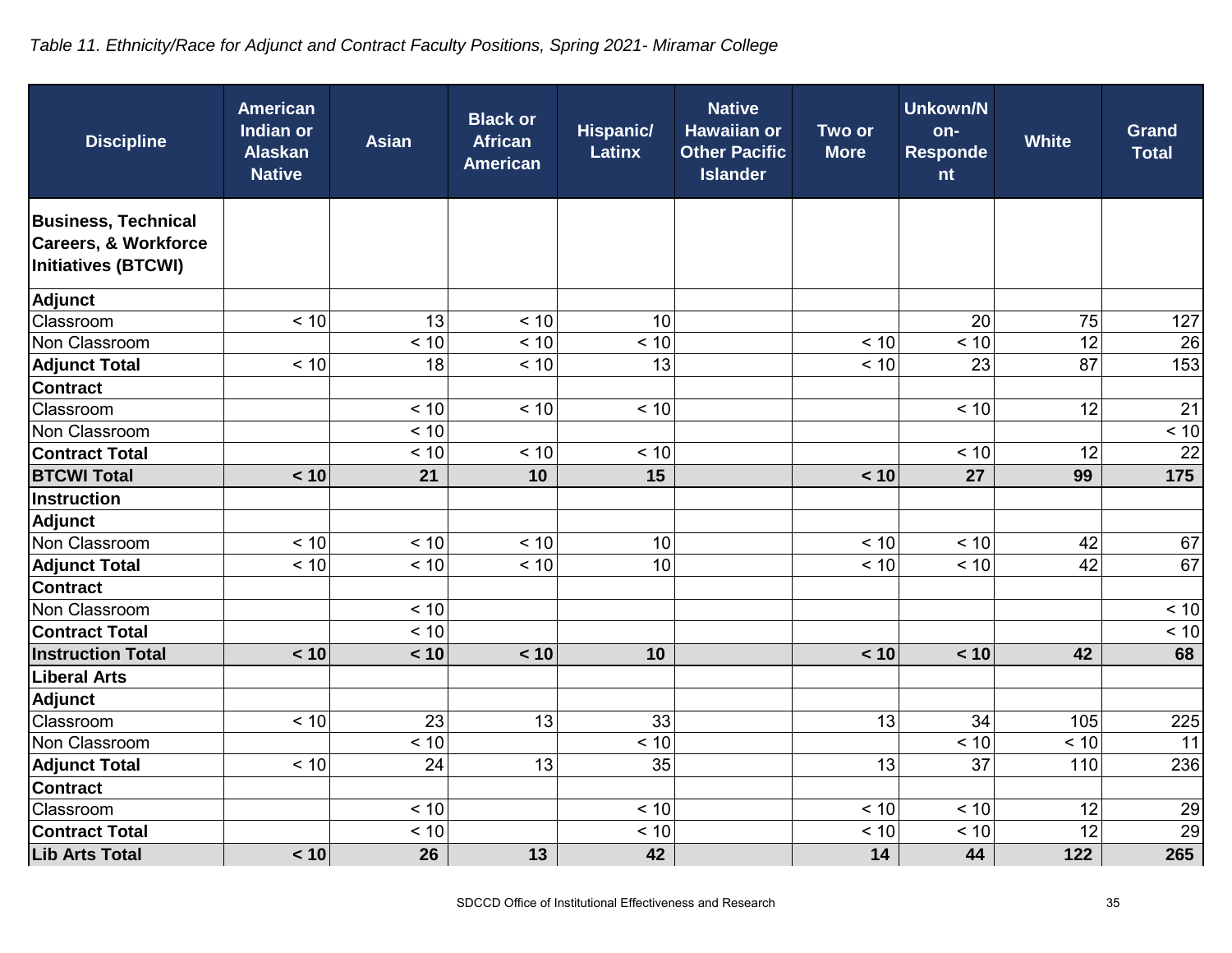| <b>Discipline</b>                                                                                              | <b>American</b><br>Indian or<br><b>Alaskan</b><br><b>Native</b> | <b>Asian</b> | <b>Black or</b><br><b>African</b><br><b>American</b> | <b>Hispanic/</b><br><b>Latinx</b> | <b>Native</b><br><b>Hawaiian or</b><br><b>Other Pacific</b><br><b>Islander</b> | Two or<br><b>More</b> | Unkown/N<br>on-<br><b>Responde</b><br>nt | <b>White</b> | <b>Grand</b><br><b>Total</b> |
|----------------------------------------------------------------------------------------------------------------|-----------------------------------------------------------------|--------------|------------------------------------------------------|-----------------------------------|--------------------------------------------------------------------------------|-----------------------|------------------------------------------|--------------|------------------------------|
| <b>School of</b><br><b>Mathematics,</b><br><b>Biological Exercise,</b><br>and Physical Science                 |                                                                 |              |                                                      |                                   |                                                                                |                       |                                          |              |                              |
| <b>Adjunct</b>                                                                                                 |                                                                 |              |                                                      |                                   |                                                                                |                       |                                          |              |                              |
| Classroom                                                                                                      | < 10                                                            | 28           | < 10                                                 | 12                                |                                                                                | < 10                  | 21                                       | 127          | 193                          |
| Non Classroom                                                                                                  |                                                                 | < 10         |                                                      | < 10                              |                                                                                | < 10                  | < 10                                     | 20           | 29                           |
| <b>Adjunct Total</b>                                                                                           | < 10                                                            | 31           | < 10                                                 | 13                                |                                                                                | < 10                  | 25                                       | 147          | 222                          |
| <b>Contract</b>                                                                                                |                                                                 |              |                                                      |                                   |                                                                                |                       |                                          |              |                              |
| Classroom                                                                                                      |                                                                 | < 10         |                                                      | < 10                              |                                                                                |                       | < 10                                     | 23           | 33                           |
| <b>Contract Total</b>                                                                                          |                                                                 | < 10         |                                                      | < 10                              |                                                                                |                       | < 10                                     | 23           | 33                           |
| <b>School of</b><br><b>Mathematics,</b><br><b>Biological Exercise,</b><br>and Physical Science<br><b>Total</b> | < 10                                                            | 35           | < 10                                                 | 14                                |                                                                                | < 10                  | 30                                       | 170          | 255                          |
| <b>President's Office</b>                                                                                      |                                                                 |              |                                                      |                                   |                                                                                |                       |                                          |              |                              |
| <b>Adjunct</b>                                                                                                 |                                                                 |              |                                                      |                                   |                                                                                |                       |                                          |              |                              |
| Non Classroom                                                                                                  |                                                                 | < 10         |                                                      |                                   |                                                                                |                       | < 10                                     | < 10         | < 10                         |
| <b>Adjunct Total</b>                                                                                           |                                                                 | < 10         |                                                      |                                   |                                                                                |                       | < 10                                     | < 10         | < 10                         |
| <b>Contract</b>                                                                                                |                                                                 |              |                                                      |                                   |                                                                                |                       |                                          |              |                              |
| Non Classroom                                                                                                  |                                                                 | < 10         |                                                      |                                   |                                                                                |                       | < 10                                     | < 10         | < 10                         |
| <b>Contract Total</b>                                                                                          |                                                                 | < 10         |                                                      |                                   |                                                                                |                       | < 10                                     | < 10         | < 10                         |
| <b>President's Office</b><br><b>Total</b>                                                                      |                                                                 | < 10         |                                                      |                                   |                                                                                |                       | < 10                                     | < 10         | < 10                         |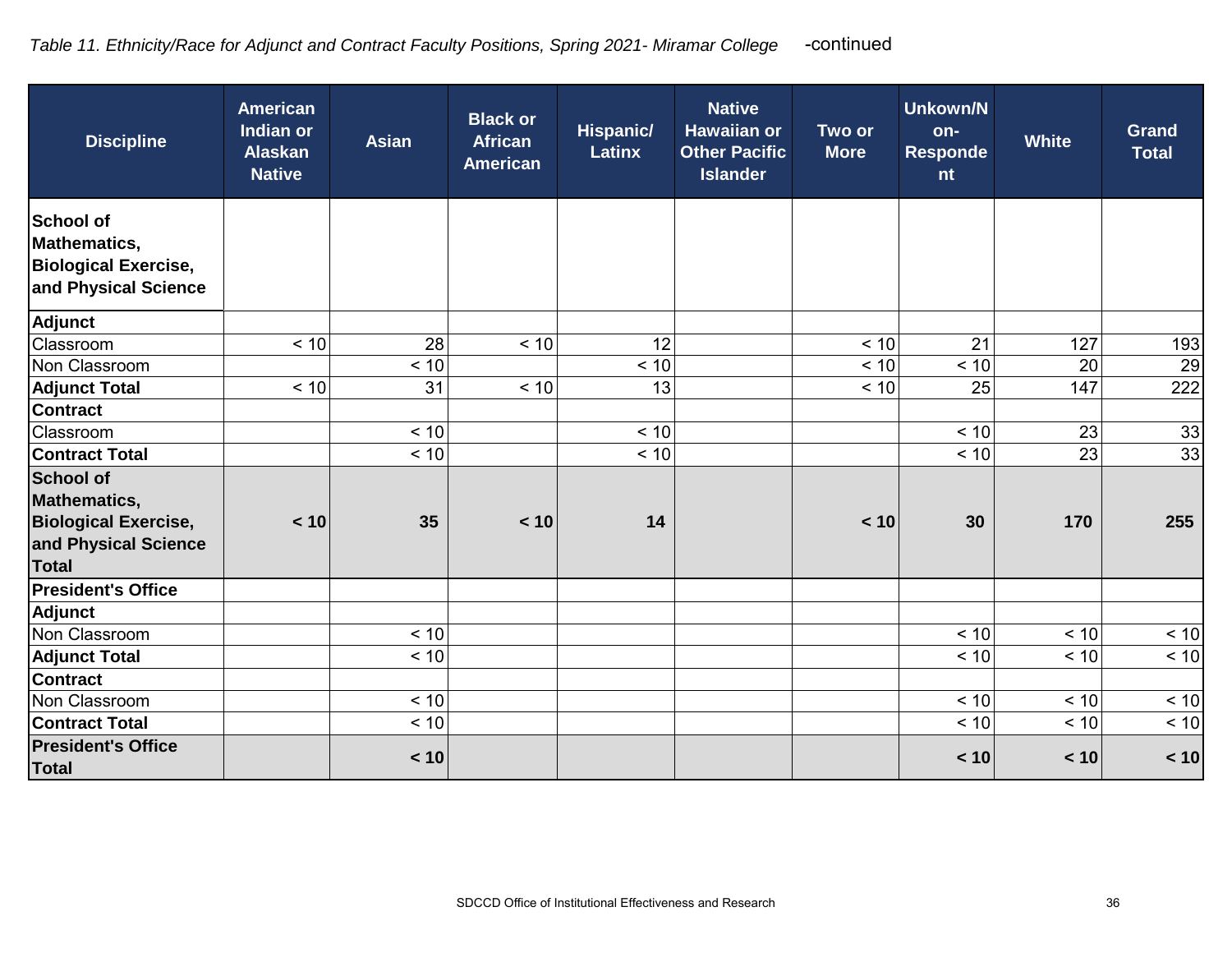| <b>Discipline</b>             | <b>American</b><br>Indian or<br><b>Alaskan</b><br><b>Native</b> | <b>Asian</b> | <b>Black or</b><br><b>African</b><br><b>American</b> | <b>Hispanic/</b><br><b>Latinx</b> | <b>Native</b><br><b>Hawaiian or</b><br><b>Other Pacific</b><br><b>Islander</b> | Two or<br><b>More</b> | <b>Unkown/N</b><br>on-<br><b>Responde</b><br>nt | <b>White</b> | <b>Grand</b><br><b>Total</b> |
|-------------------------------|-----------------------------------------------------------------|--------------|------------------------------------------------------|-----------------------------------|--------------------------------------------------------------------------------|-----------------------|-------------------------------------------------|--------------|------------------------------|
| <b>Public Safety</b>          |                                                                 |              |                                                      |                                   |                                                                                |                       |                                                 |              |                              |
| <b>Adjunct</b>                |                                                                 |              |                                                      |                                   |                                                                                |                       |                                                 |              |                              |
| Classroom                     | < 10                                                            | 13           | < 10                                                 | 44                                | < 10                                                                           | < 10                  | 31                                              | 188          | 288                          |
| Non Classroom                 |                                                                 |              |                                                      | < 10                              |                                                                                |                       | < 10                                            | < 10         | < 10                         |
| <b>Adjunct Total</b>          | < 10                                                            | 13           | < 10                                                 | 45                                | < 10                                                                           | < 10                  | 32                                              | 194          | 296                          |
| <b>Contract</b>               |                                                                 |              |                                                      |                                   |                                                                                |                       |                                                 |              |                              |
| Classroom                     |                                                                 |              |                                                      | < 10                              |                                                                                |                       | < 10                                            | < 10         | < 10                         |
| <b>Contract Total</b>         |                                                                 |              |                                                      | < 10                              |                                                                                |                       | $< 10$                                          | < 10         | < 10                         |
| <b>Public Safety Total</b>    | < 10                                                            | 13           | < 10                                                 | 46                                | < 10                                                                           | < 10                  | 33                                              | 200          | 304                          |
| <b>Student Services</b>       |                                                                 |              |                                                      |                                   |                                                                                |                       |                                                 |              |                              |
| <b>Adjunct</b>                |                                                                 |              |                                                      |                                   |                                                                                |                       |                                                 |              |                              |
| Classroom                     |                                                                 |              | < 10                                                 |                                   |                                                                                |                       |                                                 | < 10         | < 10                         |
| Non Classroom                 |                                                                 | < 10         | < 10                                                 | 11                                |                                                                                | < 10                  | < 10                                            | 11           | 35                           |
| <b>Adjunct Total</b>          |                                                                 | < 10         | < 10                                                 | 11                                |                                                                                | < 10                  | < 10                                            | 13           | 38                           |
| <b>Contract</b>               |                                                                 |              |                                                      |                                   |                                                                                |                       |                                                 |              |                              |
| Non Classroom                 |                                                                 | < 10         | < 10                                                 | < 10                              |                                                                                | < 10                  | < 10                                            | 10           | 21                           |
| <b>Contract Total</b>         |                                                                 | < 10         | < 10                                                 | < 10                              |                                                                                | < 10                  | < 10                                            | 10           | 21                           |
| <b>Student Services Total</b> |                                                                 | 10           | < 10                                                 | 15                                |                                                                                | < 10                  | < 10                                            | 23           | 59                           |
| <b>Grand Total</b>            | 10                                                              | 115          | 38                                                   | 142                               | < 10                                                                           | 25                    | 144                                             | 659          | 1,134                        |
| <b>Percentage of Total</b>    | 1%                                                              | 10%          | 3%                                                   | 13%                               | --                                                                             | 2%                    | 13%                                             | 58%          | 100%                         |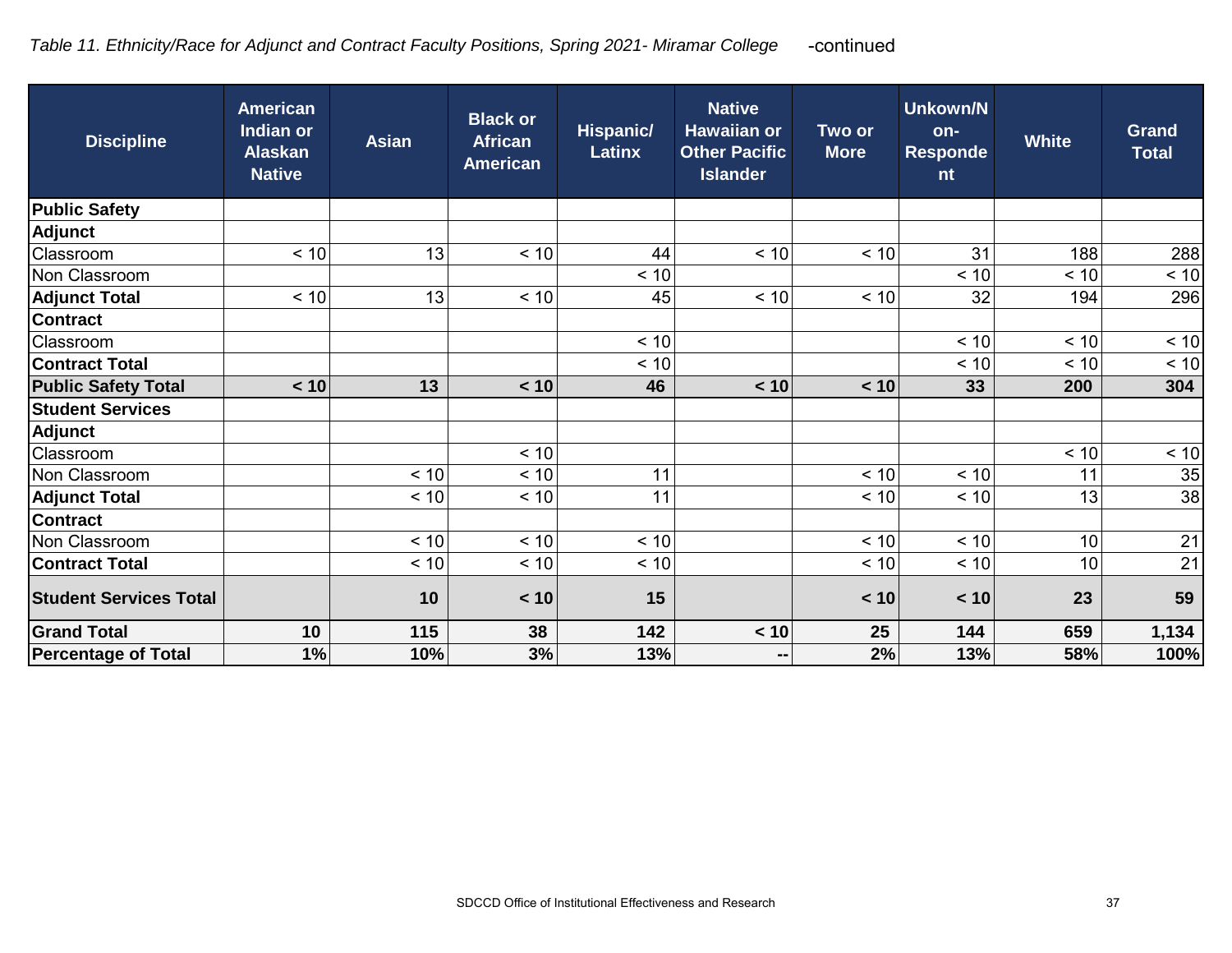# *Table 12. Ethnicity/Race for Adjunct and Contract Faculty Positions, Spring 2021- SDCCE College*

| <b>Discipline</b>                                                                                    | <b>American</b><br><b>Asian</b><br><b>Indian or</b><br><b>Alaskan Native</b> | <b>Black or</b><br><b>African</b><br><b>American</b> | <b>Hispanic/</b><br><b>Latinx</b> | Two or<br><b>More</b> | <b>Unkown/Non-</b><br><b>Respondent</b> | <b>White</b> | <b>Grand Total</b> |
|------------------------------------------------------------------------------------------------------|------------------------------------------------------------------------------|------------------------------------------------------|-----------------------------------|-----------------------|-----------------------------------------|--------------|--------------------|
| <b>Adult Basic Education</b><br>(ABE)/General Educational<br>Development (GED)/High<br><b>School</b> |                                                                              |                                                      |                                   |                       |                                         |              |                    |
| Adjunct                                                                                              |                                                                              |                                                      |                                   |                       |                                         |              |                    |
| Classroom                                                                                            | < 10                                                                         | < 10                                                 | < 10                              |                       | < 10                                    | < 10         | 11                 |
| Non Classroom                                                                                        |                                                                              | < 10                                                 |                                   |                       | < 10                                    | < 10         | < 10               |
| <b>Adjunct Total</b>                                                                                 | < 10                                                                         | < 10                                                 | < 10                              |                       | < 10                                    | < 10         | 16                 |
| <b>Contract</b>                                                                                      |                                                                              |                                                      |                                   |                       |                                         |              |                    |
| Classroom                                                                                            |                                                                              | < 10                                                 |                                   |                       | < 10                                    | < 10         | < 10               |
| <b>Contract Total</b>                                                                                |                                                                              | < 10                                                 |                                   |                       | $< 10$                                  | < 10         | < 10               |
| <b>ABE/GED/High School</b><br><b>Total</b>                                                           | < 10                                                                         | < 10                                                 | < 10                              |                       | < 10                                    | < 10         | 23                 |
| <b>Allied Health</b>                                                                                 |                                                                              |                                                      |                                   |                       |                                         |              |                    |
| <b>Adjunct</b>                                                                                       |                                                                              |                                                      |                                   |                       |                                         |              |                    |
| Classroom                                                                                            |                                                                              | < 10                                                 | < 10                              |                       | < 10                                    | < 10         | < 10               |
| Non Classroom                                                                                        |                                                                              | < 10                                                 |                                   |                       |                                         |              | < 10               |
| <b>Adjunct Total</b>                                                                                 |                                                                              | < 10                                                 | < 10                              |                       | < 10                                    | < 10         | < 10               |
| <b>Contract</b>                                                                                      |                                                                              |                                                      |                                   |                       |                                         |              |                    |
| Classroom                                                                                            |                                                                              | < 10                                                 | < 10                              |                       | < 10                                    | < 10         | < 10               |
| <b>Contract Total</b>                                                                                |                                                                              | < 10                                                 | < 10                              |                       | < 10                                    | < 10         | < 10               |
| <b>Allied Health Total</b>                                                                           |                                                                              | < 10                                                 | < 10                              |                       | < 10                                    | < 10         | 16                 |
| <b>Apprenticeship Program</b>                                                                        |                                                                              |                                                      |                                   |                       |                                         |              |                    |
| <b>Adjunct</b>                                                                                       |                                                                              |                                                      |                                   |                       |                                         |              |                    |
| Classroom                                                                                            |                                                                              |                                                      |                                   |                       |                                         | < 10         | < 10               |
| <b>Adjunct Total</b>                                                                                 |                                                                              |                                                      |                                   |                       |                                         | < 10         | < 10               |
| <b>Apprenticeship Program</b><br><b>Total</b>                                                        |                                                                              |                                                      |                                   |                       |                                         | < 10         | < 10               |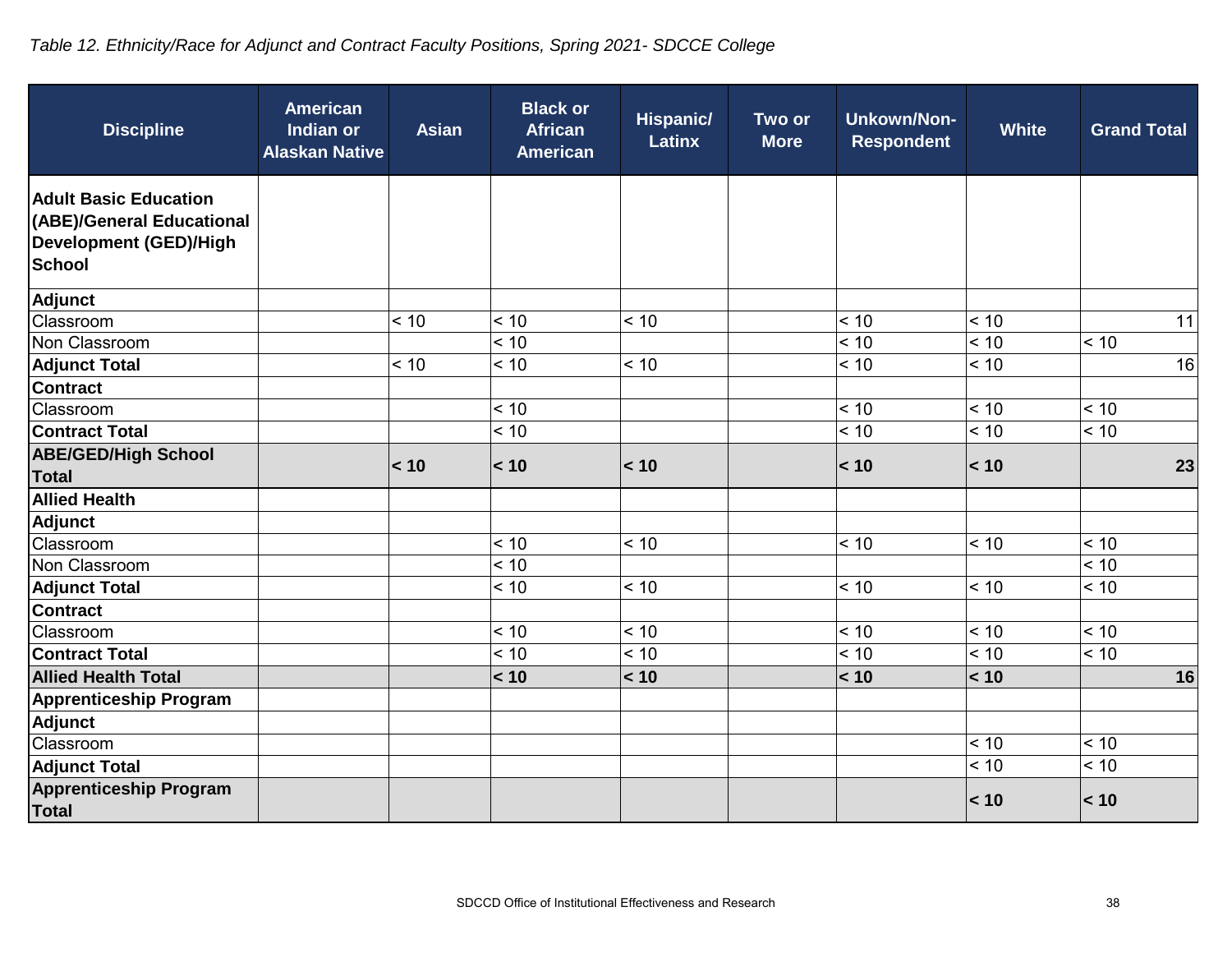| <b>Discipline</b>                                       | <b>American</b><br>Indian or<br><b>Alaskan Native</b> | <b>Asian</b> | <b>Black or</b><br><b>African</b><br><b>American</b> | Hispanic/<br>Latinx | Two or<br><b>More</b> | <b>Unkown/Non-</b><br><b>Respondent</b> | <b>White</b> | <b>Grand Total</b> |
|---------------------------------------------------------|-------------------------------------------------------|--------------|------------------------------------------------------|---------------------|-----------------------|-----------------------------------------|--------------|--------------------|
| <b>Business Information Tech</b><br>(BIT) Total         |                                                       |              |                                                      |                     |                       |                                         |              |                    |
| Adjunct                                                 |                                                       |              |                                                      |                     |                       |                                         |              |                    |
| Classroom                                               |                                                       | < 10         | < 10                                                 | < 10                | < 10                  | < 10                                    | 25           | 42                 |
| Non Classroom                                           |                                                       | < 10         | < 10                                                 | < 10                | < 10                  | < 10                                    | < 10         | 13                 |
| <b>Adjunct Total</b>                                    |                                                       | < 10         | < 10                                                 | < 10                | < 10                  | < 10                                    | 33           | 55                 |
| <b>Contract</b>                                         |                                                       |              |                                                      |                     |                       |                                         |              |                    |
| Classroom                                               |                                                       | < 10         | < 10                                                 | < 10                | < 10                  | < 10                                    | < 10         | 15                 |
| <b>Contract Total</b>                                   |                                                       | < 10         | < 10                                                 | < 10                | < 10                  | < 10                                    | < 10         | 15                 |
| <b>Business Information Tech</b><br>(BIT) Total         |                                                       | < 10         | $\vert$ < 10                                         | < 10                | $\vert$ < 10          | < 10                                    | 41           | 70                 |
| <b>Career Technical</b><br><b>Education (CTE)</b>       |                                                       |              |                                                      |                     |                       |                                         |              |                    |
| Adjunct                                                 |                                                       |              |                                                      |                     |                       |                                         |              |                    |
| Classroom                                               |                                                       | < 10         |                                                      | < 10                |                       | < 10                                    | < 10         | 20                 |
| Non Classroom                                           |                                                       | < 10         |                                                      |                     |                       |                                         | < 10         | < 10               |
| <b>Adjunct Total</b>                                    |                                                       | 10           |                                                      | < 10                |                       | < 10                                    | < 10         | 23                 |
| <b>Contract</b>                                         |                                                       |              |                                                      |                     |                       |                                         |              |                    |
| Classroom                                               |                                                       | < 10         | < 10                                                 | < 10                |                       | < 10                                    | < 10         | 10                 |
| <b>Contract Total</b>                                   |                                                       | < 10         | < 10                                                 | < 10                |                       | < 10                                    | < 10         | 10                 |
| <b>Career Technical</b><br><b>Education (CTE) Total</b> |                                                       |              | 12 < 10                                              | < 10                |                       | < 10                                    | 12           | 33                 |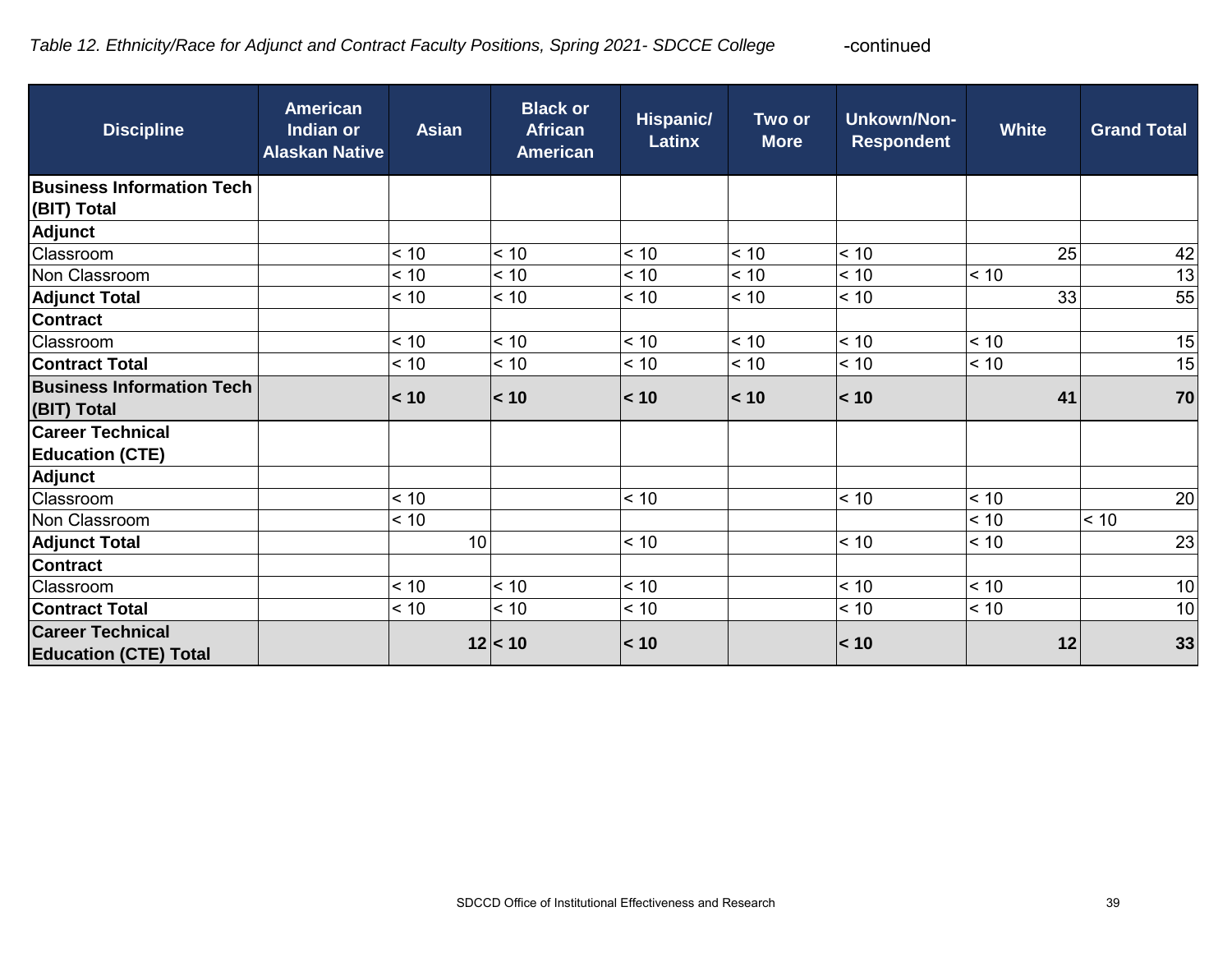#### *Table 12. Ethnicity/Race for Adjunct and Contract Faculty Positions, Spring 2021- SDCCE College*  -continued

| <b>Discipline</b>                              | <b>American</b><br>Indian or<br><b>Alaskan Native</b> | <b>Asian</b> | <b>Black or</b><br><b>African</b><br><b>American</b> | <b>Hispanic/</b><br><b>Latinx</b> | Two or<br><b>More</b> | <b>Unkown/Non-</b><br><b>Respondent</b> | <b>White</b> | <b>Grand Total</b> |
|------------------------------------------------|-------------------------------------------------------|--------------|------------------------------------------------------|-----------------------------------|-----------------------|-----------------------------------------|--------------|--------------------|
| <b>Disability Support</b>                      |                                                       |              |                                                      |                                   |                       |                                         |              |                    |
| <b>Programs and Services</b><br>(DSPS) Program |                                                       |              |                                                      |                                   |                       |                                         |              |                    |
| <b>Adjunct</b>                                 |                                                       |              |                                                      |                                   |                       |                                         |              |                    |
| Classroom                                      |                                                       | < 10         |                                                      | < 10                              | < 10                  |                                         | 11           | 15                 |
| Non Classroom                                  |                                                       | < 10         |                                                      |                                   |                       |                                         |              | < 10               |
| <b>Adjunct Total</b>                           |                                                       | < 10         |                                                      | < 10                              | < 10                  |                                         | 11           | 16                 |
| <b>Contract</b>                                |                                                       |              |                                                      |                                   |                       |                                         |              |                    |
| Classroom                                      |                                                       |              |                                                      |                                   |                       |                                         | < 10         | < 10               |
| <b>Contract Total</b>                          |                                                       |              |                                                      |                                   |                       |                                         | < 10         | < 10               |
| <b>DSPS Program Total</b>                      |                                                       | < 10         |                                                      | < 10                              | $\leq 10$             |                                         | 12           | 17                 |
| <b>Emeritus Program (EME)</b>                  |                                                       |              |                                                      |                                   |                       |                                         |              |                    |
| Adjunct                                        |                                                       |              |                                                      |                                   |                       |                                         |              |                    |
| Classroom                                      |                                                       | < 10         |                                                      | < 10                              | < 10                  | < 10                                    | 37           | 54                 |
| Non Classroom                                  |                                                       |              |                                                      |                                   |                       |                                         | < 10         | < 10               |
| <b>Adjunct Total</b>                           |                                                       | < 10         |                                                      | < 10                              | < 10                  | < 10                                    | 41           | 58                 |
| <b>Contract</b>                                |                                                       |              |                                                      |                                   |                       |                                         |              |                    |
| Classroom                                      |                                                       | < 10         |                                                      |                                   |                       |                                         | < 10         | 10                 |
| <b>Contract Total</b>                          |                                                       | < 10         |                                                      |                                   |                       |                                         | < 10         | 10 <sup>1</sup>    |
| <b>Emeritus Program (EME)</b><br><b>Total</b>  |                                                       | < 10         |                                                      | < 10                              | $\vert$ < 10          | < 10                                    | 50           | 68                 |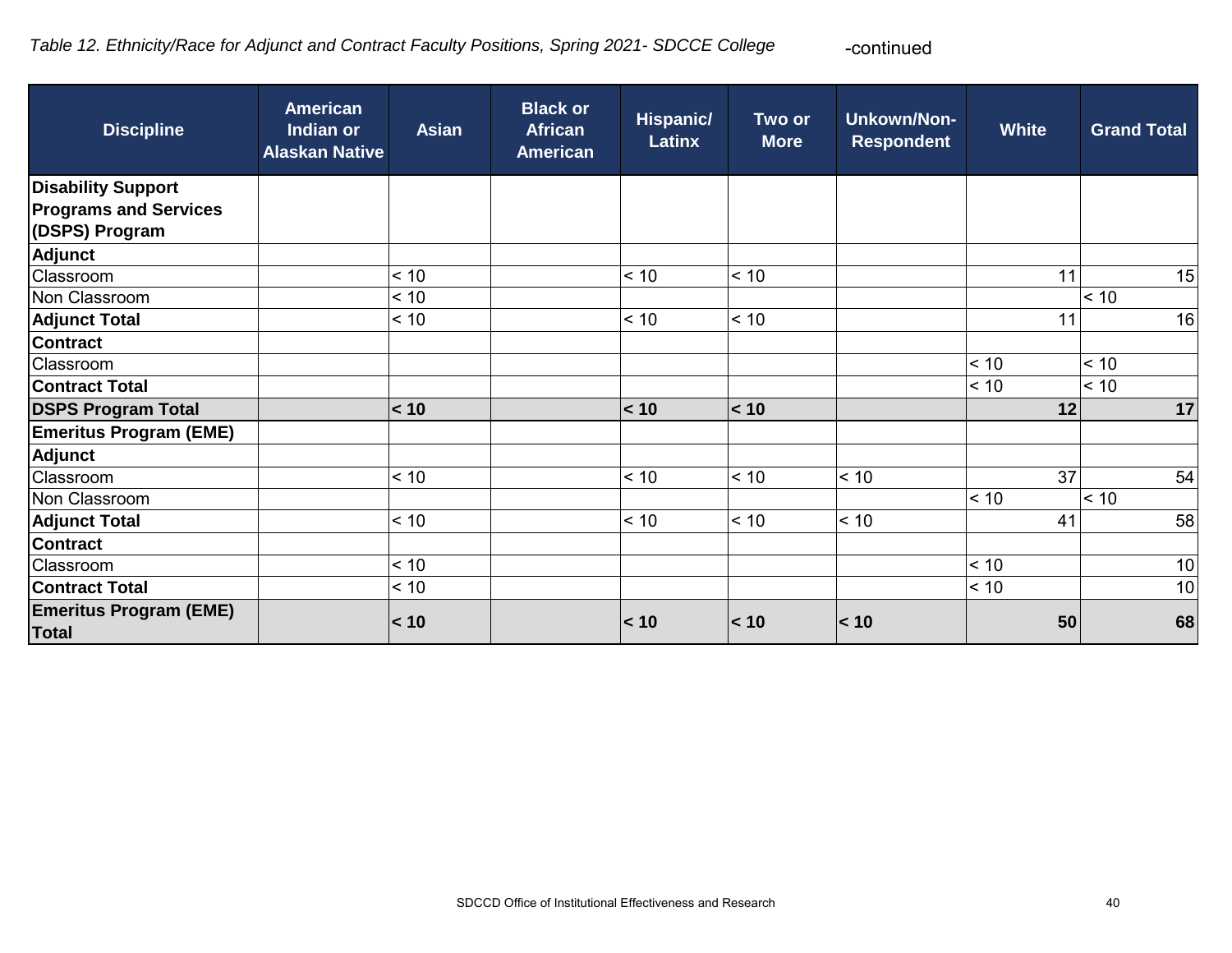# *Table 12. Ethnicity/Race for Adjunct and Contract Faculty Positions, Spring 2021- SDCCE College*

-continued

| <b>Discipline</b>                                   | <b>American</b><br><b>Indian or</b><br><b>Alaskan Native</b> | <b>Asian</b> | <b>Black or</b><br><b>African</b><br><b>American</b> | Hispanic/<br><b>Latinx</b> | Two or<br><b>More</b> | <b>Unkown/Non-</b><br><b>Respondent</b> | <b>White</b> | <b>Grand Total</b> |
|-----------------------------------------------------|--------------------------------------------------------------|--------------|------------------------------------------------------|----------------------------|-----------------------|-----------------------------------------|--------------|--------------------|
| <b>English as a Second</b>                          |                                                              |              |                                                      |                            |                       |                                         |              |                    |
| Language                                            |                                                              |              |                                                      |                            |                       |                                         |              |                    |
| Adjunct                                             |                                                              |              |                                                      |                            |                       |                                         |              |                    |
| Classroom                                           |                                                              | < 10         | < 10                                                 | 11                         |                       | < 10                                    | 53           | 77                 |
| Non Classroom                                       |                                                              |              |                                                      | < 10                       |                       | < 10                                    | < 10         | < 10               |
| <b>Adjunct Total</b>                                |                                                              | < 10         | < 10                                                 | 12                         |                       | < 10                                    | 60           | 86                 |
| <b>Contract</b>                                     |                                                              |              |                                                      |                            |                       |                                         |              |                    |
| Classroom                                           |                                                              | < 10         |                                                      | < 10                       | < 10                  |                                         | 18           | 26                 |
| <b>Contract Total</b>                               |                                                              | < 10         |                                                      | < 10                       | < 10                  |                                         | 18           | 26                 |
| <b>English as a Second</b><br><b>Language Total</b> |                                                              | < 10         | < 10                                                 |                            | 17 < 10               | < 10                                    | 78           | 112                |
| <b>Hospitality Program</b>                          |                                                              |              |                                                      |                            |                       |                                         |              |                    |
| Adjunct                                             |                                                              |              |                                                      |                            |                       |                                         |              |                    |
| Classroom                                           |                                                              | < 10         | < 10                                                 | < 10                       |                       |                                         | < 10         | 12                 |
| Non Classroom                                       |                                                              |              | < 10                                                 |                            |                       |                                         | < 10         | ~10                |
| <b>Adjunct Total</b>                                |                                                              | < 10         | < 10                                                 | < 10                       |                       |                                         | 10           | 17                 |
| <b>Contract</b>                                     |                                                              |              |                                                      |                            |                       |                                         |              |                    |
| Classroom                                           |                                                              |              |                                                      |                            |                       | < 10                                    | < 10         | < 10               |
| <b>Contract Total</b>                               |                                                              |              |                                                      |                            |                       | < 10                                    | < 10         | ~10                |
| <b>Hospitality Program Total</b>                    |                                                              | < 10         | < 10                                                 | < 10                       |                       | < 10                                    | 15           | 23                 |
| <b>Instructional Services</b>                       |                                                              |              |                                                      |                            |                       |                                         |              |                    |
| Adjunct                                             |                                                              |              |                                                      |                            |                       |                                         |              |                    |
| Classroom                                           |                                                              |              |                                                      |                            |                       | < 10                                    |              | ~10                |
| Non Classroom                                       | < 10                                                         | < 10         | < 10                                                 | < 10                       | < 10                  | < 10                                    | 14           | 33                 |
| <b>Adjunct Total</b>                                | < 10                                                         | < 10         | < 10                                                 | < 10                       | < 10                  | < 10                                    | 14           | 34                 |
| <b>Contract</b>                                     |                                                              |              |                                                      |                            |                       |                                         |              |                    |
| Classroom                                           |                                                              |              |                                                      |                            |                       | < 10                                    | < 10         | < 10               |
| Non Classroom                                       | < 10                                                         | < 10         |                                                      | 12                         |                       | < 10                                    | < 10         | 22                 |
| <b>Contract Total</b>                               | < 10                                                         | < 10         |                                                      | 12                         |                       | < 10                                    | < 10         | 25                 |
| <b>Instructional Services</b><br><b>Total</b>       | < 10                                                         | < 10         | < 10                                                 |                            | 15 < 10               | 11                                      | 21           | 59                 |